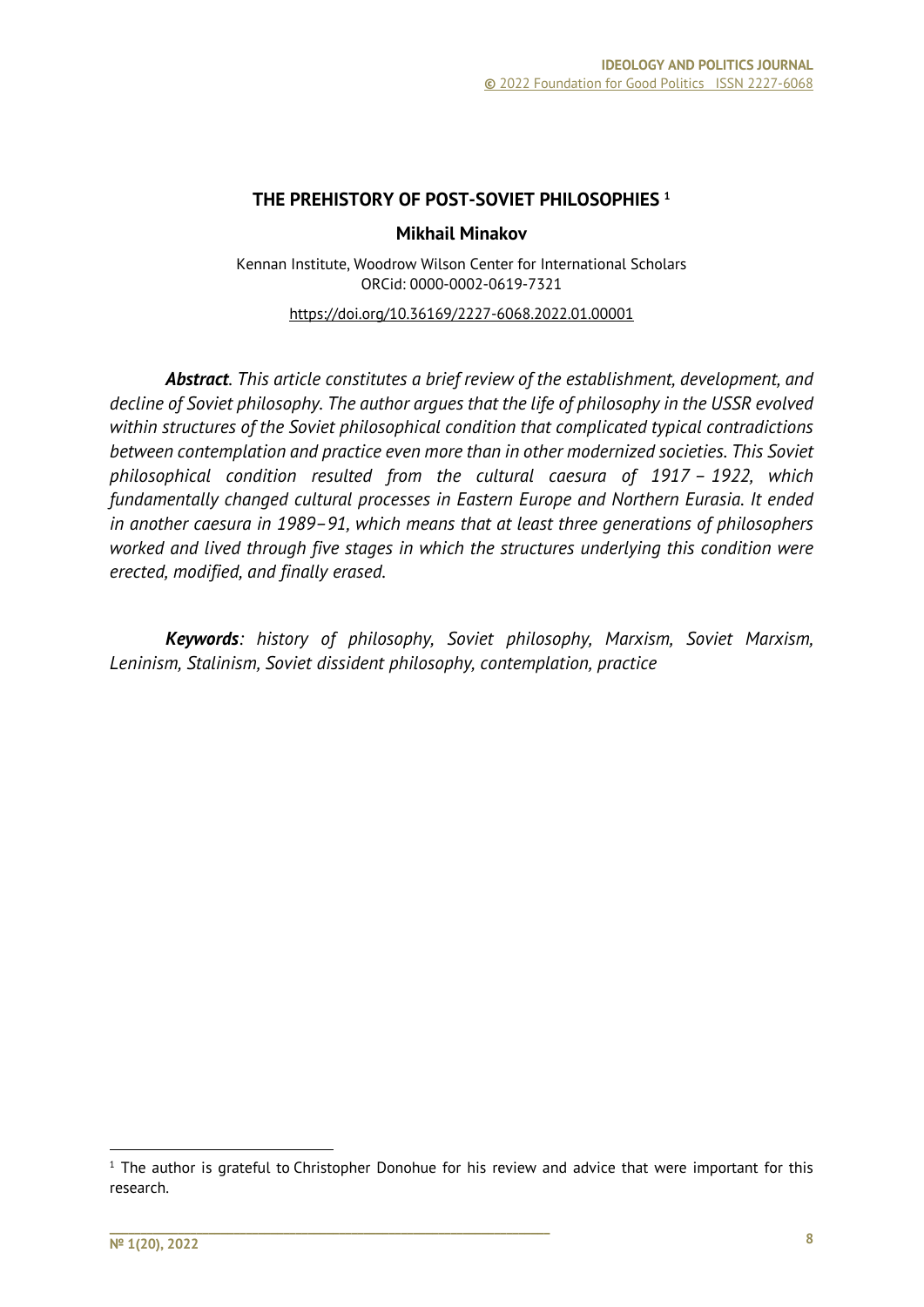The philosophical landscape of Eastern Europe is quite rich and diverse today, with arguably far more philosophical schools and doctrines being developed in and around intellectual centers both there and in Northern Eurasia than before 1989 – 91. The last thirty years have seen explosive growth in philosophical departments, faculties, centers, societies, associations, and publications in the regions' countries (Bazhanov 1999; Godoń, Jucevičienė & Kodelja 2004; Guseinov & Lektorsky 2009; Tevzadze 2010; Menzhulin 2011; Minakov 2011; Bachmetjevas 2022; Tishbeisky 2022; Kūle 2022; Menzhulin 2022). This diversity of post-Soviet philosophical life was—at least until recently—supported by the spread of ideological pluralism, an increase in academic freedom, social emancipation, and the marketization of education.

Yet this multitude of philosophical organizations and publications has not changed the impression among Western philosophers that "the (post-Communist) East" no longer generates new ideas, or that the generation of "new ideas" are the consequence of "Western influences"1 Philosophers of the East seem to have been adapting to—and learning how to think and work in—the new conditions, which can be described in terms of the absence of repression by authorities, the destruction of ideological monopolies, reduced public interest in philosophical ideas, sporadic bursts of popularity for some popular thinkers, and the hegemony of Western theories and Far Eastern teachings among the general public.

This contemporary situation has a tragic and gripping prehistory. In the  $20<sup>th</sup>$ century, philosophy survived two major caesuras in the East of Europe. The fall of the Russian Empire and the rise of the Soviet Union in 1917 – 1922, moved philosophy from one of many intellectual practices on the margins of the struggle for power and truth, right into the center of that struggle. Simultaneously, the heightened significance of philosophy made it a subject of control and separation from global intellectual dynamics. Hence, the Soviet philosophical condition constituted an unusual situation for a life of the mind—at least in modern times. This condition was established and developed through several periods until its grand finale in the caesura of 1989 – 91. Thus, between the 1917 – 22 and the 1989 – 91 caesuras, at least three generations of philosophers studied, worked, and laid the ground for the intellectual institutions and practices that can still be seen in the contemporary intellectual landscape of Eastern Europe and Northern Eurasia.2

In this article, I offer a retrospective study of the Soviet philosophical condition, demonstrating its features up until the caesura of 1989 – 91. In the first part, I offer a definition of Soviet philosophy as a specific philosophical condition. In the second part, I offer a periodization and a brief overview of the development of the Soviet philosophical condition. Finally, I identify major tendencies that may have survived the caesura of 1989 – 91 and that are still visible in diverse post-Soviet philosophies.

 $<sup>1</sup>$  I discuss this issue more in Minakov 2021. See also the sources of the debate: Habermas 1990; Hösle</sup> 1992; Frank 1992; Oushakine 2000; Habermas 2018.<br><sup>2</sup> On the Soviet generations of philosophers, please see Sineokaja 2022 in the Collected Papers volume.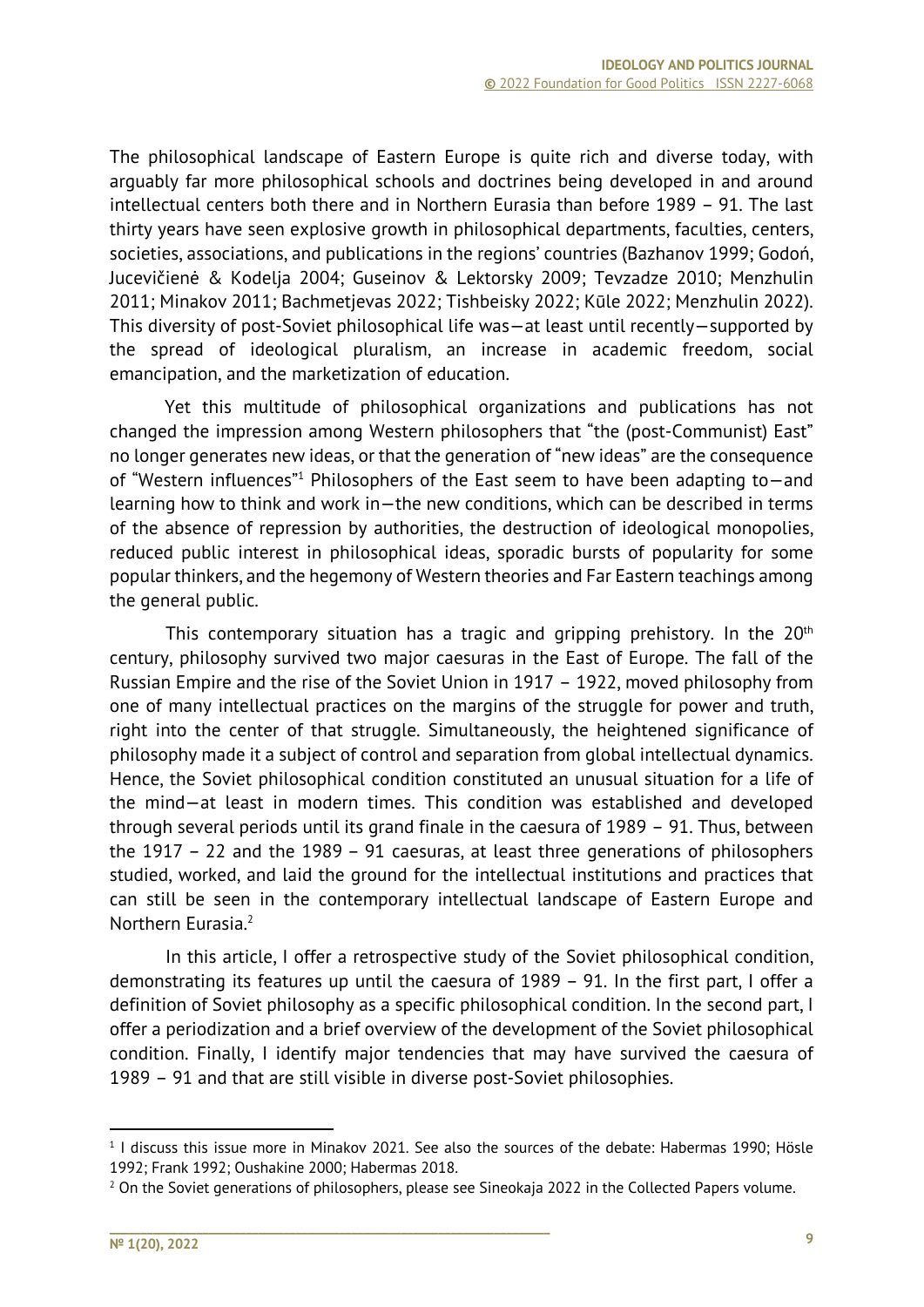### **1. Soviet philosophy as a condition**

#### **1.1. Soviet philosophy as a contested concept**

If we approach the phenomenon of Soviet philosophy directly—upfront, so to speak—the transformation of this phenomenon into a problematic concept is inevitable. Such a problematization has been constantly manifest since the 1950s, when the first studies of this phenomenon were published in the West.

Initially, the debate of scholars studying the Soviet "system" and culture was focused on the relation between Soviet totalitarianism and modernity. Hannah Arendt, the philosopher who laid the foundation for totalitarianism studies, attempted to understand the specificity of the human condition in a totalitarian society in the terms of a "radical break" with modernity's emancipation and of the subjection of personal experience to the totalitarian collective mind (Arendt 1986, 1989). Despite agreeing with Arendt's general understanding of totalitarianism, Merle Fainsod defined the Soviet system in terms of "enlightened totalitarianism," with official Soviet philosophy serving as a tool for total control over scientific and social thought and, paradoxically, continuing the long Enlightenment trends of the rationalization of the world and the emancipation of the human (Fainsod 1965: 9–10; see also a later Kotkin's argument at: Kotkin 1997: 7).

Those scholars who were interested in Soviet philosophy as part of the wider "Soviet system" went deeper into this contradiction. For example, Carl Friedrich and Zbigniew Brzezinski described the role of philosophy as that of an instrument subjecting human reason to the authorities' interests and totalitarian ideology. For them, Soviet philosophy was inseparable from Marxist ideology, and it was a source of rupture between logical reasoning and everyday experience—the trauma that reproduced a totalitarian syndrome "through education" (Friedrich 1957: 67). And yet, Friedrich recognized that Soviet philosophy was "a modern phenomenon" connected to the emancipatory rationalist practices of modernity, albeit a perverse one (Friedrich 1964: 13).

This direction in studies of Soviet philosophy continued with Adam Ulam and Bertram Wolfe in the 1960s–80s and then with Sheila Fitzpatrick and Terry Martin in the early 21st century. For them, Soviet philosophy was one of *Soviet Modernity*'s ambiguous intellectual practices that reproduced the dialectical unity of subjection and emancipation, loyalty and rationality, revolution and tradition, the captive mind and human reason in the constant fight for autonomy (Ulam 1963; Wolfe 1969; Martin 2000; Fitzpatrick 2000, 2007, 2018). In this line of study, Soviet philosophy was mainly seen either as a non-philosophical practice (part of political censorship and ideological brainwashing) or as one of the philosophical schools of a wider Marxist thought. The latter assessment is evident, for example, in works by Józef Bochenski and Gustav Wetter, who challenged the philosophical concepts of Soviet Marxism. They looked at the philosophical processes in the Soviet Union through the lens of anti-Marxism and assessed the quality of Soviet philosophy as "extremely primitive" (Bochenski 1950: 2; see also Wetter 1958; Bochenski 1973).

Another approach to the study of Soviet philosophy is illustrated by George Kline, Thomas Blakeley, Helmut Dahm, and Philip Grier, who distanced themselves from the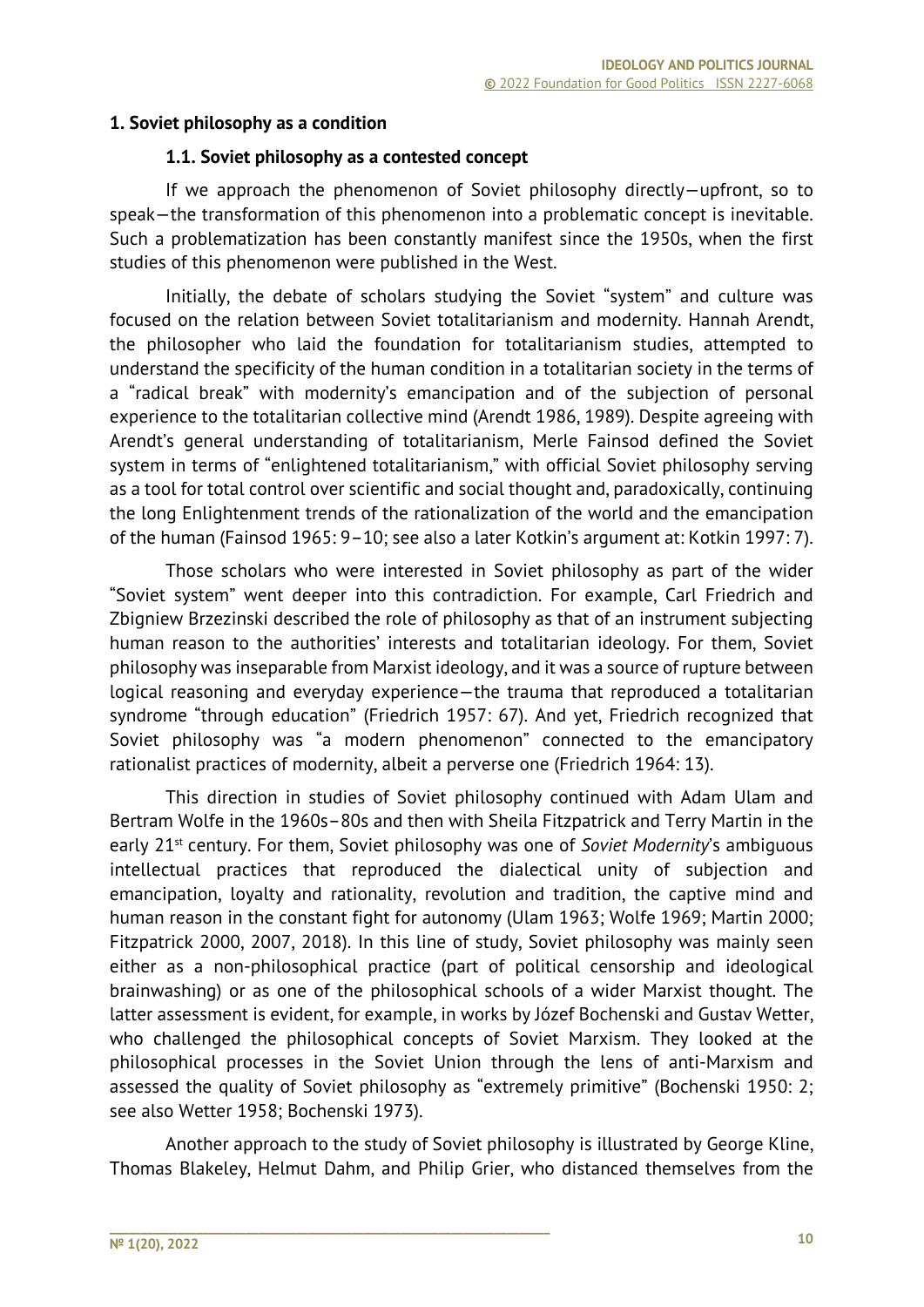Cold War agenda as well as from the debate between philosophical schools. Their research was done in the framework of what may be called the history of contemporary philosophy. This approach provided them with an opportunity for more nuanced and less politicized research on Soviet philosophy (Blakeley 1961, 1979; Kline 1968; Grier 1978; Dahm, Blakeley & Kline 1988). This approach was continued by James Scanlan, David Bakhurst, and Evert Van der Zweerde from the 1980s into early 2000. These scholars were highly attentive to internal cleavages, different approaches, and the diversity of intellectual practices in the areas of official, academic, and dissident philosophies and of literary-philosophical fiction in the Soviet Union (Scanlan 1985, 1987; Bakhurst 1991, 2002; Van der Zweerde 1998). Accordingly, in the works by these scholars, one can find analysis not only of orthodox Marxist-Leninist philosophy but also of atheism and religious thought, logical theories and the teachings of different dialectics, and political theories and semiotics in the Soviet period.

For both lines of Western study, Soviet philosophy was an unusual phenomenon not fitting the standards of the Western cultural canon, which constituted a problem for its definition. Soviet philosophy challenged the cultural order that assigned to philosophy its necessary place and limits.

It is worth noting that Soviet philosophy was not a subject of discussion by thinkers participating in it. However, it became an issue during and after the caesura of 1989–91. Basically, the issue stemmed from the source just mentioned: the specificity of the phenomenon challenged the cultural orders that were established after the fall of the Soviet Union and during the creation of new societies. In this context, Soviet philosophy was denied its philosophical dignity, it was declared part of the repressive political system, and it was refuted as Marxist philosophy proved its intellectual powerlessness. Also, it was deconstructed and reconstructed as an alternative philosophical practice to the *Western cultural order* or as an integral part of a long-term *national philosophical canon*—or else as the several-generations–long rupture in such a canon.

The maximalist denial of the philosophical dignity of Soviet philosophy is based on the argument that the Soviet totalitarian system did not provide the free space needed for its public function (Proleev 2003; Dmitiriev 2010; Koriakin 2019). In this connection, Sergii Proleev even called it "anti-philosophy," a power practice in opposition to intellectual practice (Proleev 2003: 42ff). Meanwhile, Boris Yudin offered to look at Soviet philosophy as an element of the science–authority relationship in the USSR. Yudin explained the dominant loyalty of philosophers (and scholars at large) as the result of an unspoken agreement: the Party protected scientists from the proletariat in exchange for complete, unconditional loyalty (Yudin 1993: 100). Yet there was still room for philosophy to evolve, since the legitimization of Soviet authority needed arguments from both the exact sciences and materialist philosophy. Accordingly, Soviet philosophy developed in a void together with political power, ideologized education, and the sciences (ibid.: 106). It is this void that provides grounds for doubt as to whether Soviet philosophy was truly philosophy.

Many philosophers have interpreted Soviet philosophy solely as Soviet Marxism. This brand of Marxism went through several cycles of reinterpretation, from Vladimir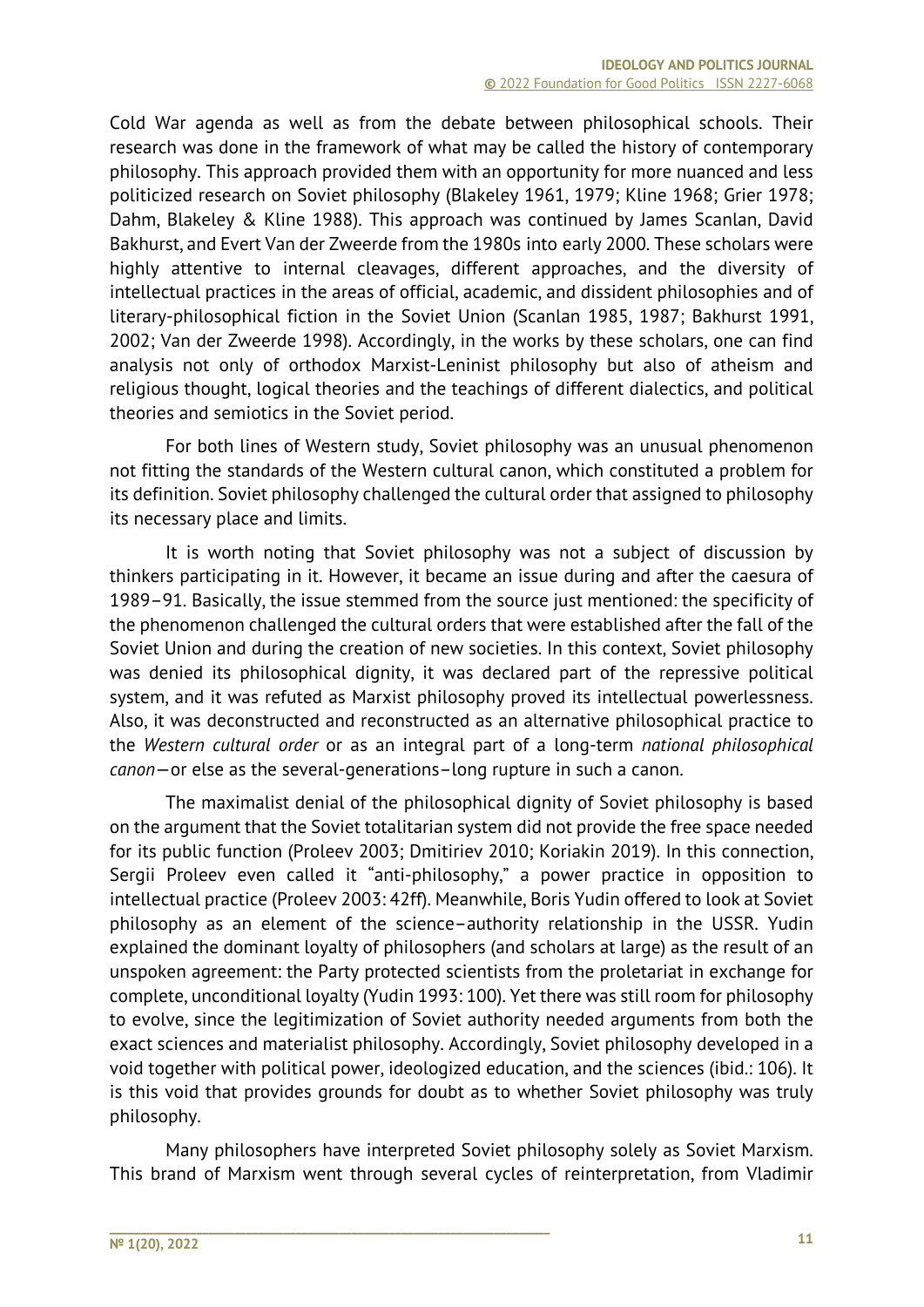Ulyanov-Lenin and Lev Trotsky to Joseph Stalin-Jugashvili and many later figures who combined theory with political, military, and administrative practices. Anatolij Loj, for example, argued that these reinterpretations reduced Soviet philosophy to a type of "worldview" that dogmatically subjugated human individuals, communities, or society at large to the goals of the revolution (Loj 2003: 46). Anatolij Jermolenko has also supported this argument, making a case that Soviet Marxism—and Soviet philosophy as such—has lost its connection with philosophies outside the Soviet Union; this disconnection and lack of communication led first to the cynicism of the late Soviet Marxists and then towards the complete intellectual and ideological impotence of Soviet Marxism (Jermolenko 2003: 349).

Another way to look at philosophical practices in Soviet times is to reject the normative value of the Western canon and to accept their otherness. There are scholars who look at *Soviet culture as an alternative to Western modernity* (e.g., Arnason 2000; Hoffmann 2003). From this point of view, the case of Soviet philosophy represents the life of philosophy in a "closed society" or a "society of power," which is different from the life of philosophy in the Western cultural order (Kurennoi 2002; Nemtsev 2010; Minakov 2020). Even though this approach has its drawbacks, $1$  it opens up an opportunity to see and research what was actually going on in philosophy in the domains of ideas, problems, schools, individual biographies, and the histories of philosophical organizations between 1917 and 1991 in Eastern Europe and Northern Eurasia.

The deconstruction of philosophy's Sovietness is also accomplished through *post-Soviet nationalization*. One of the key processes in post-Soviet development was nationalization, a reorientation of public reason toward reinvented nationalities and identity politics in the states that were established on the ruins of the USSR. For some time, this nationalization was based on the equation that *post-Soviet* meant *anti-Soviet*. This fundamental equation stemmed from the denial of Sovietness through the establishment of new institutions (divisions of power into branches, presidentialism, and parliamentarism), the acceptance of new values (liberty, money, *anomi*e, and responsibility for one's own life), and the pursuit of practices (openness to chaos and unpredictability, readiness for active participation in public life, and self-expression) that were either impossible or strictly limited in the Soviet Union. Yet people living in this flow of post-Soviet innovations still needed some orientation, and nationalization was one of the cultural (as well as social and political) processes that offered it.2

In terms of the history of philosophy, this nationalization manifested itself in a reorganization of the *national philosophical canon*. In some cases, like those described in the studies of 20<sup>th</sup>-century Latvian or Lithuanian philosophies by Maija Kūle and Viktoras Bachmetjevas (Kūle 2022; Bachmetjevas 2022), the post-Soviet deconstruction of Sovietness has led to the irrelevance of the Soviet philosophical legacy as such for the Latvian and/or Lithuanian philosophical communities.

<sup>&</sup>lt;sup>1</sup> These drawbacks are well pointed out by A. Dmitirev, who called the culture of Soviet philosophy a "dead water" that prevented Soviet philosophers from practicing their ideas and made their work senseless in a specific normative philosophical sense (Dmitirev 2010: 22).

<sup>&</sup>lt;sup>2</sup> On this, see Brubaker 2011; Kasianov 2012.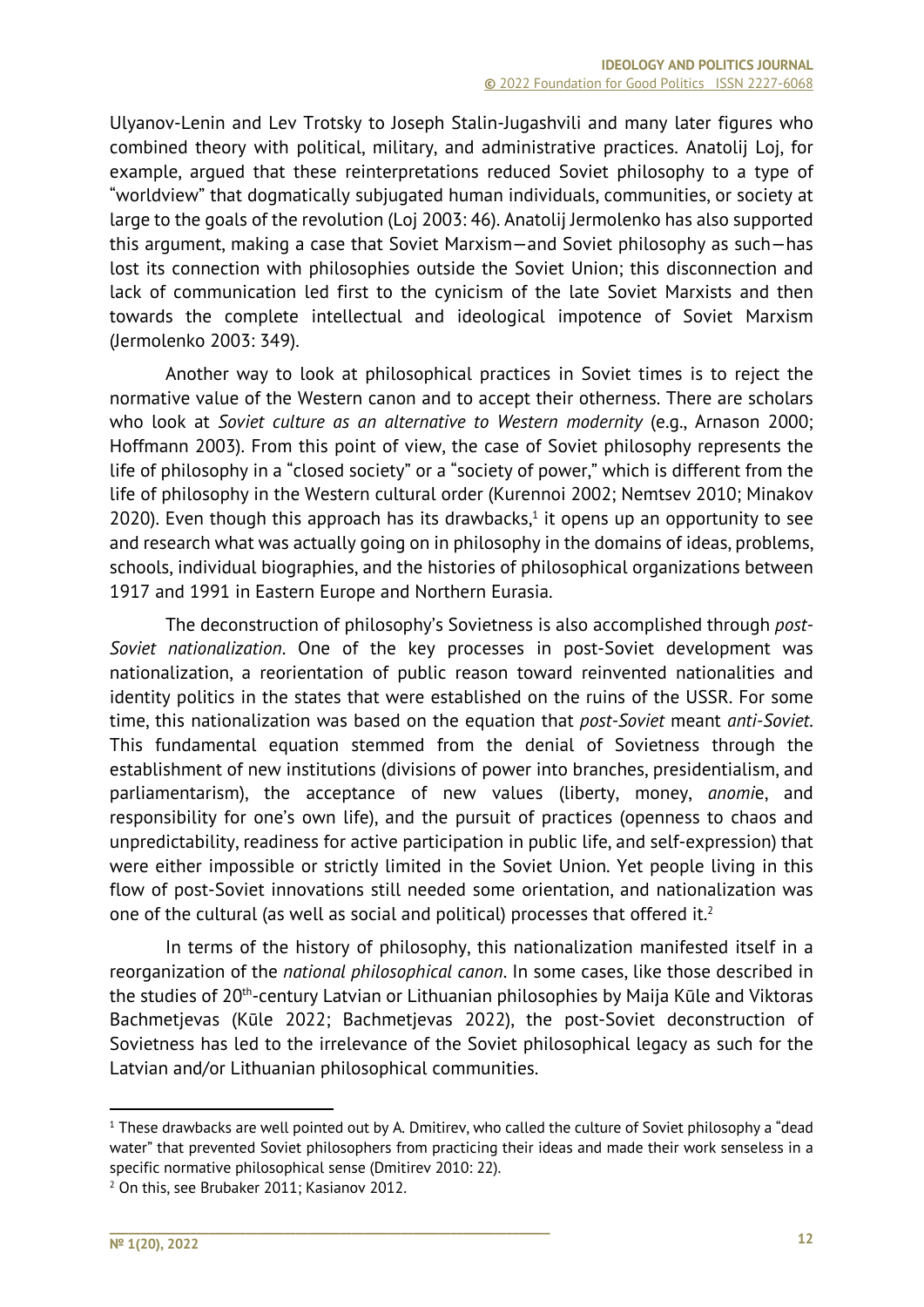However, in other cases, Georgian, Russian, Ukrainian, or other scholars, while studying the legacies of individual philosophers of the Soviet period, were inevitably brought to the construction of new contexts in which these legacies were reused for philosophical canons. In these studies, ideological conflict between Soviet and post-Soviet worldviews was usually put aside. Instead, researchers focused on the lives of thinkers and their ideas. In this way, the philosophical legacies of Valentin Asmus, Genrih Batisčey, Vadim Ivanov, Evald Ilyenkov, Volodymyr Jurynets, Bonifatii Kedrov, Pavel Kopnin, Mikhail Lifshyts, Aleksei Losev, Jurij Lotman, Merab Mamardashvili, and many others returned to the center of attention of contemporary philosophers.<sup>1</sup> However, as soon as post-Soviet historians of Soviet philosophy left the biographical and empirical arena, the power of politicization returned, together with general contextual reinterpretations.

This politicization could have either apologetic inclinations (as in Tabačkovsky 2002 or Motrošilova 2012, 2018) or manifest as a hypercritical approach (as in Proleev 2003 or Dmitriev 2010), or else it evolved into a reinvention of the nation's philosophical canon. In the latter case, Soviet philosophy was interpreted as a sort of cultural deposit that supplied post-Soviet national intellectual / philosophical historians with elements from the philosophers' biographies and theoretical legacies that would fill the gaps in their canons. Thus, these elements were reinterpreted as parts of Kazakhstani, Lithuanian, Russian, or Ukrainian histories of national philosophy in the 20<sup>th</sup> century (Donskis 2002; Minakov 2009; Tkačuk et al. 2011; Sydykov et al. 2016; Epstein 2019; Kabelka 2019; Lektorsky & Bykova 2019). This kind of reuse of the Soviet past was both therapeutic for the national traditions and productive in terms of research in the history of philosophy.

## **1.2. The Soviet philosophical condition**

**\_\_\_\_\_\_\_\_\_\_\_\_\_\_\_\_\_\_\_\_\_\_\_\_\_\_\_\_\_\_\_\_\_\_\_\_\_\_\_\_\_\_\_\_\_\_\_\_\_\_\_\_\_\_\_\_\_\_\_\_\_\_\_\_\_\_\_\_\_\_\_**

Each of the above approaches has strong arguments in support of its vision of Soviet philosophy. Nonetheless, they all have one common denominator: they constantly problematize the phenomenon and contest the concept of Soviet philosophy. Taken together, they create a situation of *overthinking* in which the wealth of contradictory ideas and interpretations simply leaves no space for involving the Soviet philosophical legacy in the ongoing philosophical dialogue running from ancient philosophers up to today's thinkers.2 In my opinion, to avoid this hermeneutic obstruction, Soviet philosophy should be reassessed not as a provocative phenomenon in the history of philosophy, *but as a specific condition under which philosophy subsisted under challenging conditions for at least three generations of thinkers in Eastern Europe and the Baltic States*

Soviet philosophy as a philosophical condition was founded not only on the contradiction between the *vita contemplativa* and the *vita activa*<sup>3</sup> but also on the critical redefinition of the meaning and performance of contemplation / theory and

<sup>1</sup> See: Bystrytsky 2003; Yurynets 2007; Kantor 2009; Motrošylova 2009; Taho-Godi & Taho-Godi2009; Tolstyh 2009; Lektorskii 2009, 2010a; Arslanov 2010; Popovych 2010; Tkačuk 2016; Turenko 2019.<br><sup>2</sup> On philosophy as continued dialogue among its different elements, see Jaspers 1962; Kearney 1984;

Collins 2009; Habermas 2015.

<sup>&</sup>lt;sup>3</sup> Hanna Arendt used this binary opposition to analyze the human condition and philosophy's role in dealing with the theory–practice split in Western culture.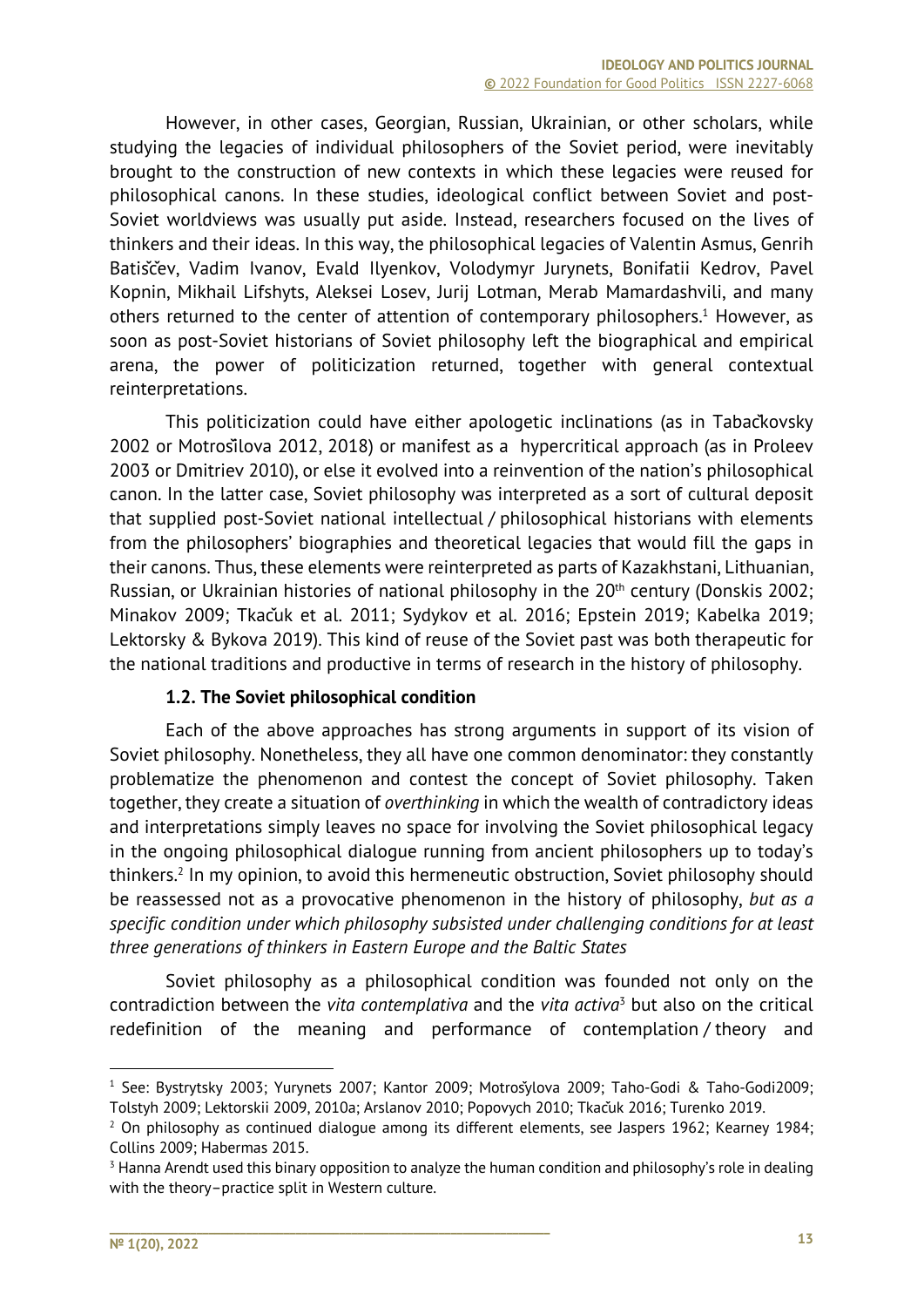activity / practice. Here, contemplation still meant a withdrawal from active public life, but the theoretical distance of the contemplator was so greatly influenced by the institutions of Soviet thought control, and by the Marxist belief that philosophy is central to the struggle for power that contemplation could have been practiced only in constant cooperation / struggle with public institutions. Simultaneously, due to the strong and lasting ideological monopoly and the absence of the public sphere (at least in the Western meaning of the term) in the socialist state, the public activity of practice was so alienated from the authentic human being and from the aims of communication in the public realm that participation in it was close to an act of existential self-destruction. As a result, the Soviet philosophical condition crucified itself on the philosophical process on the axes of its fundamental contradictions between controlled autonomous contemplation and limited public action, as well as between the *vita activa* and the *vita contemplativa*.

The harmful effects of this double self-alienation of philosophy's life were compounded by the disrupted communication between thinkers within the Soviet Union and their colleagues from the outside world. Once part of wider philosophical networks under the Russian empire (beginning from the  $18<sup>th</sup>$  century and intensifying from the end of the  $19<sup>th</sup>$  century to the beginning of the  $20<sup>th</sup>$ ), individual philosophers and entire schools dropped out of the dialogue among the world's philosophies in Soviet times. Only Soviet Marxist doctrine remained visible globally, but its philosophical status was doubtful. Within the USSR, the official philosophical "surface" was almost indistinguishable from the official ideology. Meanwhile, closed, often underground philosophical groups lived almost apart from contact with each other and their peers abroad. This was extremely harmful for the life of philosophy in the region since philosophy usually reproduces itself in open, potentially authentic, and preferably uninterrupted communication among different thinkers and schools.<sup>1</sup>

As I stated above, the Soviet philosophical condition was established as a result of the 1917 – 22 caesura and lasted until the next caesura in 1989 – 91. A caesura here means a breach in the continuity of a certain cultural ontology. The revolutionary events in the societies and lands once ruled by the Russian Empire fundamentally changed the conditions of life, practice, and thought between 1917 and 1922. Cultural, social, political, and economic lifestyles changed so much and underwent so much innovation that human beings living in the Soviet Union were in a sense *rethrown* into the *new world*. So, the change of 1917 – 22 was indeed a historical caesura.

Yet this caesura went even deeper than these revolutionary changes. What happened in the period of 1917 – 22 also had a certain ontological status. The human experience of rapid change in those times can be described as a re-*Geworfenheit* of *Dasein*. In Heidegger's existentialist philosophy, a human being—*Dasein*—is seen as the existence that is always present in a certain temporal / historical situation: it is thrown (*geworfen*) into the world. The modus of human life is thus in-der-Welt-sein, and the human condition is fundamentally *Geworfenheit* into the Event-*Ereignis*. <sup>2</sup> In the case of a caesura,

 $1$  This account is supported by various arguments of, e.g., an ontological, existential, or sociological nature. See, respectively, Heidegger 2002; Jaspers 2001; Collins 2009.

 $2$  As in Heidegger 1989, 2015.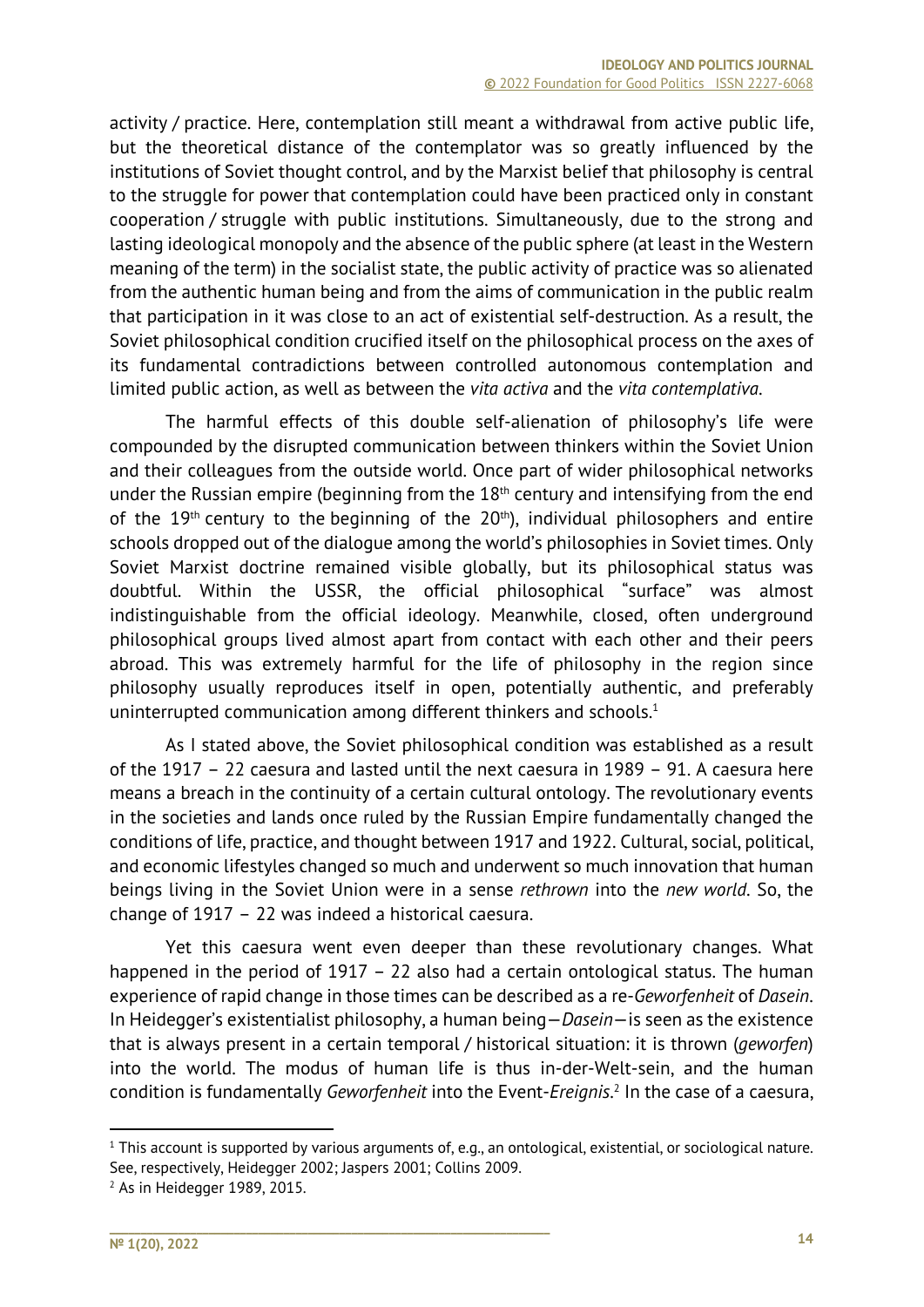we enter into an unusual ontological event wherein it is not human existence, but the world itself, that is "thrown," while *Dasein* follows it in an act of re-*Geworfenheit*. A caesura of this kind is an extreme case in which continuity and communication are interrupted not by human agency, but by deeper ontological structures—by Destiny or Being (*das Seyn*) itself. This means that the experience of such a caesura bears witness to the cocreation of a new world and a new human being: they are recreated in Destiny's act of rethrowing both—like dice in a game.

In the conservative ontology of Heidegger, it is close to impossible to fully express the experience of a human existence being rethrown after the rethrowing of the world. But the conceptual language of Michel Foucault can better help with understanding the ontology of such a deep caesura. In Foucault's perspective, a caesura can be understood as the simultaneous rupture and reassembling of the ontological foundations of power, the human subject, and truth (Foucault 2005, 2007). Foucauldian intentionality opens up for us an ontological *zero-point* in which authentic human presence demonstrates itself as grounded in nothingness, as constructed from an event of self-founding wherein power, truth, and the human subject ground themselves by grounding each other—since there is nothing else that can ground them.

In this way, a caesura can be understood as more than a break in historical continuity.<sup>1</sup> It is the experience of meeting the Nothing in which we can see our true, historically unconditioned selves—in total war, in mass murder, in class struggle, in famine, in proletarian dictatorship—after which the human being, power, and truth reestablish the world and time, along with new power practices, new truth regimes, and a new human condition. For Foucault, the birth of the Western contemporary human subject came in tandem with a disciplined society promoting self-control.2 Similarly, the caesura of 1917–22 gave birth to the Soviet Human, Society, and World, while the caesura of 1989–91 brought them to an end and laid the grounds for our contemporary condition.

The archipelago of the Soviet condition included philosophy as an integral part, as one of its islands. This archipelago needed and desired philosophy to maintain the integrity of its truth regimes, which philosophy did by betraying its own self-interest and self-identity, turning itself into a multilayered construction with Soviet Marxism on the surface (or the top) and many hidden philosophical layers (at the bottom). The official philosophy served the authorities well. Still, philosophy was one of the major transgressive forces that managed to smuggle in ideas from pre-Soviet times and prepare the way for the caesura of 1989 – 91 through "ideological diversions." The Soviet philosophical condition was full of different events and cultural phenomena, and, as that condition, it neither had to harmonize them nor have its own identity.3

 $1$  As in Agamben 2004: 12 or Nancy 2000: xii.

<sup>&</sup>lt;sup>2</sup> Foucault 2005: 17ff.: Foucault 2007: 42ff. See also the argument by Munteanu 1996: 46, 112ff.

<sup>&</sup>lt;sup>3</sup> Despite thousands of professionals who lived by doing philosophy in the USSR, Soviet philosophy has never had its own identity. There were no histories of Soviet philosophy in Soviet times. This is one of the arguments in favor of my interpretation of Soviet philosophy as a philosophical condition (as well as a position) rather than a tradition, event, or phenomenon. In *Perestroika*, there were some publications with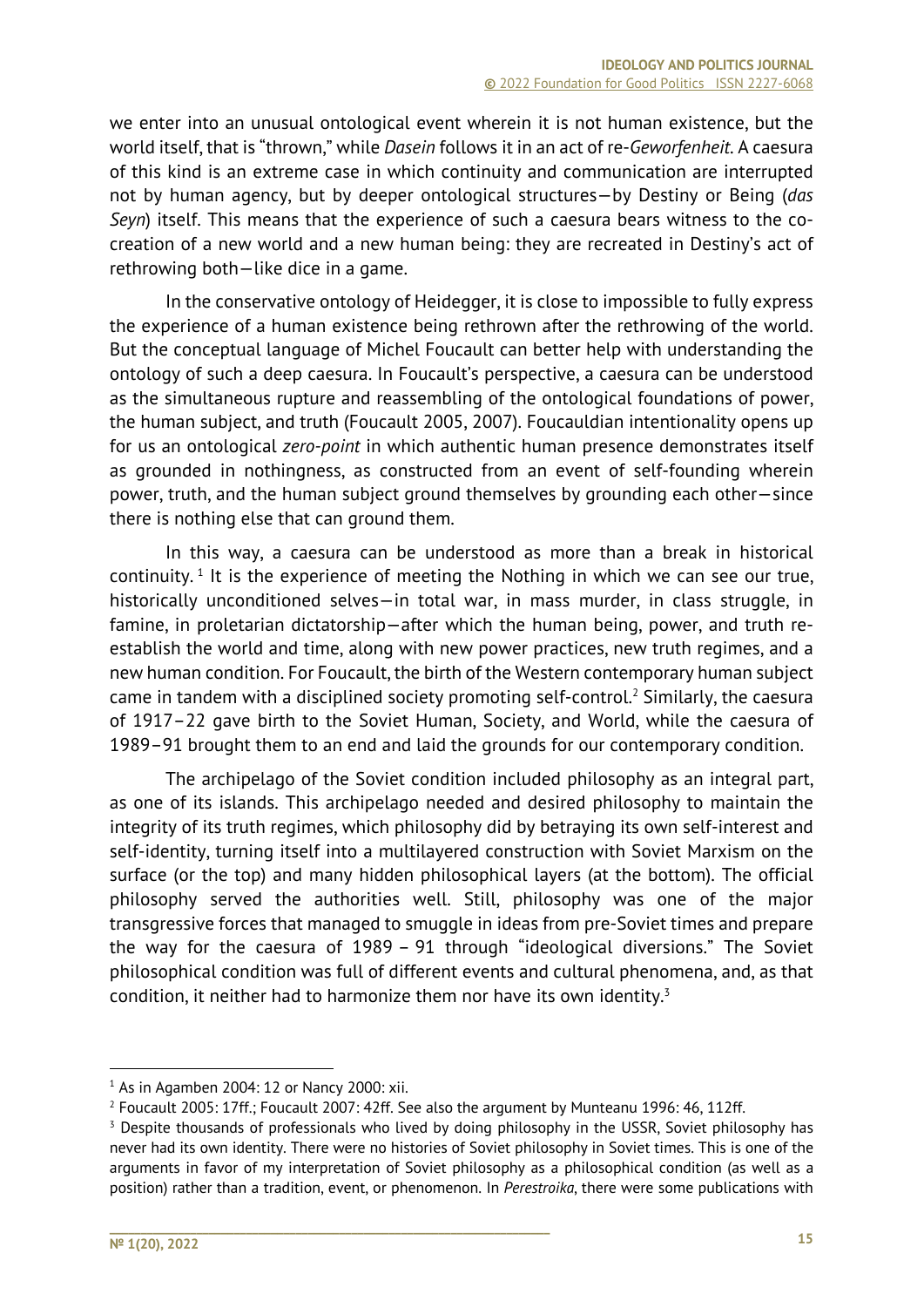The second caesura brought the Soviet philosophical condition to a close. In the several years between 1986 and 1991, philosophy lost its "central role" for the government and for the public. During *Perestroika*, the modernist discourse of the future, with its interest in logic, dialectics, and universality, was "enriched" (and often replaced) by the conservative orientation towards the past, with its focus on memory, historical justice, and ethnonational particularism in the emerging public space. This emergence of a free public space preconditioned a huge demand for political and social theories, which Soviet philosophy could not offer. As a result, the market of ideas was taken over by various "brands" of foreign philosophies. The decentralization and decommunization of the USSR, along with the nationalization of public discourse in Soviet republics and smaller communities in 1988–89, destroyed the usual hierarchy of philosophical centers and groups. The fall of the East's autarchy opened the possibility of communication with the outer world, which first boosted East–West philosophical encounters and soon led to Western philosophical hegemony in the 1990s. Finally, the dissolution of the Union and the launch of new polities initiated a new era in the life of philosophy in Eastern European and Northern Eurasian societies.

If the first caesura was aimed at claiming a monopoly on truth, a project that was never fully implemented but that greatly damaged the life of philosophical thought and the quality of intellectual debate in the USSR, the second caesura did not similarly result in *big projects*: philosophy lost its public influence for good and for all. Some praised this loss, some mourned it, but there is no doubt that the social and academic marginalization of philosophers has caused them to pay tribute for their freedom in the coin of growing disrespect for rationality, universality, and contemplation in general.

So, what specifically in the Soviet philosophical condition has elevated philosophy so high in terms of public authority and dragged it so low in terms of contemplative depth? This is the question I will answer in the following part of this article.

#### **2. Periods in the establishment and the demise of the Soviet philosophical condition**

An in-depth study of the history of the Soviet philosophical condition has yet to be written. In this study, I would like just to identify the major stages of this condition's establishment, evolution, and demise.

I propose to isolate these stages based on the specific nature of the Soviet philosophical condition, which gave political and ideological factors in intellectual development equal importance to philosophical ones, and which manifested the void just described between elevated practical significance and depressed contemplative depth. For this reason, I find the periodization of the development of Soviet philosophy offered by Vladislav Lektorskij and Marina Bykova unbalanced and too much oriented toward political processes. In particular, they offered just three periods in the development of Soviet philosophy: (1) the post-revolutionary decade, (2) the epoch of Stalin, and (3) the post-Stalin era (Lektorskij & Bykova 2019: 4–9). I agree that these three periods work

the attempt to formulate this identity (*Surovaja drama naroda* 1989; Jahot 1991), but the post were done already during the second caesura and had no influence on the Soviet philosophers'' identity.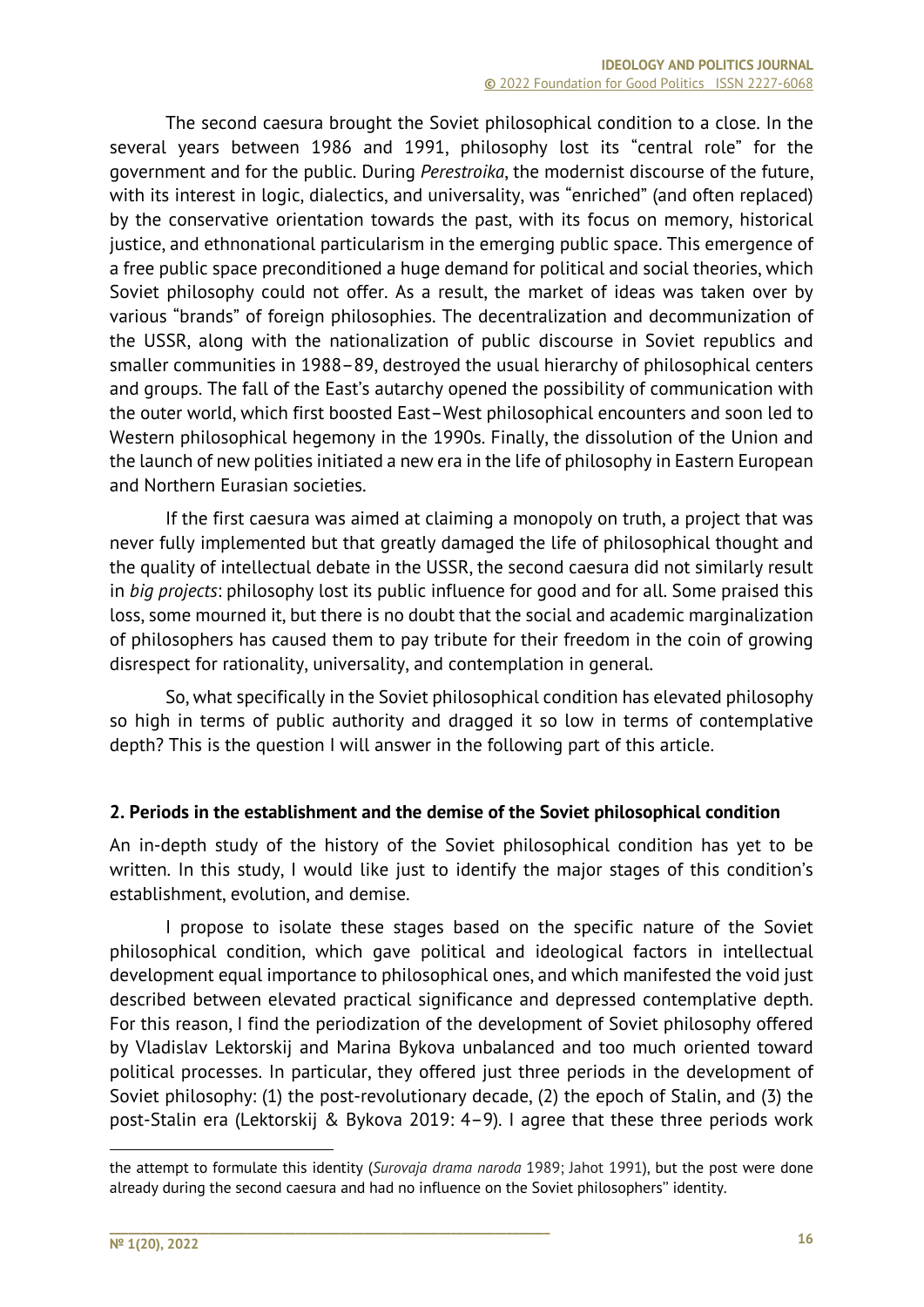well for tracing the external, political preconditions for the evolution of the Soviet science and other intellectual practices through the period from 1922 through 1986. However, the logic of this periodization misses too much detail to understand the development of philosophy as such in the Soviet period, and it does not relate to the processes in those "levels" and "circles" in which philosophy lived in the Soviet times.

I should note here that the fragmentation of Soviet philosophy into such levels and circles is not unique: the entire Soviet society and culture was compartmentalized, a quality very well analyzed in the study by Mark Lipovetsky, Maria Engström, Klavdia Smola, and others (Lipovetsky et al. 2021). In both Soviet philosophical and cultural processes, a common feature was the fragmentation of *levels* beneath the official surface (which was fully controlled by party and government structures) into underground groups (which could be controlled more, less, or not at all by the official structures). This vertical division was also fragmented horizontally into *circles,* which existed on each of those levels in different Soviet republics and intellectual centers.<sup>1</sup>

If this fragmented character of the Soviet philosophical condition is taken into account along with the balance between philosophical and political factors, five distinctive stages in the history of Soviet philosophy can be identified:

1) the establishment of the Marxist hegemony and degradation of philosophical diversity, 1922 – 35;

2) the spread and hegemony of ideological frenzy, 1935 – 55;

3) an ideological confusion and incipient return of philosophical pluralism,  $1956 - 64$ ;

4) the professionalization of philosophy and proliferation of ideological cynicism,  $1965 - 85;$ 

5) a decline of ideological monopoly and fuller return of philosophical pluralism, 1986 – 91.

## **2.1. The first caesura and the establishment of Marxist hegemony, 1922 – 35**

This period starts right after the first caesura. The launch of the new philosophical condition was characterized by the search for a new type of institutionalization for philosophy and a new role for it in culture, society, and politics. This quest can be described as consisting of five interconnected tendencies:

> 1) the beginning of the division of philosophers into those regarded as correct (i.e., supportive, loyal, and publishable) and those branded as wrong (i.e., disloyal, hostile, and non-publishable);

> 2) experimentation with new ways of uniting philosophers, which would lead to the creation of ideological platforms able to work in the frameworks

 $1$  This horizontal diversity has been studied by various scholars in different post-Soviet countries; just to name a few: Jeu & Blakeley 1982; Donskis 2002; Minakov 2009a, 2009b; Sydykov et al. 2016.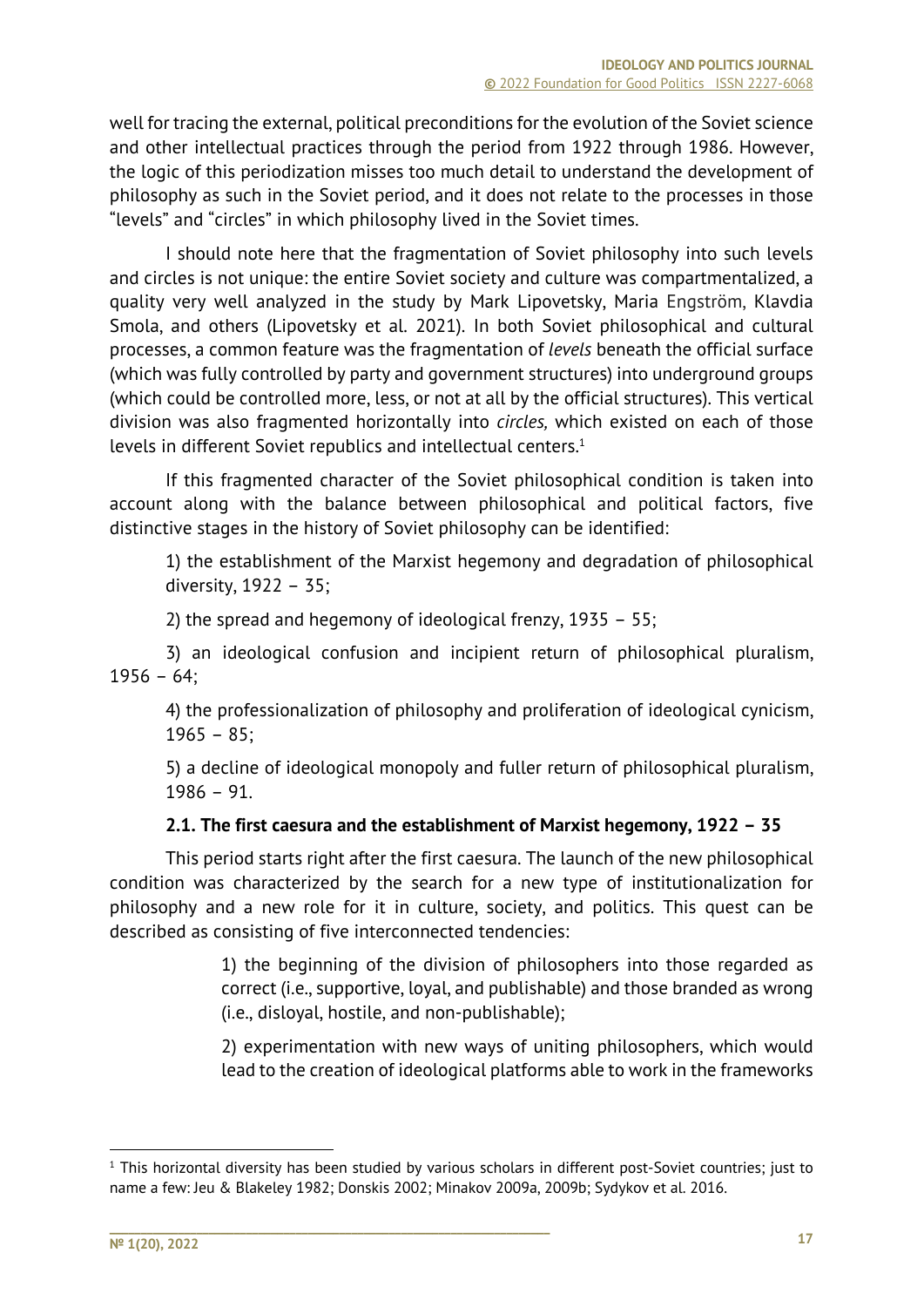established by historical and dialectical materialism; de-platforming of non-Marxist philosophies;

3) the establishment of the hegemony of a new Marxist lingo supporting the dominance of Marxist concepts in philosophy at large;

4) the introduction of pre-totalitarian Soviet censorship of philosophical works and the creation of an early system of Soviet philosophical institutions; and

5) the final establishment of an ideological monopoly on philosophical and general education.

The Soviet cultural condition was severed from the imperial Russian one by World War I, two revolutions in 1917 (the bourgeois revolution in February and the socialist revolution in October), many national revolutions from Poland through Turkestan from 1918–22 (continuing, in some regions, until 1924), civil wars, and many foreign interventions. This caesura was driven by the worldview of a civil war that made use of nationalist or socialist classifications, but in fact fostered profound distrust and paranoia among neighbors, local communities, and ethnic and religious groups. After the Bolshevik government took control over most of the Russian imperial provinces and launched its Union project at the end of 1922, the new order—not only political, but also cultural, social, and economic—was established.

This order was to be constructed in accordance with Marxist doctrine, specifically as understood by the Bolsheviks and national communists in the Soviet republics. In their political imagination, philosophical practice was part of a wider class struggle, and philosophical ideas mattered for the construction of socialism and for the promotion of the World Socialist Revolution. Hence, the distinction between philosophers who were correct (loyal Marxists) and those who were wrong (disloyal Marxists and non-Marxists) became an important part of public life around the Soviet Union. In turning the new country into a springboard for the World Revolution, the Bolshevik central and republican governments had to ensure that Marxism-Leninism would face no internal obstacles to its global aims. Accordingly, during the 1920s, Marxist doctrine repositioned itself from being one of many philosophical platforms to functioning as a hegemonic platform. However, its movement into this central position was not as repressive as in later periods. Still, in this decade Soviet philosophy slowly began to form the philosophical practice and style that would later become its official surface.

An important event for the formation of the Soviet philosophical condition was the practice of forced emigration for social scholars and philosophers, also known as "philosophers' trains and steamboats." The Bolshevik government expelled Nikolaj Berdyaev (1874 – 1948), Semion Frank (1977 – 1950), Nikolaj Losskij (1870 – 1965), Pitirim Sorokin (1889 – 1968), and many other non-Marxist philosophers, legal thinkers, historians, and economists from the country in 1922 (Osharov 1973; Glavackij 2002).

This governmental decision can be seen as relatively "mild," as it stopped short of the physical destruction of intellectuals resorted to in times of civil war—or during Stalin's rule. After 1922 there were cases of repression of "white" philosophers / social thinkers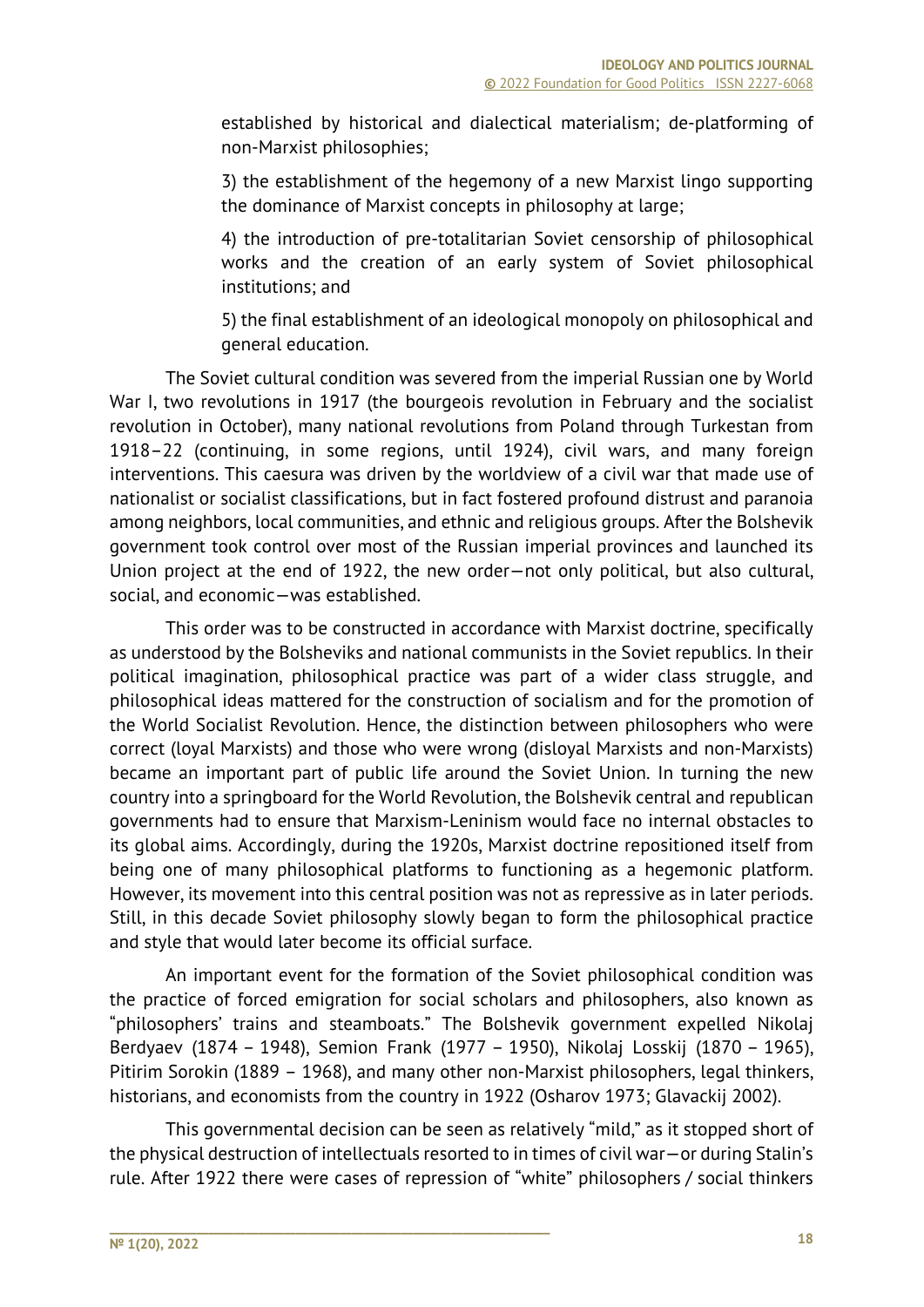(through imprisonment or execution), but the Bolsheviks' attention was mainly directed at the creation of organizations where loyal Marxist thinkers could work, offer theoretical and practical solutions for socialist state-building, and spread their teaching to the masses. The Socialist Academy of Social Sciences (created in 1918, but almost nonfunctional until 1923) was reorganized into the Communist Academy in 1924. Simultaneously, a network of Institutes of Red Professors had been developing since 1921 to meet the growing demand for loyal professors in educational institutions. In addition, both systems provided the Soviet central and republican party structures, governments, and Red Army units with personnel capable of conducting educational activities and propaganda in the Marxist spirit.

At the same time, throughout the 1920s and into the early 1930s, several alternative philosophical movements were present in public space and academia alongside Marxist philosophy. Although the "philosophical steamboats" struck a decisive blow to the quality and depth of the philosophical process in the early 1920s, many non-Marxists, including Mikhail Bakhtin (1895 – 1975), Boris Fokht (1875 – 1946), Gustav Špet (1879 – 1937), Lev Vygotskij (1896 – 1934), and the young Alexei Losev (1893 – 1988), were able to work and publish.<sup>1</sup> In addition, a significant number of classic philosophical texts were translated and published in the 1920s, including texts unrelated to Marxism. Only after 1929–31 did these translations increasingly focus on materialist philosophers, their predecessors, and those who could be regarded as part of that tradition. The translation of these philosophical works came to an end by the mid-1930s.

Still, between 1923 and 1935, Russian translations of works by Democritus, Plato, Aristotle, Toland, La Mettrie, Diderot, Helvetius, Holbach, Kant, Priestley, Fichte, Hegel, Schelling, Feuerbach, and other philosophers were published; several texts were also translated into Georgian, Ukrainian, and Uzbek. This translation program significantly advanced philosophical studies and conceptual language—both Marxist and non-Marxist—in the USSR.

Marxist philosophical textbooks were also designed and published in significant print runs—on a scale much larger than in pre-revolutionary times. Unlike later-stage publications, these textbooks presented quite different interpretations of Marxism, including some closer to Lenin or Trotsky. This period predated the institution of the "magistral line of the party," an ideological interpretation of Marxist-Leninist dogmas defined in public acts of the party that varied over time and guided philosophical work at the official surface. Because this institution had not yet been created, the first period of Soviet philosophy was the heyday of early non-dogmatic Soviet Marxism. This area has been studied only sporadically and still awaits systemic research. It was during this period that such thinkers as Valentin Asmus (1894 – 1975), Vladimir Brushlinskij (1900 – 1992), Ivan Borichevskij (1886 – 41), Pavel Blonskij (1884 – 1941), Boris Chernyshev

<sup>1</sup> I should also note that there was a space for intellectual practices on the boundaries of literature, critique, and philosophy that were open for new ways of thinking, philosophizing, and writing—with their own intercultural and interdisciplinary dialogue—in the cultural centers of the USSR: Moscow, Leningrad, Kharkiv, Odessa, Kyiv and Minsk. The example of such new spaces is the Soviet modernisms so well analyzed in: Babak & Dmitiriev 2021.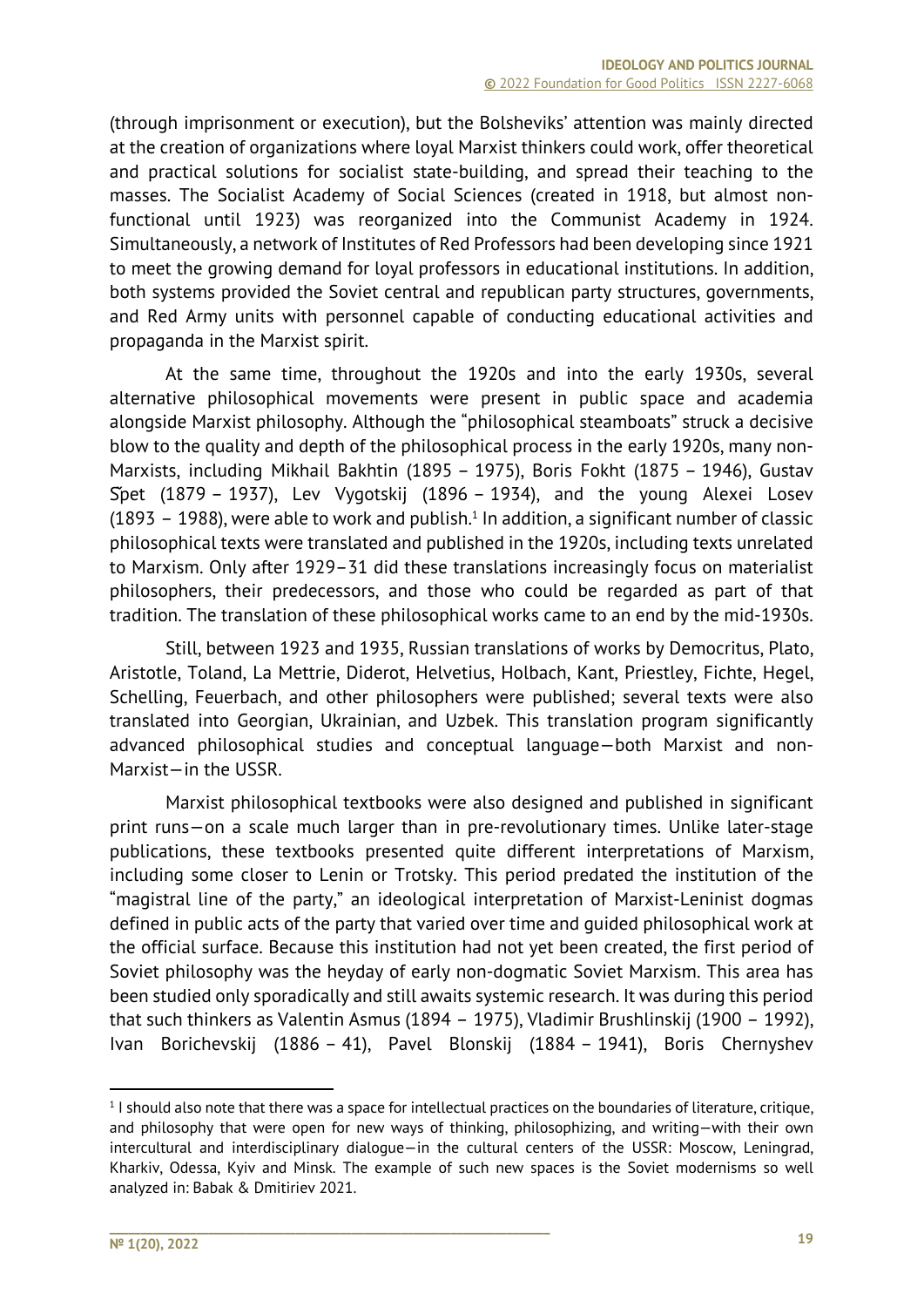(1896 – 1944), Aleksandr Deborin (1881 – 1963), Olga Freidenberg (1890 – 1955), Nikolai Kareеv (1850 – 1931), Alaeksandr Makovel'skij (1884 – 1969), Dmitrij Mordukhai-Boltovskij (1876 – 1952) and Viktor Serezhnikov (1873 – 1944) actively worked and published their philosophical (and ideological) studies.

An example of partial openness in the emerging official Marxist philosophy is the famous discussion between "mechanists" (Liubov' Axelrod (1868 – 1946), Arkadij Timiriazev (1880 – 1955), Sandor Varjas (1885 – 1939), I. Skvortsov-Stepanov (1870 – 1928), V. Sarabjanov (1886 – 1952)) and "dialecticians" (Deborin, Jan Sten (1899 – 1937), Kareev, Grigorij Bammel' (1900 – 1939)) concerning the status of Marxist philosophy in relation to science and the authorities.

On the one hand, the styles of expression and argumentation in this debate portrayed the Soviet Marxism of that period as a system of views open to interpretation and debate. On the other hand, in the process, both sides—in addition to using philosophical arguments—called on the authorities to intervene and repress their opponents. These calls were attentively listened to by party leadership and security services, and by the early 1930s, philosophical debates often resulted in the expulsion of philosophers from the losing group and the increased attention of party leadership (and availability of special services) to the philosophical winners. The model in which losing the philosophical debate meant loss of one's job and then of one's freedom was pioneered in the 1929–30 discussion between Deborin and Vladimir Vernadsky (1863 – 1945) on the connection between science and materialist philosophy and further tested out in the 1930–32 discussion between "Bolshevizers" (Mark Mitin (1901 – 1987), Pavel Judin (1899 – 1968), Vasilij Ral'tsevič(1893 – 1957)) and followers of Deborin.

This newly minted model then led to the repression of the representatives of the failing group, which was usually presented as a "wrong direction in the interpretation" of Marxist ideas. The same model was reproduced in all educational and scientific institutions, down to the lowest level and to the most politically neutral disciplines, like genetics or linguistics. The way for totalitarian Stalinist society was being prepared not only by the Bolshevik authorities but also by many Soviet intellectuals. In the process, philosophical contemplation was becoming more and more public: philosophical thinking was already regarded as political practice, an action that could be judged either as loyal behavior supporting the proletarian revolution or as a crime against the communist cause.

Throughout this period, changes in philosophical language became increasingly evident. First, the translations of philosophical literature into Russian and other languages enriched the materialist and non-materialist lexicons. But the centralization of power that began around 1927 / 29 also led to (1) the mobilization of "forces on the ideological front" with strengthened internal propaganda and censorship, (2) the intensification of anti-religious "struggle" and the first wave of destruction of churches by officials and party activists, and (3) new acts against private property and in favor of big collective economic actors.

Altogether, these shifts in policy increased the use of censorship, repression, and violence against those working in philosophy, the humanities, and the social and natural sciences. Part of this censorship was carried out by means of linguistic revision. In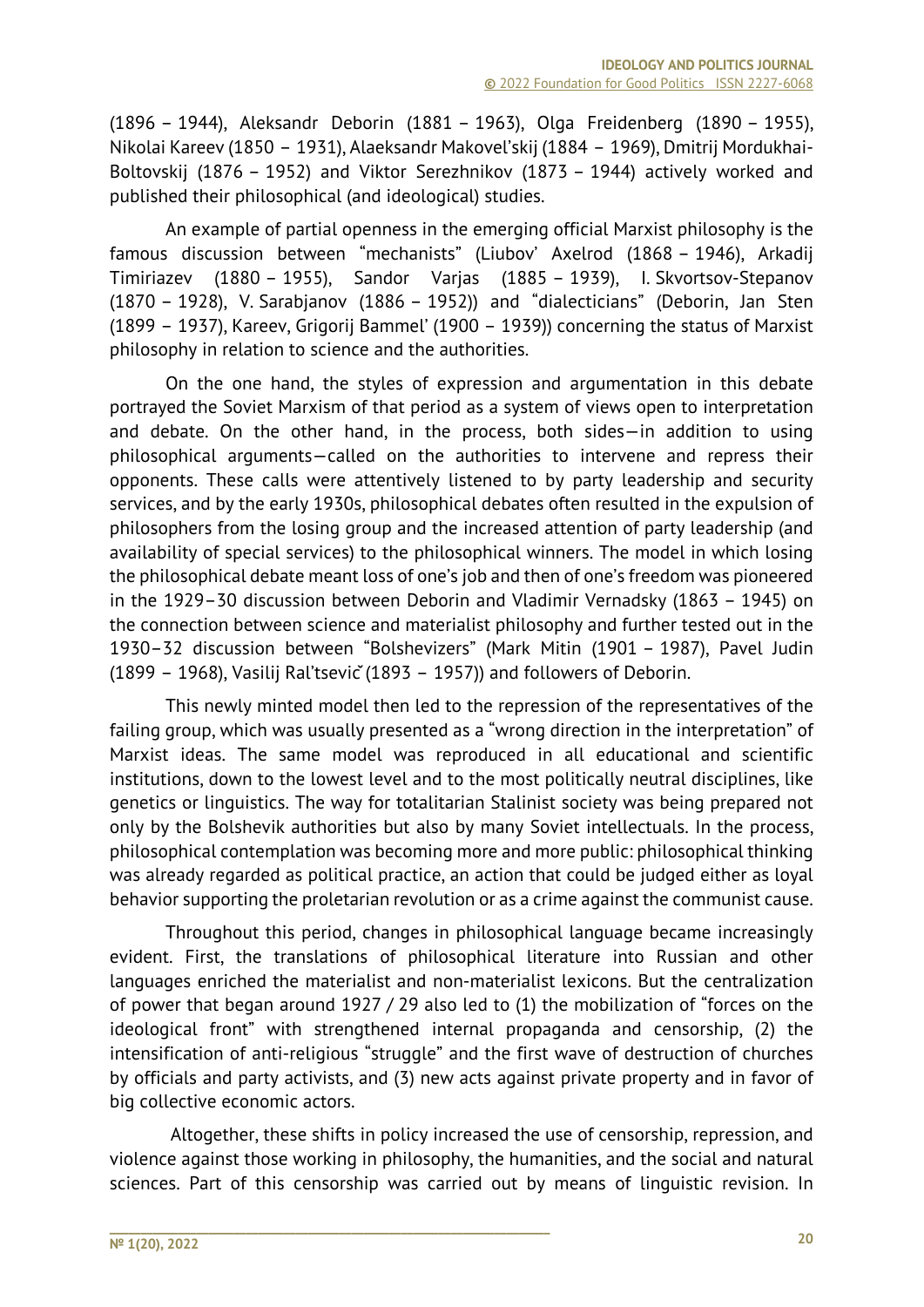Moscow and in the Soviet republics, official languages were reformed twice, first in the 1920s through translations and the creation of new dictionaries oriented to the revolutionary drive toward "new proletarian cultures of Soviet peoples," and again in 1927 – 34 during the early Stalinist revisions aimed at the unification of the Russian and national languages. Each time, the reforms meant a rapid increase in the use of terms peculiar to Marxism. Increasingly, these terms were also used all too often not only in philosophy and scientific literature but also in the mass media and in the daily communication of propagandists. The adoption of this lingo into philosophy seriously restricted non-historicist, non-Marxist ways of speaking and thinking. Marxist jargon became almost the universal language of philosophy at most levels, from Mitin's hegemonistic pamphlets to Losev's pre-imprisonment idealistic works (Losev 1928; Mitin et al. 1930).

Furthermore, the education of philosophers survived radical changes in this period. Initially, the training of philosophers in the Soviet Union was canceled from 1923 to 1926. The training of Marxist theoreticians was mainly conducted in the Institutes of Red Professors. However, by 1926 the low quality of Marxist studies and the lack of educated cadres for the party posts was too evident, so the party leadership approved the reopening of a philosophy department at Moscow University (in the department of history and archaeology). The only professors there were Marxists. In 1931, philosophers and psychologists at Moscow State University withdrew to form a new, separate institution, the Moscow Institute of History, Philosophy, and Literature (*MIFLI*). This institution served as a model for the creation of ideological "educational-philosophical" institutions in Leningrad, Kazan, Kharkiv, Kyiv, Tbilisi, and other scientific-administrative centers of the Union.

Training in philosophy was spreading across Soviet educational institutions to achieve a dual task: (1) to develop "the theory and practice of socialism" and (2) to train workers for "socialism's construction" (Mitin 1936: 4, 22). In addition, scholars at these philosophical centers participated in debates with their foreign colleagues from both communist and non-communist networks through publications or (much less often) in personal meetings. This initial impulse was a substantial part of the philosophical education up until the very end of the Soviet condition, and even survived in many countries.

Thus, the first period in the evolution of the Soviet philosophical condition was a time of differentiating philosophical practices into two primary categories (correct and wrong), accumulating institutional and cadre potential for the development of Marxist philosophy, and creating mechanisms for thought control in public space and in academia. Despite the constantly growing ideologization of education and philosophical work, there was still some room for non-Marxist philosophy and for a range of Marxist-Leninist positions. This was also the period in which the chasm between contemplation and practice in Soviet philosophy was effectively set up.

## **2.2. The stage of ideological frenzy, 1935 – 55**

During this stage, the Soviet philosophical condition received its "classical" formulation. If the philosophical development of the 1920s and early 1930s transpired in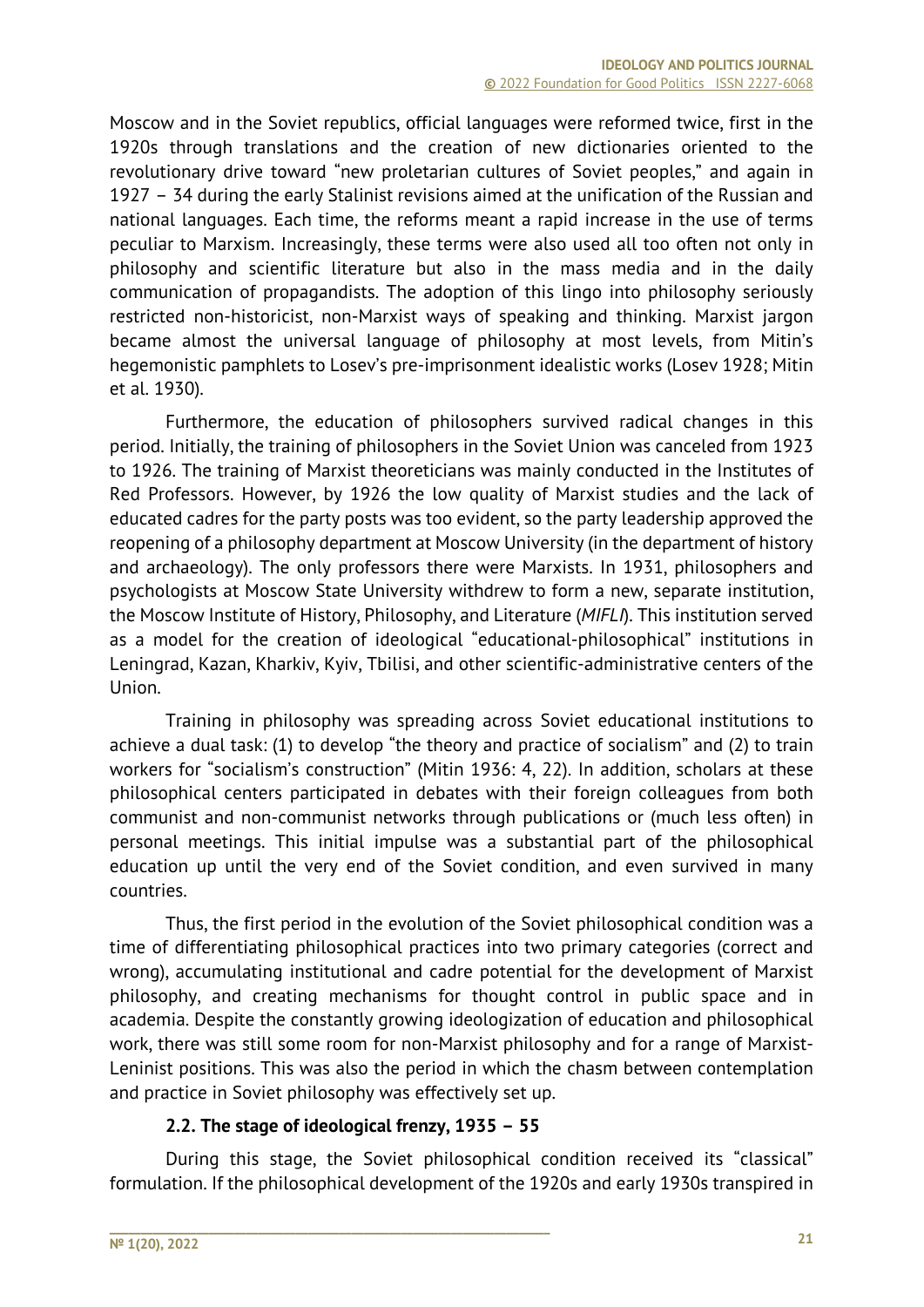"herbivore style," with limited repression, the traumatic, "carnivorous" experience of the Stalin era laid down several matrices in the foundation of philosophical practices that can still be witnessed today, thirty years after the USSR's dissolution. Among these matrices were:

1) official ideology was treated as the *only* philosophical practice;

2) a justification of government actions via moral codes and official histories based on a patriotic metaphysics;

3) a rupture between philosophical education and research through the division between universities and academic institutes;

4) governmental control of philosophical (and wider intellectual) studies through the actions of loyal philosophers, party activists, and security services;

5) strict differentiation between official and non-official philosophy, systematic repression of dissident thinking, institutionalization of isolated circles of philosophical thought avoiding any public presence, etc.

One of the results of the Stalinist revolution in the USSR that took place between 1927 and 1935 was an ideological frenzy—a mixture of the authorities' repressive policies, societal acceptance of the logic of the new class struggle, absolute ideological monopoly, purges in all professional communities (including those of philosophers), and the establishment of a totalitarian system that filled most public and private lacunae. This ideological frenzy engulfed the upper floors of Soviet philosophy, and only isolated thinkers, like Bakhtin or Losev, could survive by reducing the space of free philosophy to texts written not for publication or conversations with select, trusted people.

It is during this period that the unified ideological doctrine of Marxist-Leninist philosophy (the party's so-called "magistral line"), in the Stalinist interpretation, was first coined. This is when the ideological content of the official surface of Soviet philosophy was finally articulated and refined several times before the death of Joseph Stalin-Jugashvili (1879 – 1953) and the start of de-Stalinization in 1956–58.

This indoctrination was supported by the split between philosophical education and research. Separate institutions, such as the Communist Academy and various Institutes of Red Professors, were merged into the Academy of Sciences, which united research institutes subordinated to the Union and to the governments of the Soviet republics. The totalitarian rupture between centers of research that belonged to the Academy and centers of education (profession-oriented institutes and universities) deepened. The higher education system proliferated the ideologically charged materials approved by authorities for the production of "ideological workers" and loyal intelligentsia, the most faithful of whom were allowed to engage in theoretical philosophical research within the framework of the Academy.

An important factor in the development of the Soviet philosophical condition was the formation of an ideological control network in all educational and research centers. In 1936, the party's Central Committee issued a decree "On Pedological Perversions"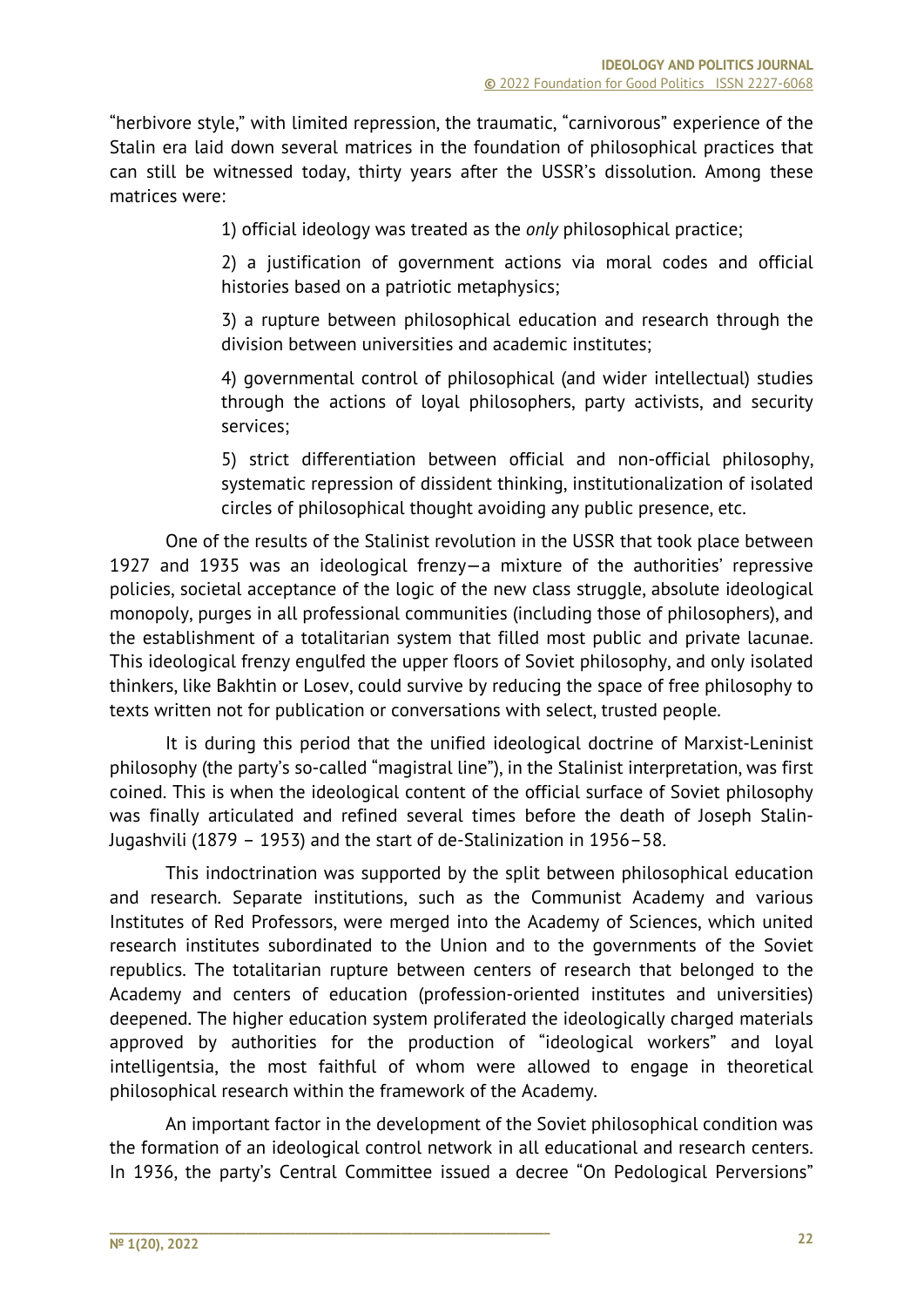which, upon its publication, established the system of total party control over education: it launched control over the content of education, the appointment of professors and teachers, and even the style of teaching.

Two years later, the *Short Course of the Bolshevik Party's History* was published. Its fourth chapter—"On Dialectical and Historical Materialism"—was written by Joseph Stalin-Jugashvili (*Istorija Vsesojuznoj…* 1938). This short chapter effectively defined the official doctrine of Soviet Marxism, which survived almost unchanged in educational courses on historical and materialist dialectics up until 1991. The instructions for applying Stalinist material to philosophical and general education were set forth in the November 1938 resolution of the Central Committee through the system that had been in place since 1936. The Central Committee's Department of Propaganda and Agitation was created in 1939 to administer philosophical education and research—the philosophical process on the official surface.

Stalin's chapter laid out the required structure for the teaching of historical and dialectical materialism and the writing of philosophy textbooks. Academic philosophical research was also required to orient to this text. Andrei Ogurcov has described the features of this orientation well:

> The fetishization of the clash of cultures and ideological movements, among other factors, led to the assertion of the idea that the class struggle intensified during the construction of socialism and served the ideological justification for repression… the destruction of entire scientific schools and the murder of individual scholars. (Ogurcov 1989: 356)

Philosophy was specifically identified as a central field of struggle: here, the proletarian revolution was to cope with bourgeois ideologies by means of philosophical contemplation and practice. The official surface of Soviet philosophy was transformed into the "camp" of Marxists-Leninists-Stalinists who were obliged to contribute to the struggle for the emancipation of man, to reflect upon the class nature of philosophical teachings, and to participate in the global liberation of humanity from self-alienation.

Party control over philosophical thought, as well as over all the sciences, had been systematically reducing the space for unofficial levels of philosophy. It was during this period that works of non-Marxist and dissident Marxist philosophers were censored, moved to library shelves with highly restricted access, or destroyed (together with their authors). Non-Leninist foreign thought-which makes up the bulk of  $20<sup>th</sup>$ -century philosophy—was mainly out of reach for philosophers and the public. The repression of active philosophers empowered Stalinist philosophers (e. g., Mitin, Judin, Mikhail Kammari (1889 – 1965)) to lead the purges of their opponents. Thus, Kareev, Ivan Luppol (1896 – 1943), Semion Semkovskij (1883 – 1937), Sten, Špet, Pavel Florenskij (1882 – 1937), and hundreds of other philosophers were repressed, or killed, or died in prisons, or were deprived of work in philosophical institutions.

If the content and ideological control network of the official Soviet philosophy were created in 1936–39, the original philosophers and lasting institutes that worked within the established framework arrived after World War II, in the late 1940s to early 1950s. World War II, with its extermination of multiethnic populations and cultural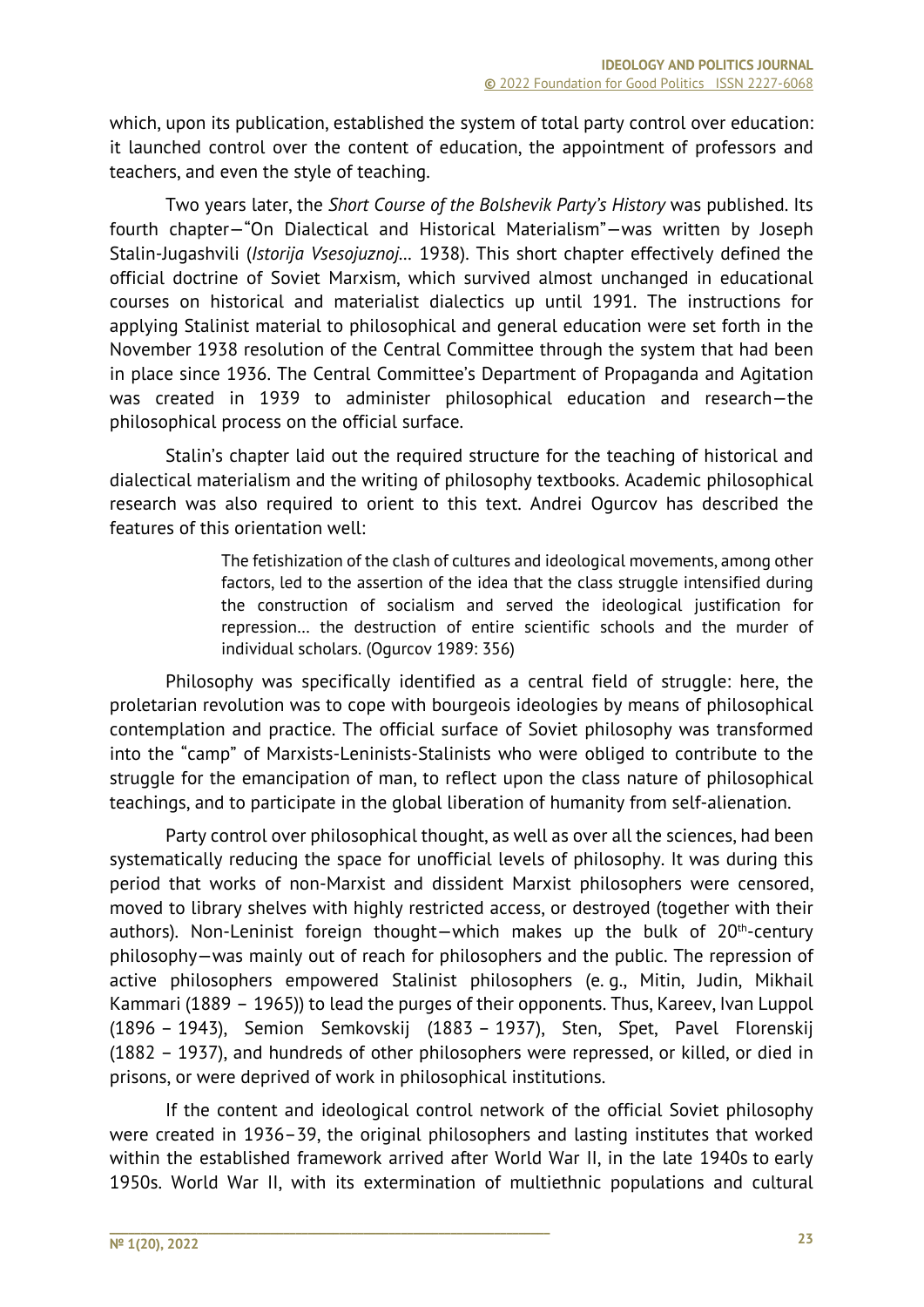rhizomes throughout Eastern Europe, the existential trauma of the survivors of two waves of total war, and the collective experience of participation and victory in the war, changed Soviet society ontologically. If communist rule prior to World War II was, at least partially, seen as the regime that took over because of the civil war, after 1945 it became a legitimate government that had saved the population from physical extermination by the Nazi Germans and their allies.

These experiences and this legitimacy propelled the Marxist impulse for the development of philosophical thought, not only on in officialdom, but also at other levels and centers around the Soviet republics (Dubrovskij 2022; Korsakov 2022). Furthermore, many philosophers and humanities scholars, having moved to Siberian and Central Asian cities during the war, stayed on, giving a boost to philosophical schools there. Finally, the gigantic reconstruction program of the western regions of the USSR that had experienced massive destruction during the war also supported an ambiguous process of return for Soviet philosophy. Philosophical centers (university faculties, departments in institutes, and / or academic research institutes) were established or reopened in Chisinau, Kyiv, Leningrad, Minsk, Moscow, Riga, Vilnius, and many other cities. At the same time, these centers were to promote Soviet Marxism and support ideological control over the populations that had been under Nazi occupation. These populations were now permanently suspected of collaboration or disloyalty, and ideological control over them was part of internal security policy.

By 1950, the network consisting of the central and republican Academies of Sciences, universities with philosophy faculties, and post-graduate and doctoral schools were fully established or restored. As of 1946, there were 4,836 educators in the Soviet system of science and education, of whom 44 were doctors of philosophical sciences (habilitated doctors), while 75 percent had no academic degree.

The philosophical educational institutions, despite ideological control, were disseminating knowledge of philosophy (albeit with a Soviet Marxist twist). A special role in maintaining intellectual life was played by the history of philosophy, which opened up space for encounters with classical thought. Contemporary foreign philosophical literature was rarely translated, and access to it was limited to special sections of libraries. Still, the educational system started producing large multilingual works on the history of philosophy. Despite the partisan and class-based approach and the reinvigorated ideological frenzy of 1946 – 52, through these philosophical works, the system fostered general educated interest in rational thought, logic, dialectic, the methodology of scientific cognition, and the philosophies of Kant and Hegel. The first semi-official student clubs were organized, providing humble platforms for debates on dialectic and the logic of scientific discovery, which were later continued at much deeper levels.<sup>1</sup>

To sum up, the Soviet philosophical condition in this period acquired the status of an officially central discipline. Because of this special status, strict—in fact, totalitarian control was established over philosophical thinking and debate. Philosophers had either

<sup>1</sup> On these groups in the late Stalinist period, see Lektorskij & Bykova 2019; Korsakov 2022; Tishbeisky 2022.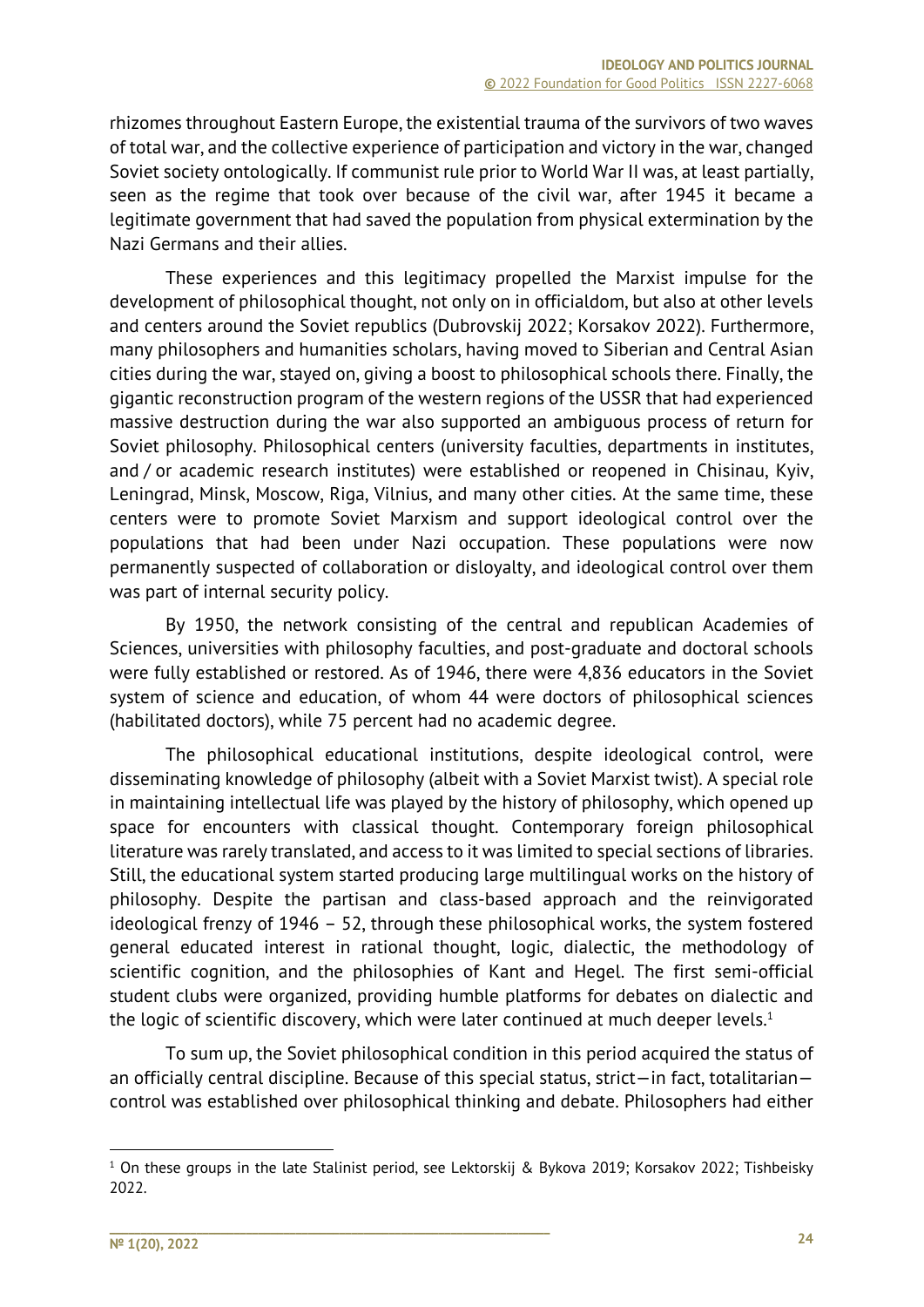to accept the "magistral line" doctrines, or hide underground to survive, or die. The ideological monopoly peaked in this period, casting both philosophical contemplation and practice into the chasm of existential impossibility. As the "main scientific discipline," philosophy was forced to combine ideological tasks with proper philosophical aims and with the role of supervising the sciences' participation in what the Soviet bureaucracy's lingo called "the practice of socialist reconstruction." In this period, the surface of official philosophy was institutionalized and integrated with the party and security bodies, while non-official philosophy was forced to a minimal existence.

## **2.3. Ideological confusion and incipient return of philosophical pluralism, 1956 – 64**

The death of Joseph Stalin in 1953 and the subsequent fight over succession began a process of slow de-Stalinization in the Soviet Union. The second half of the 1950s turned out to be a period of philosophical reanimation (Lektorskij & Bykova 2019; Dubrovskij 2022). Some lacunae in the public space emerged for non-official philosophy (as well as for other intellectual practices, from poetry to mysticism) with the *Khrushchev Thaw,* when the "cult of [Stalin-Djugashvili's] personality" was denied at the 20th Congress of the CPSU. For the Soviet philosophical condition, this meant a return to communication between the different levels and circles of philosophy and the opening of interdisciplinary debates. The *thaw,* however, did not end the supremacy of Marxism-Leninism on the official level. The Soviet system still needed some changes to reshape power relations and reinvigorate the truth regime in the Soviet Union. As Adam Ulam well expressed it, the Soviet power system required periods of both increase and decrease in the degree of terror to be effective (Ulam, 1963: 399). In consequence, the Soviet philosophical condition remained structurally unchanged, although the life of thought at the lower levels and in marginal centers was much more active in this period.

In this period, philosophy was given a certain space for its own reorganization. If in the previous post-war period philosophical institutions grew in number, after 1956 it was evident that these institutions began to experience qualitative change, especially in terms of the people taking the lead in them. In the Soviet republics, new heads of institutes of philosophy were appointed, and new deans of philosophy faculties were elected. Moreover, post-war philosophers started publishing articles with views and ideas departing from the "magistral line." These publications promoted reassessment of the "ideological frenzy" period and philosophy's role in it.<sup>1</sup> In this new stage, publications in "samizdat" form took on the main role in disseminating information about local dissident and Western philosophical thought (Komaromi 2012; Gordeeva 2020). Thanks to samizdat, a forgotten culture of free-thinking philosophizing began to revive in certain levels and circles. However, neither the distribution of these texts nor the speed of discussion could satisfy the need for *normal* philosophical communication. Also, these unofficial publications were mainly focused on issues raised in Russian philosophical or theological centers, while Belarussian, Georgian, Lithuanian, or Ukrainian thinkers were

 $1$  Especially in works by A. Solzhenitsyn, B. Djakonov, and others.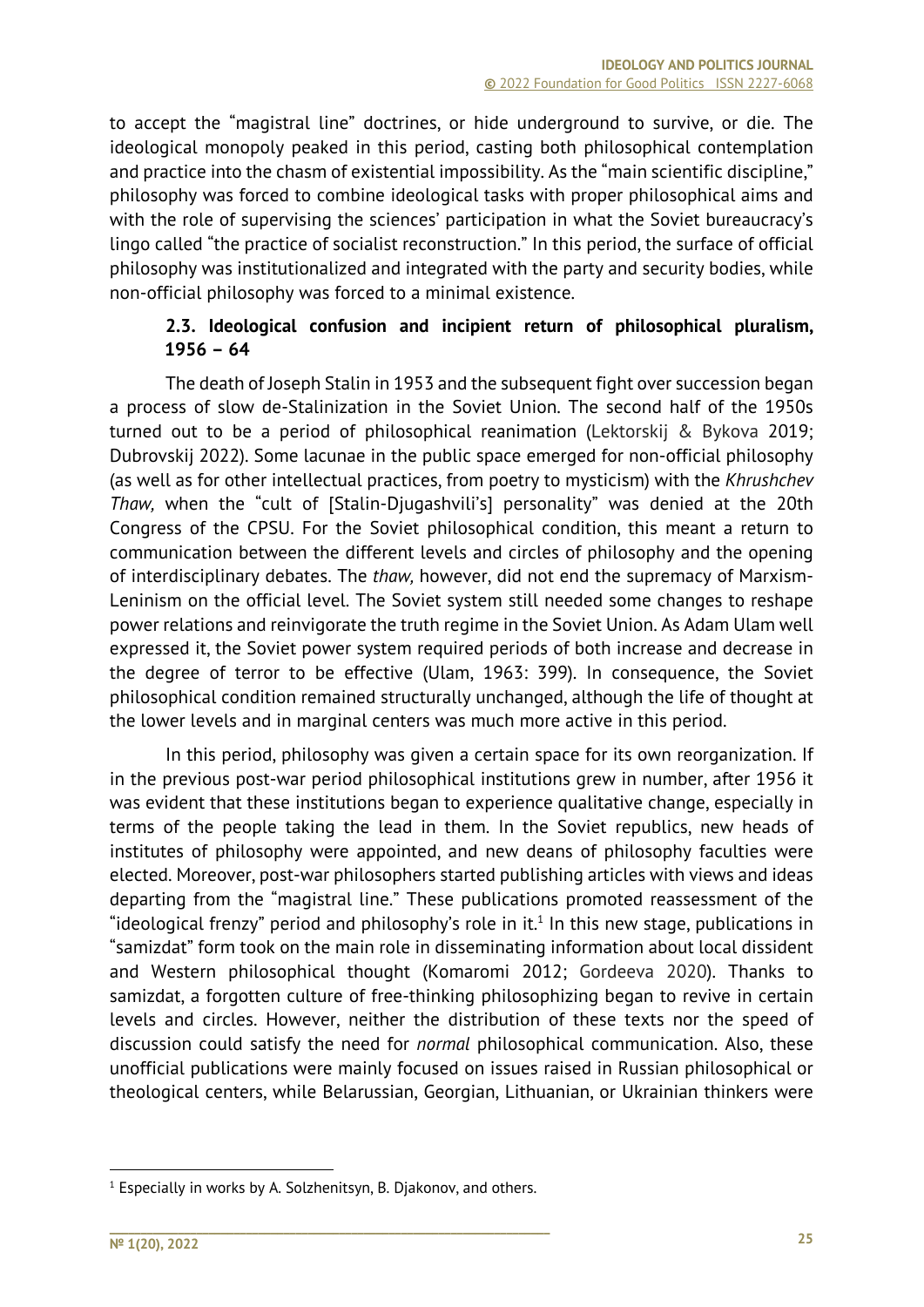published only sporadically in samizdat (Bungs 1988; Zisserman-Brodsky 2003; Anders 2020; Melnykova 2018).

These conditions of ideological confusion also created a chance for official philosophical institutions to bloom. The resonance of philosophical development through most of the levels and centers gave researchers like Florovskij and Epstein grounds to call it a *philosophical awakening* (Florovskij 1998: 17; Epstein 2019: 6). Mikhail Epstein, who studied works by philosophers of this period extensively, offered a summary of eight philosophical directions that were defined in the late 1950s – 60s and developed into the 1980s, with some impact on philosophies after the caesura of 1989 – 91 (Epstein 2019: 10–13). My own research supports Epstein's findings, although I studied philosophical work not only in the Russian centers of the USSR, but also in Georgia, Kazakhstan, Lithuania, and Ukraine.

The first direction is what can be called *late Soviet Marxism*, which diverged into nationalist and humanist strands. The union of Marxism with nationalism was instigated by Stalin-Jugashvili's article "Marxism and Problems of Linguistics" (2008 [1950]). Epstein is right in suggesting that in this text, the Marxist concept of class gave way to the "national unity" embodied in the "national language" and supported the proletarian case around the world (Epstein 2019: 10). However, it is important to note that there were different traditions of the Marxism-nationalism merger in many Soviet republics well before Stalin-Jugashvili's text; the article, however, legitimized such merger in the Soviet philosophical condition. This merger has later influenced political philosophy in Russia in the 1980s, but even before this, it had influenced philosophers in Georgia, Lithuania, and Ukraine to raise the issue of the legitimacy of national cultures in the world proletarian revolution and in the Soviet Union's development in the 1970s (Dziuba 1974; Gamsakhurdia 1976; on this, see also Vaitiekunas 1965; Parming 1977; Duik & Karatnycky 1990; Johnston 1993).

This tendency was also connected with the non-Marxist *philosophy of national spirit*, oriented toward Slavophilism, different ethnonationalisms, and the neotraditionalism of thinkers like Rene Guenon and Giulio Evola (Julius Evola) (Epstein 2019: 12). I would also include here the Heideggerian influence that was interpreted by some philosophical groups as the ontology of (ethno)national spirit, which is still an influential tendency in Georgia, Russia, and Ukraine (De George 1965; Sverdiolas & Kačerauskas 2009; Karpenko 2014; Kavaliauskas 2018; Sharpe 2020).

The second Epstein's direction was the *Marxist humanist tendency* also had its roots in the 1950s, but it was connected with the Russian translation of Marx's *Economic and Philosophical Manuscripts* (1844). This tendency was critical for the de-Stalinization of Soviet Marxism-Leninism and offered the possibility of "socialism with a human face." This line came under pressure after the suppression of the Prague Spring in 1968 and returned in *Perestroika* times after 1986 (Epstein 2919: 10). Its characteristic ideas can also be found in the leftist dissident thought of the 1970s.

Another direction in Soviet philosophy of that period was connected with *neorationalism, structuralism, and general methodology*. In this area, philosophical study was entering the fields of the natural sciences and humanities on the issues of research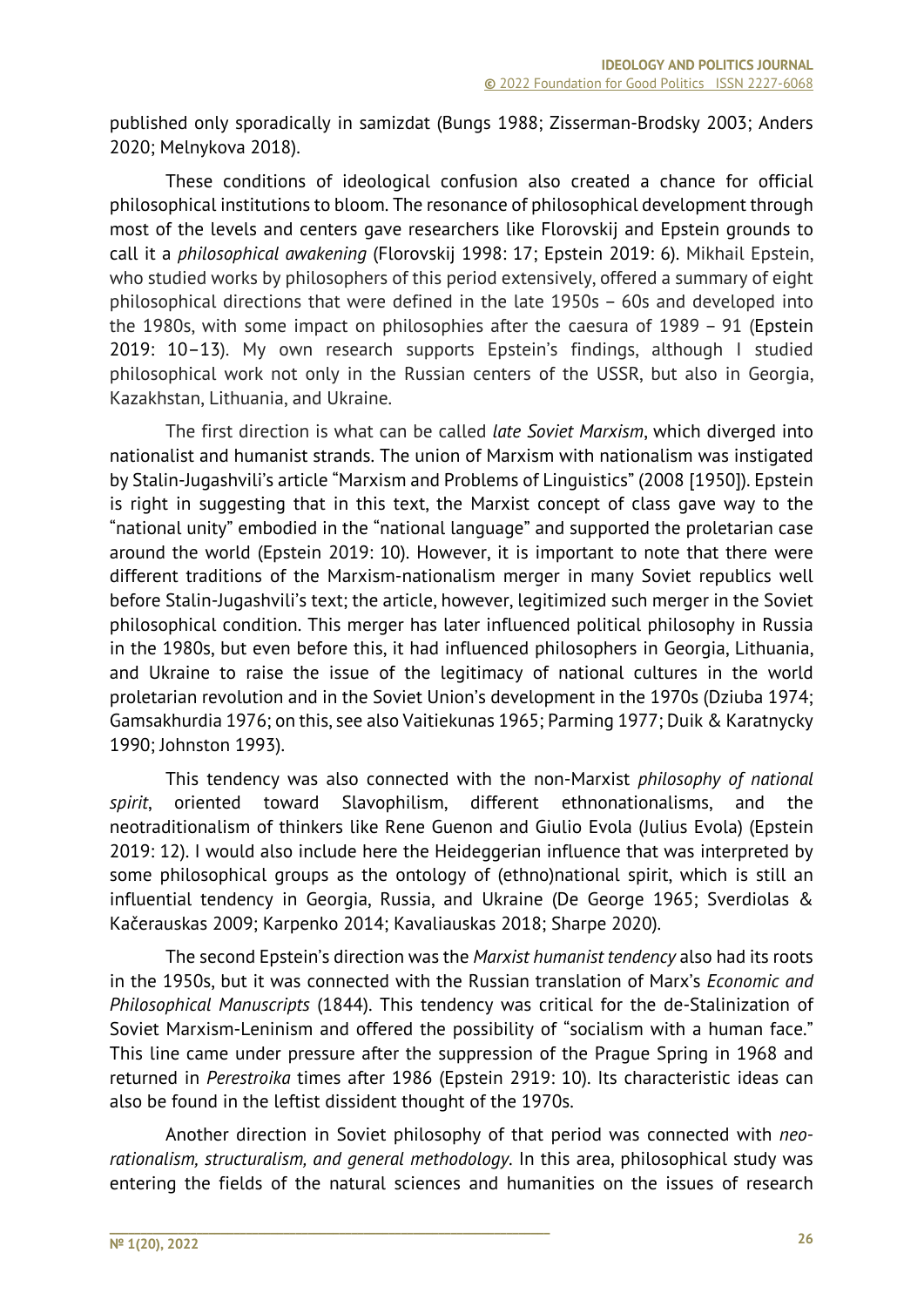methods and the methodology of scientific cognition as such. Here, philosophers were allowed to work with a lesser degree of ideological control, which resulted in interdisciplinary studies in formalism, semiotics, general systems theory, cultural studies, social organizations, and cybernetics (Epstein 2019: 10–11; see also Waldstein 2008 and Tishbeisky 2022).1 This direction of theoretical studies and research was widely practiced in post-Soviet academies of the 1990s.

The direction that Epstein called *personalism and liberalism* was a Soviet philosophical and literary reception of post-war European existentialism (mainly represented by the ideas of Sartre and Camus) along with reinterpretations of Dostoevsky's, Berdiaev's, and Lev Shestov's ideas. It gave an impetus to many philosophical works at both official and underground levels and equally inspired leftist and liberal dissidents supporting human rights as a foundation for social progress (Epstein 2019: 11; see also Shlapentokh 1990: 22ff).

Soviet philosophy and theory of culture, or *culturology,* was an attempt to legitimize the idea of cultural dialogue in the field defined by Soviet Marxism and the doctrine of class struggle. There were Soviet philosophers who, in a way, continued the theoretical work of Spengler, Florenskij, and Bakhtin with the key concepts of dialogue, otherness, polyphony, and carnival (Epstein 2019: 11; see also Dragadze 1978; Bibler 2009; Soboleva 2016).

There was also a growing influence of *Christian thought* on Soviet philosophers. In Russia, this return of Christian thought related to the impact of literary works by Pasternak and Solzhenitsyn, while in the Soviet republics it was influenced by other sources, including Ukrainian Greek Catholic, Lithuanian Catholic, and Georgian Orthodox theologians (Gobar 1978; Vardys 1982; Senyk 2002). In 1988, when the Soviet leadership allowed celebrations of the  $1,000$ <sup>th</sup> anniversary of Rus' baptism, the religious renaissance began using the foundations laid by these underground religious-philosophical streams.

This philosophical awakening was also connected with the returning influence of *cosmism and mysticism*. The *Thaw* allowed various gnostic, occult, and theosophical doctrines back into discussions in philosophical circles, where they were synthesized with modern scientific theories. In this context, the legacy of Konstantin Ciolkovskij, Nikolai Roerich, Vladimir Vernadskij, and other thinkers was reinvented and turned into influential doctrines confessed in groups around the USSR (Epstein 2019: 13; see also Menzel 2013; Siddiqi 2016; Terbish 2020).

 $1$  It is worth mentioning that this line starts even before 1956. As the study of Ilya Tishbeisky shows, the Moscow Logical Circle was active since 1952 / 3, and it was a space that gave life to Georgij Ščedrovickijled *metodologija* movement, a specific Soviet philosophical movement distant to Marxism and supported by some party and government bodies (Tishbeisky 2022: 88). However, I do not agree with Tishbeisky's conclusion that 1960s – 1980s were the years of the Soviet Marxism's retreat (Tishbeisky 2022: 88-90). Yes, the Soviet Marxism was losing its "philosophical quality" due to increasing cynicism and aversion of new generation of philosopher to other questions where Marxism had a lesser significance; but it was also reinstated its hegemony under Mikhail Suslov, and it was far more proliferated in the educational system than under Stalin.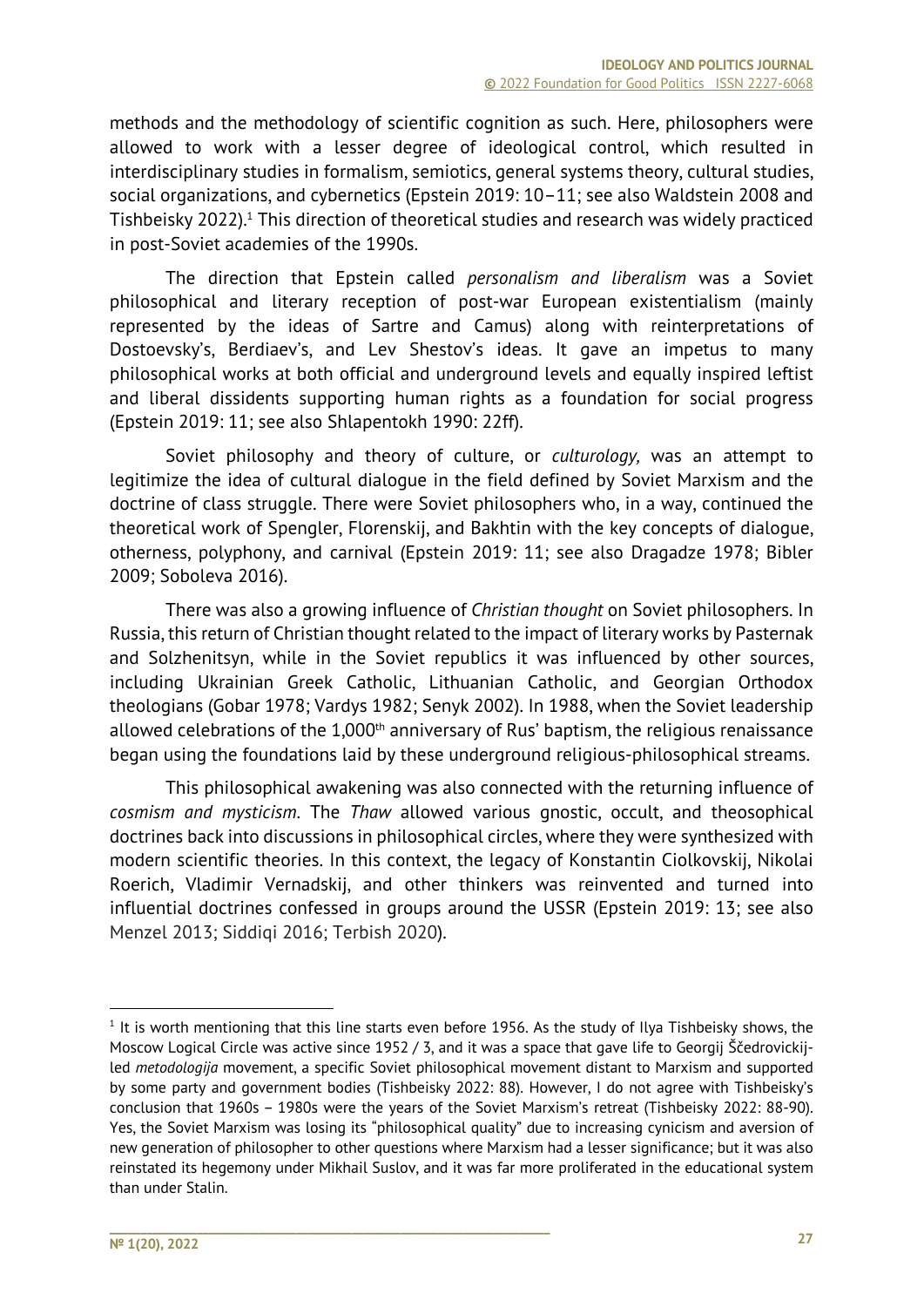The eight years of "ideological confusion" provided short-lived liberation to official philosophical centers not only in Moscow and Leningrad but also in other cities like Almaty, Kazan', Kyiv, Tbilisi, and Vilnius. For example, contemporary Ukrainian philosophy is rooted in the processes of this period. With the arrival of Pavel Kopnin in Kyiv as director of the Institute of Philosophy (of the Ukrainian Academy of Science), a long process of institutionalization and capacity-building in the philosophical practice of the Ukrainian SSR began. Kopnin dared to link seminars (in historical and dialectical materialism, as well as in philosophy of science) in the institute with the philosophy faculty of Kyiv State University, which resulted in the creation of an entire generation of Ukrainian philosophers. The University itself underwent reorganization when the history and philosophy faculty were "merged" and new departments were established: the Department of the History and Theory of Atheism, which served as the center of antireligious propaganda in the enlarged USSR; the Department of Modern Philosophy; and the Laboratory of Social Research, which became the first center of sociology in the Ukrainian SSR.

As in Moscow, official philosophy partially began communicating with non-loyal and dissident thinkers. Vasyl Lisovyj, a witness to these processes, described this communicative situation in the following way:

> There were no sharp borders between the broad intellectual and cultural movement of the 1960s … and professional (academic) philosophy—not only in terms of ideas, but also in terms of personalities. (Lisovyj 2007: 64)

As an example, Lisovyj refers to the fact that dissidents Ivan Dzyuba (1931 – 2022), Vasyl Stus (1938 – 1985), Jevhen Sverstyuk (1928 – 2014), and attended universities or institutes, while Mykhailo Braichevs'kyj (1924 – 2001), Mykhailyna Kotsjubyns'ka (1931 – 2011), Ivan Svitlichnyj (1929 – 1992), and others officially worked in academic centers. This situation had a positive effect on both groups of thinkers. Ukrainian non-official philosophy was a source of non-communist ideas, which took both liberal democratic and national conservative forms. The former was directed at the democratization of the USSR and the establishment of a liberal regime in all republics of the Union. Meanwhile, the national conservatives gravitated toward ethnocultural values and promoted a nationalist program. For its part, academic philosophy increasingly focused on the study of logic, dialectic, and scientific methodology, thereby developing the rationalist virtues of Soviet Ukrainian philosophy. At this time, the history of philosophy was the disciplinary space where non-Marxist philosophical research was possible.

This thaw was short-lived, but the ideological disorientation of the authorities gave philosophers an opportunity to deal with the totalitarian trauma, restore some elements of doctrinal pluralism, and advance several long-term directions that were partially connected with foreign philosophical centers and continued to grow until after the second caesura.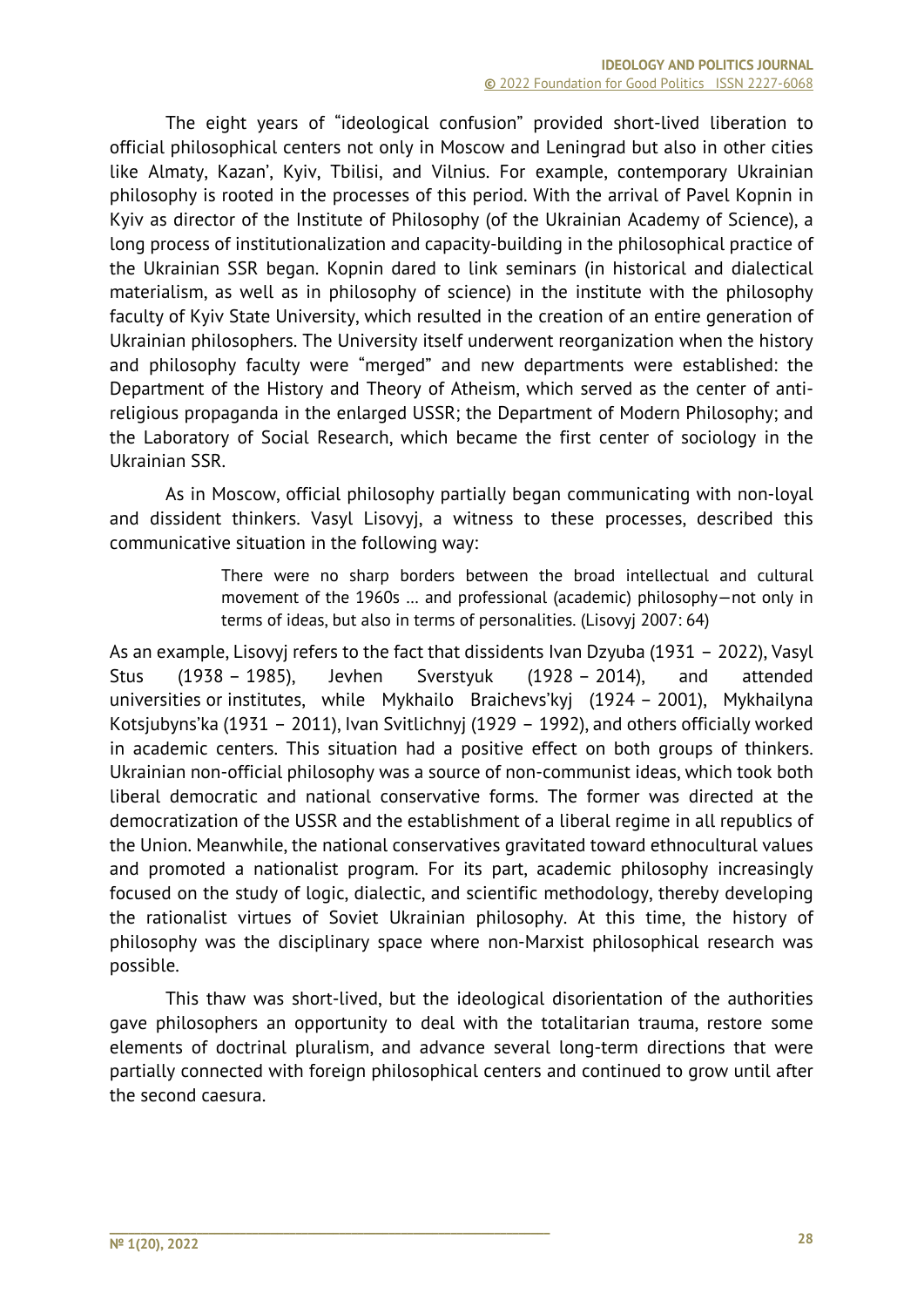### **2.4. The professionalization of philosophy and the proliferation of ideological cynicism, 1965 – 85**

The 1964 Brezhnev coup was followed by the establishment of Mikhail Suslov's neo-Stalinist ideological policy, which tried to control the results of the *Thaw*, including those in philosophy. At the time, Soviet philosophy was being further institutionalized at the official and semi-official levels, while communication with foreign philosophers was more open for those Soviet scholars who were regarded as loyal. Moreover, philosophical education, while remaining essentially dogmatic, was somewhat improving.

According to A. Ogurtsov, in 1975 there were 4,370 students studying philosophy with the philosophy faculties of seven universities, namely the universities at Kazakh (in Almaty), Kyiv, Leningrad, Moscow, Rostov, Tbilisi, and Ural (in Sverdlovsk). In the 1970s, these faculties prepared about 800 specialists in philosophy annually. As of 1976, 13,745 philosophy professors were teaching Marxist-Leninist philosophy throughout the higher educational institutions of the USSR. At that time, there were 351 habilitated doctors and 6,554 candidates of philosophical sciences among them. The highest qualification in philosophical studies was provided by post-graduate programs at the universities, the academic institutes, the Academy of Social Sciences under the CPSU Central Committee and republican party organizations, and the Higher Party Schools (Ogurtsov 1989: 7ff). The Soviet philosophical condition involved ever more *professionals* in philosophy educated intellectuals whose ideas mattered and who were permanently in the situation of facing the impossible choice stemming from the practice–contemplation double alienation.

Soviet philosophy dwelt in university faculties that grew in terms of people involved and new departments established. These departments focused on the allowed philosophical areas and themes. For example, the philosophy faculty of Kyiv State University, after it was restored as a separate part of the university in 1965, consisted of departments focused on the following thematic areas: history of philosophy; philosophy of the humanities; philosophy of the natural sciences; ethics; aesthetics; logic; psychology and pedagogy; history and theory of atheism; and scientific communism. At Moscow University and Leningrad University, the areas were approximately the same, while at other universities the number of departments was somewhat smaller, usually from three to five.

Philosophy curricula throughout the Soviet Union grew at the expense of general cultural courses and included the following: dialectical materialism; historical materialism; history of foreign philosophy; history of philosophy of the Soviet peoples; history of Marxist-Leninist philosophy; modern bourgeois philosophy and ideology; aesthetics; ethics; history of religion and atheism; the world history module (from the history of the ancient world to contemporary history); the field of socio-economic disciplines (scientific communism, political economy of socialism and capitalism, history of CPSU); psychological and pedagogical sciences; and, finally, the division of natural and exact sciences (basics of modern mathematics, general and theoretical physics, and basics of biology). Such training was expected to provide Soviet "philosophy specialists" with a thorough materialist education integrated with the social and natural sciences. At the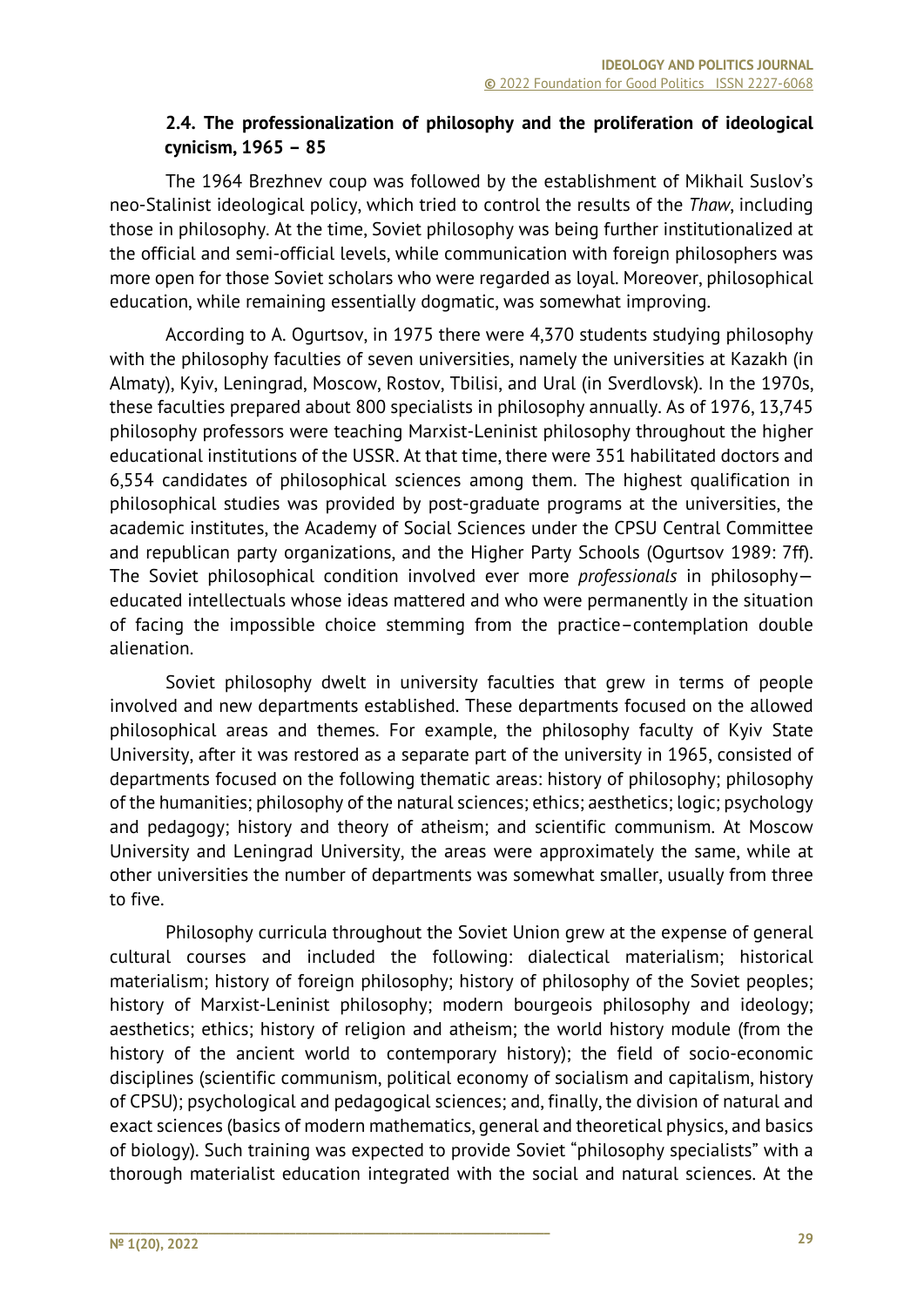same time, general education in the humanities lagged far behind, owing to a lack of fundamental courses in the classical languages, history of art, etc. The worst situation was that of knowledge of languages, critical thinking, academic writing, public speaking, and theological studies. The general framework of the curriculum was set up to reproduce a materialist and Marxist historicist worldview among those receiving the Soviet philosophical education.

The training of teachers of Marxism and other philosophical disciplines was put on a Ford-style assembly line after 1966, when a compulsory course on "scientific communism" was introduced in all the USSR's educational institutions. For this course, a specialist in philosophy had to be prepared not only to deliver the doctrine to vast audiences but also to skillfully answer questions from "immature" youth. A special difficulty arose when that youth wanted to discuss the difference between the principles proclaimed by the authorities and real everyday life in the USSR. The philosophical faculties issued so-called "methodological recommendations" that could help specialists find correct answers to *problematic questions*. These *correct answers*, in a way, demonstrate that the course and its *methodology* aimed at convincing audiences rather than developing their thinking abilities—a perverse strategy opposing and subverting the Socratic maieutic.<sup>1</sup>

Despite these conditions, the Soviet philosophical awakening continued in the above-mentioned philosophical directions. However, there were valuable additions. First of all, in the 1970s – 80s, Soviet philosophy and other intellectual and artistic practices were developing their own *conceptualism and postmodernism* (Epstein 2019: 13). Conceptualist and early postmodernist ironic optics focused on Soviet Marxist concepts like collectivism, equality, and the people—and undermined their ideological meaning. The centers of this wave were visible in Moscow, Leningrad, Odessa, Lviv, and Novosibirsk, but these ideas also found wider audiences around the Soviet Union.

This ironic trend in philosophical circles was merging with another tendency of this stage: cynicism. Whereas during the rule of Stalin-Jugashvili and Khrushchev, the ideological guidelines of Marxism-Leninism were largely unquestionable for those working in official philosophical institutions, in the 1970s to early 1980s intellectuals could reduce the introjection of the Marxist creed through cynical compartmentalization. In the introductory parts of their works, Soviet philosophers were to mention Marx, Engels, and Lenin, but they did so only as an empty ritual, a defensive gesture. Although Marxist language remained in texts, thinkers tried to maintain personal distance from the doctrine. This practice allowed the preservation of their inner freedom of contemplation, but at the price of the self-humiliating refusal to engage in public discussion or action.<sup>2</sup>

This cynicism, however, was an alternative to Orwellian doublethink: a cynical position provided some painful integrity to the late Soviet personality that was paradoxically genuine in official and intimate controversies.<sup>3</sup> In terms of the Soviet

<sup>&</sup>lt;sup>1</sup> A summary of such "wise advice" can be found in Tadevosyan et al. 1987. On transgressive Socratic cynicism, please see Močalova 2020.

<sup>2</sup> For more on this late Soviet cynicism, see Yudin 1993 and Jermolenko 2003.

<sup>&</sup>lt;sup>3</sup> For more on this non-binary Sovietness, please see Yurchak 2013: 12ff.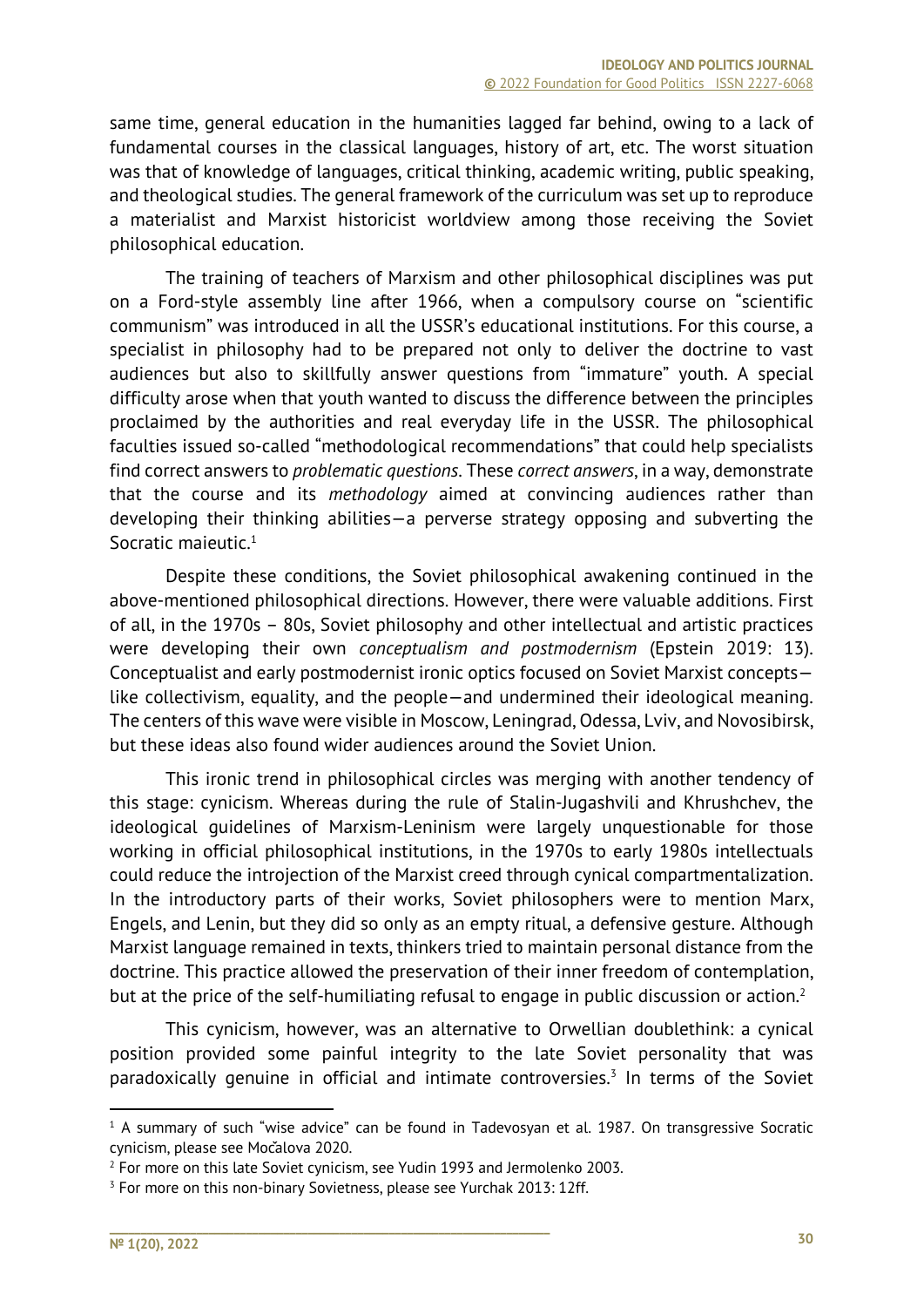philosophical condition, this cynicism was a result of acceptance of the chasm as an existential platform: it provided physical safety, a stable income, and the ability to philosophize—even if the results of this philosophizing were not for public use.<sup>1</sup>

Another strong trend was the nationalization of philosophical processes in all the Soviet republics, including Russia. Alongside the slow decline of Soviet Marxism as a philosophical position, some local patriotic and nationalist tendencies were growing in Moscow, Kyiv, Tbilisi, and elsewhere. In philosophy, this was reflected in the opening of departments for the study of the national philosophical heritage. For example, despite the stern control of the republican Central Committees over the non-proliferation of "bourgeois nationalism," researchers were looking at Georgian religious teachings, the links between Islam and philosophy in Kazan, or the Mohylian philosophical heritage in Ukraine.

This tendency started in the late 1960s, and in the 1970s it was always on the margins of the official philosophical surface, needing constant administrative defense from ideological censorship. For example, the Mohylian research was possible due to constant political cover by Pavel Kopnin, initially director of the Institute of Philosophy of the Ukrainian Academy of Sciences (Kyiv) and later director of the Institute of Philosophy of the USSR Academy of Sciences (Moscow). Later, the ideological and methodological foundations of these pre-discursive nationalist conventions manifested in the second caesura and in the early 1990s, when nationalism—in its different forms became the major source of legitimacy for the new truth regimes and social orders in independent Georgia, Russia, and Ukraine.

The chiefs of the philosophical centers (heads of academic institutes and university faculties, ideological workers of the Central Committee, and their entourages) were able to create working conditions for a generation of philosophers who were born from the spirit of the Thaw and its associated philosophical awakening. This allowed Genrikh Batishchev (1932 – 1990), Vladimir Bibler (1918 – 2000), Evald Ilyenkov (1924 – 1979), Vadim Ivanov (1933 – 1991), Mikhail Lifshyts (1905 – 1983), Jurij Lotman (1922 – 1993), Merab Mamardashvili (1930 – 1990), Nelli Motrošilova (1934 – 2021), Svetlana Neretina (b. 1941), Mikhail Petrov (1923 – 1987), Myroslav Popovych (1930 – 2018), Georgij Ščedrovickij (1929 – 1994), Alexander Zinoviev (1922 – 2006), and many others to work in a relatively comfortable environment.<sup>2</sup> However, there were very specific parameters, including institutionalized censorship and ideological monopoly, waves of repression of dissidents, and pressures to move from philosophical centers into other, less ideologically important academic institutes. Yet there were also some limited possibilities for publications, seminars, and communication with foreign colleagues. As Motrošilova described it from her own experience, this was a philosophical situation based on an antinomy: there were censors and controllers from Stalin-era

 $1$  It is worth mentioning that this cynicism was relatively non-productive: philosophical texts that were considered highly valid in the 1970s and 1980s are not in demand in today's philosophical world—we have enough dogmatists and cynics of our own.

<sup>&</sup>lt;sup>2</sup> On this cohort of philosophers, please see Kantor 2009; Motrosilova 2009; Tolstyh 2009; Lektorskij 2009, 2010a, 2010b, 2014; Arslanov 2010; Popovych 2010.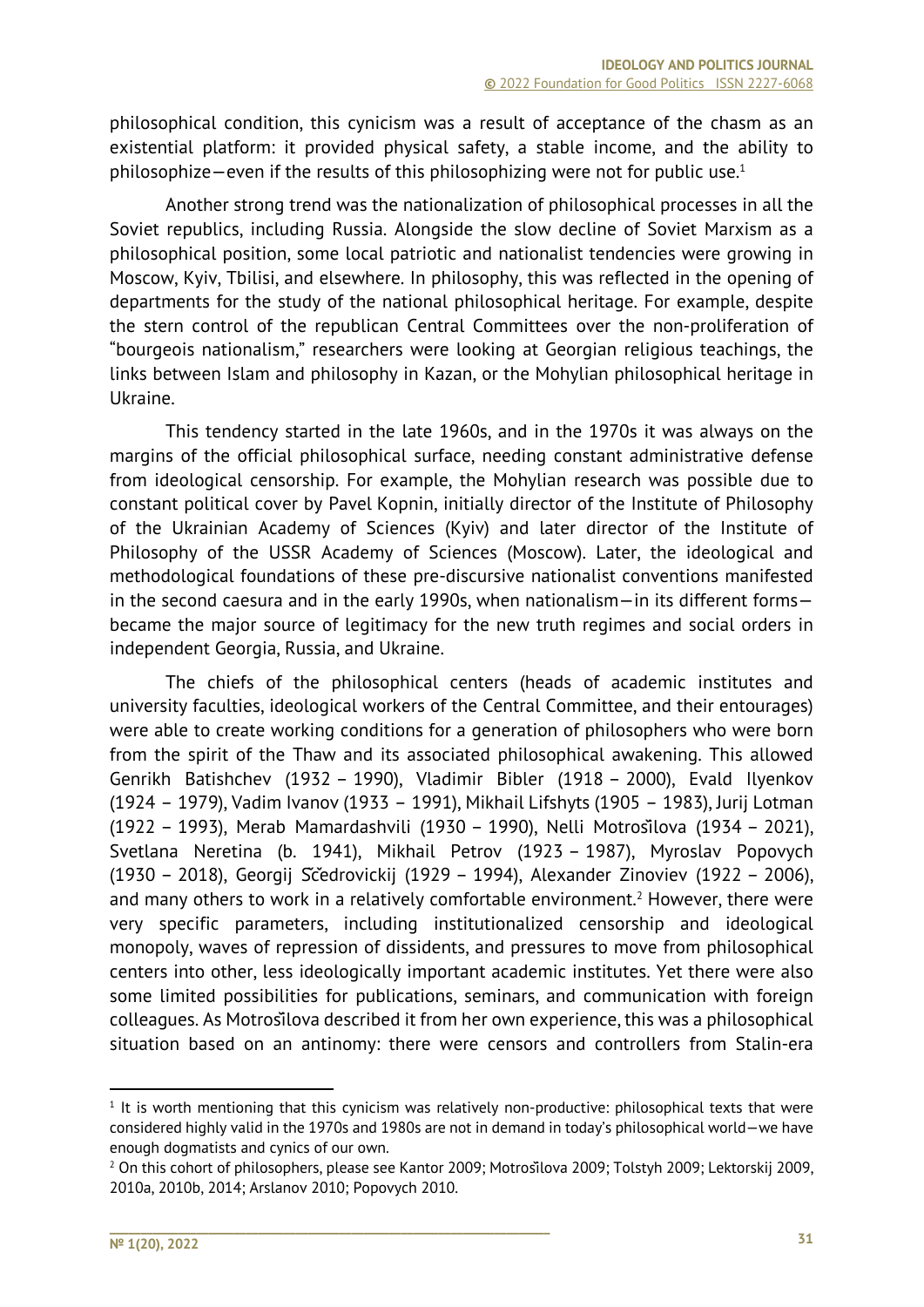Marxist centers—but there were also "creative communities," spaces of free philosophical creativity and communication, despite all disciplinary and political borders (Motrošilova 2013: 6, 14–15; Motrošilova & Tatarenko 2018: 343–45).

The late Soviet post-totalitarian power and truth regime were still strong. Even in 1983, at the June plenum of the CPSU Central Committee, Stalinist solutions were offered in response to increasing social dissatisfaction with the standards of living:

> The political vigilance of the Soviet people, their irreconcilability with hostile views, their ability to resist the ideological diversions of the class enemy… should be increased and strengthened… [to fight] the opportunistic raids on the real socialism. (*Materialy* 1983: 70–71)

Andropov's attempted reforms and increased ideological censorship demonstrated that the authorities' zeal to reinstate totalitarian rule and ideocracy lacked both human and institutional resources.

Indeed, despite the control and ideological monopoly, the development of philosophical research in the areas of the history of philosophy and "critique of bourgeois doctrines" provided access to contemporary non-Marxist philosophical thought (Dewey, Husserl, Heidegger, Ricœur, Habermas, etc.). Official philosophical publications, including some in the languages of the national republics, were growing in numbers and spread ideas not limited to Marxism. Studies of Kant and Hegel—due to their role as predecessors of Marx—were recognized as having the right not only to exist but also to develop actively, creating late Soviet "Kantians" and "Hegelians." All this served as a basis for the philosophical leap to the *Perestroika* stage of the Soviet philosophical condition.

# **2.5. Decline of ideological monopoly and fuller return of philosophical pluralism, 1986 – 91**

By the early 1980s, the Soviet Union faced the existential problems generated not only by political, security, and economic situations but also by its very success in education. An inflexible ideological frame, cynical professors, and a huge educational and party bureaucracy simply could not react to the demands of social development and globalization. The watershed in Soviet domestic politics was the XXVII Congress of the CPSU (February 27 – March 6, 1986), at which the need for urgent measures in the spheres of economic and social development was acknowledged. Furthermore, the success of the needed executive measures depended on deep economic and administrative reforms, democratization of the decision-making process, and liberties for those involved in the analysis and interpretation of the causes and consequences of catastrophic socioeconomic processes. For that reason, one of the main decisions of the congress was articulated in a document called "The Main Trends of *Perestroika* of Higher and Secondary Education," which demanded a "new quality" of personnel training for industry and administration to restore socioeconomic progress. This new education and training system had to maintain equilibrium between "ideological and political maturity" and professionalism (Sičkarenko 2013: 163).

Gorbachev's educational reforms coincided with those in Britain and Japan. In the 1980s, Britain and Japan also faced the issue of educational systems unable to meet the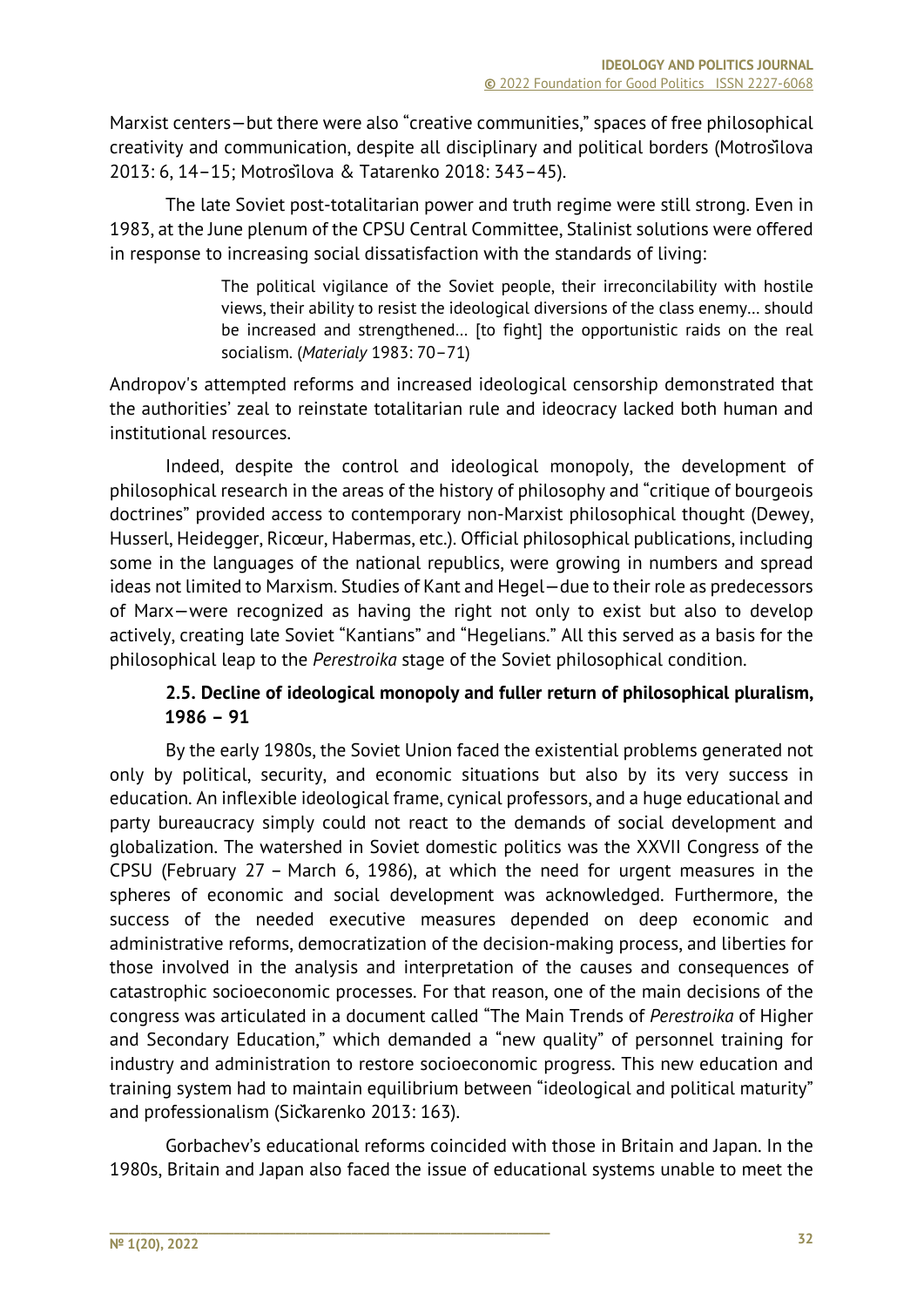needs of the globalizing economy. However, their reforms were not targeting an educational system that had been tasked with social engineering. In the Soviet Union, the *Perestroika* reforms started with the idea that the "new Soviet man" had never been formed in the USSR, in spite of all the revolutionary victims and efforts of the previous fifty years. This meant the education system had to give up on social engineering and be reoriented from the quest for Soviet Man to the needs of the economy and effective management. Gorbachev's reforms aimed at changing the ideological "cement" of the USSR's political regime and social order.

Quite predictably, the role of philosophical education in this context was seen as highly important. Characteristically, the Soviet mind assumed that the policy of glasnost had to be morally and ideologically grounded to be effective. Philosophy had to provide Soviet society with discursive conventions that would allow it to accept pluralism of opinion and the necessity of public discussion while limiting the negative results of public discord. The Soviet philosophical condition, however, had not prepared philosophers to act publicly, think critically, or to link contemplation, practice, and experience. In consequence, the party's tasks were never implemented by philosophers, at least not in the ways party leaders wanted.

Instead, Soviet philosophy was actively participating in, if not leading, the process of 'de-platforming' the ideological monopoly and all the historical myths and identity posits of the Soviet lifeworld. The normative and rational force of philosophy, as well as of many other intellectual practices, was applied to launching the process of critical review of what had been laid down in the foundations of the Soviet society and regime the process that Anatolij Tykholaz called "unmasking" (Tykholaz 1998: 60). Many heretofore suppressed facts about the crimes of the Soviet authorities and many official myths about heretofore-worshiped idols and demonized opponents of Soviet power were quickly brought into the center of public attention.

The *Memorial* movement, banned in Russia last year, stemmed from this process. Intellectuals focused on unmasking the past to such an extent that collective memory became the field of struggle, in which liberals from the *Memorial* movement fought with neo-Sovietist conservatives from the *Pamiat'* (Memory) movement and with many nationalist intellectuals promoting an ethnonational *revival* of the past. Historical studies of the Soviet past by figures like Roy Medvedev or Alexander Solzhenitsin were at the center of public debate (Solzhenitsin 1989; Medvedev 2010). In addition, non-Marxist sociological studies of the late Soviet society commanded considerable interest (Žukov 2003: 15ff).

Philosophy, however, did not assume the role of a Weberian science, which to rationalize the lifeworld had to focus on the present and the future. Official philosophers were ignored as they tried to use disrespected Marxist language or demonstrate their cynical approach. Unofficial, dissident philosophers quickly became engaged in the political struggles of liberals, social democrats, national patriots, etc., whose voices were too contradictory to be heard. With rare exceptions, as in the Mamardashvili case, philosophers could not offer a nonpartisan opinion—yet if they did, they were not listened to since the opinions they expressed were too unpopular and thus provocative. Soon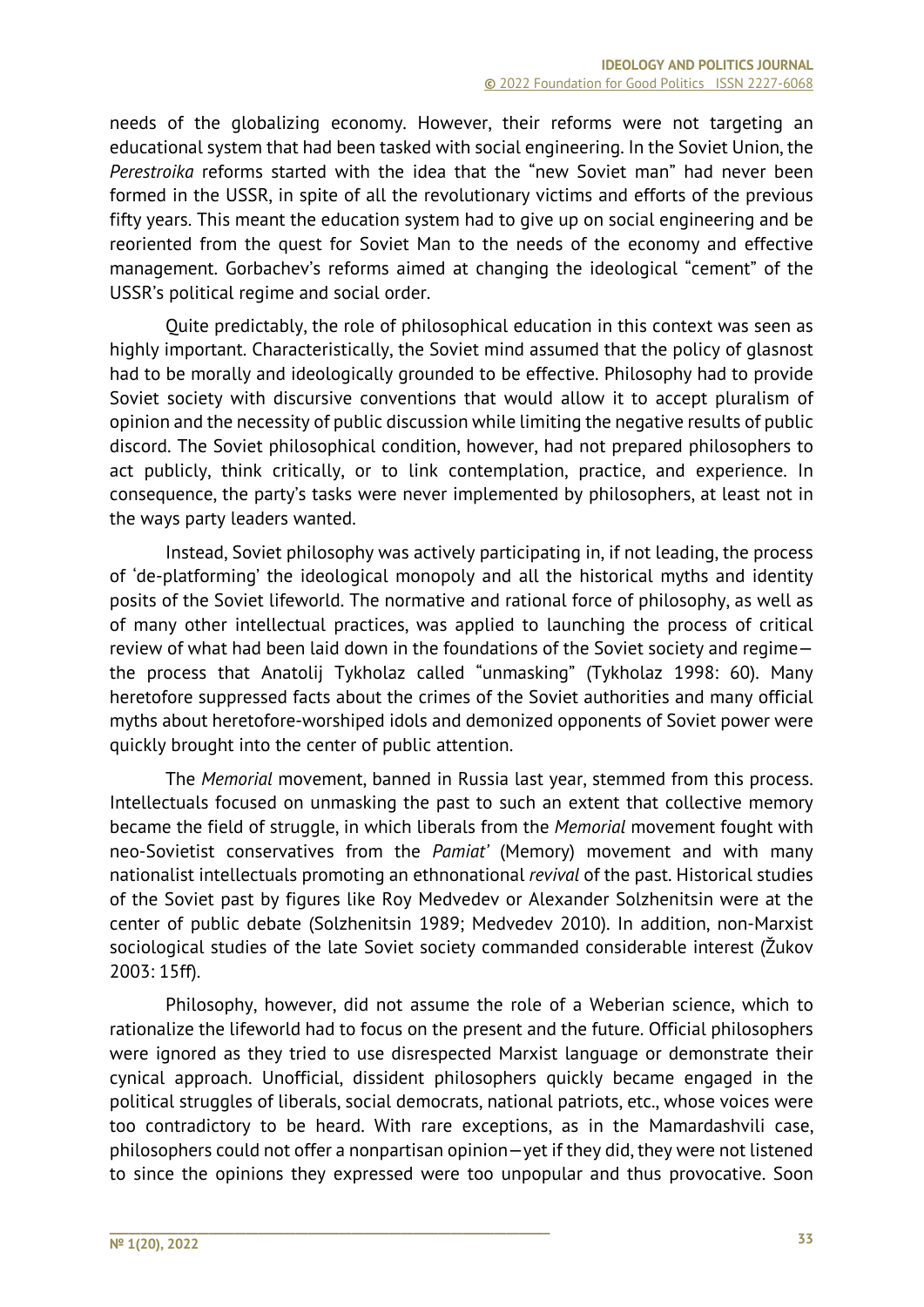before the caesura of 1989 – 91, philosophy relinquished its central position in the Soviet lifeworld to the historians, who soon came in addition to inspire legal studies, literary fiction, and aesthetic theory.

One of the reasons that history—and historical fiction—became the leading intellectual practice was that Soviet philosophical institutes and faculties did not immediately accept *Perestroika*'s call for pluralism. The official surface was still influenced by ideological inertia, continued party control, and a sort of disciplinary snobbism that restrained philosophers from timely reaction to the public's demands. Philosophers from other layers and centers were fast becoming involved in many new opportunities in journalism, politics, religion, and business (especially publishing). In 1988 – 91, tens of philosophical books by previously forbidden authors—just to name a few, Friedrich Nietzsche, Sigmund Freud, Carl Gustav Jung, and Pavel Florenskij—were re-published, and many new translations of core 20<sup>th</sup>-century philosophical works were undertaken. In 1989–91, the number of translations of philosophical, historical, and sociological works doubled annually (Khapaeva 2005: 10–11). At all levels, the Soviet philosophical condition was falling into ruin from blows struck by the philosophers themselves.

Furthermore, philosophical education was dropping off in the structures of the Soviet condition. In Moscow, the democratization of philosophical education began around 1988. That year, the election of the dean of the philosophy faculty of Moscow State University drew considerable publicity when Professor Alexander Panin defeated the candidate promoted by the authorities. Panin immediately instituted reforms, bringing many new intellectuals onto the faculty in newly established departments and launching the project of a new philosophy textbook. For the centralized Soviet educational system, this new textbook offered the start of decommunization. A group of philosophers and sociologists headed by Professor Ivan Frolov developed a new Perestroika-style two-volume textbook (Frolov et al. 1989).

*The Introduction to Philosophy* became an extremely popular product used by most humanities and social sciences centers in the Soviet educational system to displace the Marxist didactic texts. By the end of 1989, *Perestroika*'s influence had already spread to the philosophical centers in Almaty, Kyiv, Minsk, Tbilisi, and elsewhere. But everywhere with the exception of the Baltic countries—philosophical institutions remained closely tied to the authorities and had a very narrow space for influencing the style and content of late Soviet politics.

The pluralism of philosophical ideas and communication platforms led to the destruction of the Soviet philosophical condition. This pluralism provided philosophers with more opportunities to revise their own positions, study more widely, and take time for contemplation and practice. By the time of the second caesura, the chaos of intellectual and social processes was opening new horizons for the life of philosophy in new cultural and political conditions.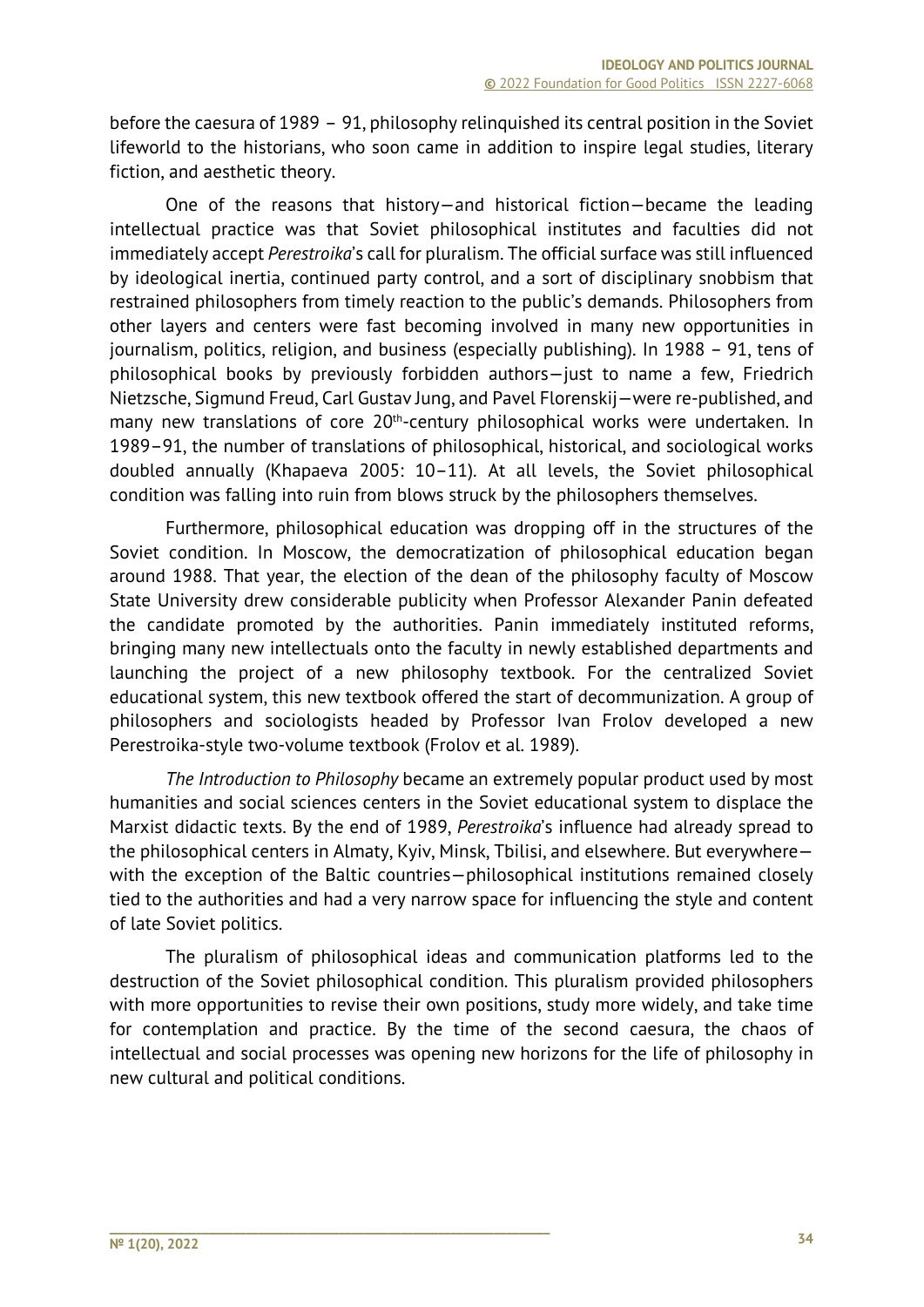# **Conclusions**

The life of philosophy since the dissolution of the USSR has put an end to the alternative status of the Soviet philosophical condition. Its structures, limitations, and incentives have ceased to exist, and the philosophical processes in the societies of Eastern Europe and Northern Eurasia no longer constitute an alternative<sup>1</sup> apart from other contemporary philosophies. Philosophers from these societies have adapted to the new conditions of theoretical work, including a great decrease in both authoritarian control and public interest, as well as the hegemony of philosophical ideas from outside the region.

As I have argued, the Soviet philosophical condition was a product of the caesura of 1917 – 22, which moved philosophy from its place as one of many intellectual practices into the center of the struggle for the power and truth regime. This caesura constituted not only a rupture in cultural continuity but also an ontological event that critically changed the life of philosophy.

Before the Soviet philosophical condition came to an end with the caesura of 1989 – 91, it developed in five different stages through which at least three generations of philosophers lived and worked. Arguably, their philosophical institutions, directions, and practices survived the changes of 1989 – 91 and may still be found, though on a different scale, in the contemporary intellectual landscape of Eastern Europe and Northern Eurasia.

My study is an attempt to reconsider Soviet philosophy as a condition and to offer a periodization of its development. A clear portrait of the evolving characteristics of this condition provides researchers on Soviet philosophical thought with an opportunity to better understand the logic of its development, its sociopolitical context, the motivations of individual philosophers, and the elements that may still be found in contemporary philosophical processes. The periodization offered is a result of looking at the development of Soviet philosophy in terms of a balance among political, wider intellectual, and narrower philosophical factors. In combination, these lenses may help better understand how philosophy can live within, be subordinate to, yet ultimately undermine the power regimes creating ontological obstacles to philosophical contemplation and practice.

 $1$  This non-alternative status still means a long philosophical silence (or lack of new ideas) in the East.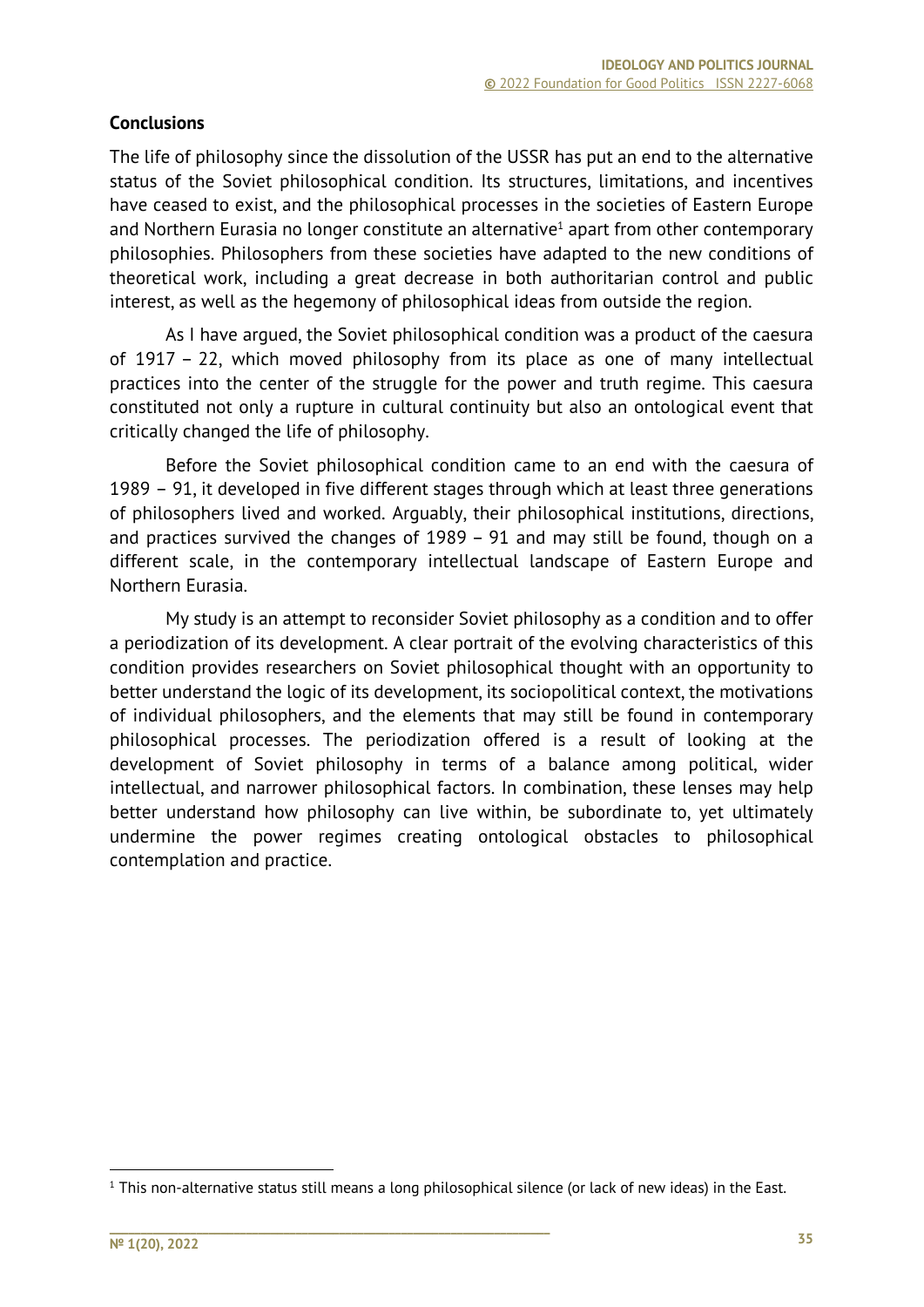#### **Bibliography:**

Agamben, G. (2004). *The Open: Man and Animal*. Stanford: Stanford University Press.

- Anders, J. (2020). Cultural Dissent in Soviet Belarus (1968 1988): Intelligentsia, Samizdat and Nonconformist Discourses, written by Tatsiana Astrouskaya. *Journal of Belarusian Studies* 10(1): 93– 98.
- Arendt, H. (1986). *Elemente und Ursprunge totaler Herrschaft. Antisemitismus, Imperialismus, Totalitarismus*. München-Zürich: Piper.
- Arendt, H. (1989). *The Human Condition*. Chicago: University of Chicago Press.
- Arnason, J. P. (2000). Communism and modernity. *Daedalus* 129(1): 61–90.
- Aronova, E. (2011). The politics and contexts of Soviet science studies (Naukovedenie): Soviet philosophy of science at the crossroads. *Studies in East European Thought* 63(3): 175–202.
- Arslanov, V. G. (ed.) (2010). *Mihail Aleksandrovich Lifshyts*. Moskva: ROSSPEN.
- Babak, G., Dmitriev, A. (2021). Atlantida sovetskogo nacmodernizma. Formal'nyj metod v Ukraine (1920-e — nachalo 1930-h). Moskva: NLO.
- Bachmetjevas, V. (2022). Philosophy in Lithuania after 1989. *Ideology and Politics Journal* 1(20): 292–307.
- Bakhurst, D. (1991). *Consciousness and Revolution in Soviet Philosophy: From the Bolsheviks to Evald Ilyenkov*. Cambridge: Cambridge University Press.
- Bakhurst, D. (2002). Social memory in Soviet thought. *An introduction to Vygotsky*. London: Routledge, 208– 230.
- Bazhanov, V. (1999). Philosophy in Post-Soviet Russia (1992--1997). *Studies in East European Thought* 51(3): 219–241.
- Bibler, V. (2009). The foundations of the School of the Dialogue of Cultures Program. *Journal of Russian & East European Psychology* 47(1): 34–60.
- Biriukov, B. (2008). *Trudnye vremena filosofii. Otechestvennaja logika, istorija i filosofija v poslednie stalinskie gody* [From Rus.: Difficult times for philosophy. Our logic, history and philosophy in the last years of the Stalin rule]. Moskva: URSS.
- Blakeley, J. E. (2012). *Soviet philosophy: a general introduction to contemporary Soviet thought*. Berlin: Springer Science & Business Media.
- Blakeley, T. J. (1961). Soviet scholasticism. *Soviet Scholasticism*. Dordrecht: Springer, 72–87.
- Blakeley, T. J. (1979). Orthodox philosophy of language in Russia. *Studies in Soviet Thought* 1979: 1–21.
- Bochenski, J. M. (1950). *Der sowjetrussische Dialektische Materialismus*. Bern: Francke.
- Bochenski, J. M. (1973). *Marxismus-Leninismus. Wissenschaft oder Glaube?* München: Olzog.
- Brubaker, R. (2011). Nationalizing states revisited: projects and processes of nationalization in post-Soviet states. *Ethnic and racial studies*, *34*(11), 1785–1814.
- Bungs, D. (1988). Joint political initiatives by Estonians, Latvians, and Lithuanians as reflected in samizdat materials—1969 – 1987. *Journal of Baltic Studies* 19(3): 267–271.
- Bystrytsky, Ye. (2003). Metafіzika pіzn'ogo radjans'kogo marksizmu: Vadim Іvanov [From Ukr.: Metaphysics of the late Soviet Marxism: Vadym Ivanov]. *Fіlosofsko- antropologіchnі studіi* 2003: 4–19.
- Collins, R. (2009). *The sociology of philosophies*. Cambridge, MA: Harvard University Press.
- Dahm, H., Blakeley, T. J. , & Kline, G. L. (eds.). (1988). *Philosophical Sovietology: The Pursuit of a Science*. Dordrecht and Boston: Reidel.
- De George, R. T. (1965). Heidegger and the Marxists. *Studies in Soviet Thought* 11: 289–298.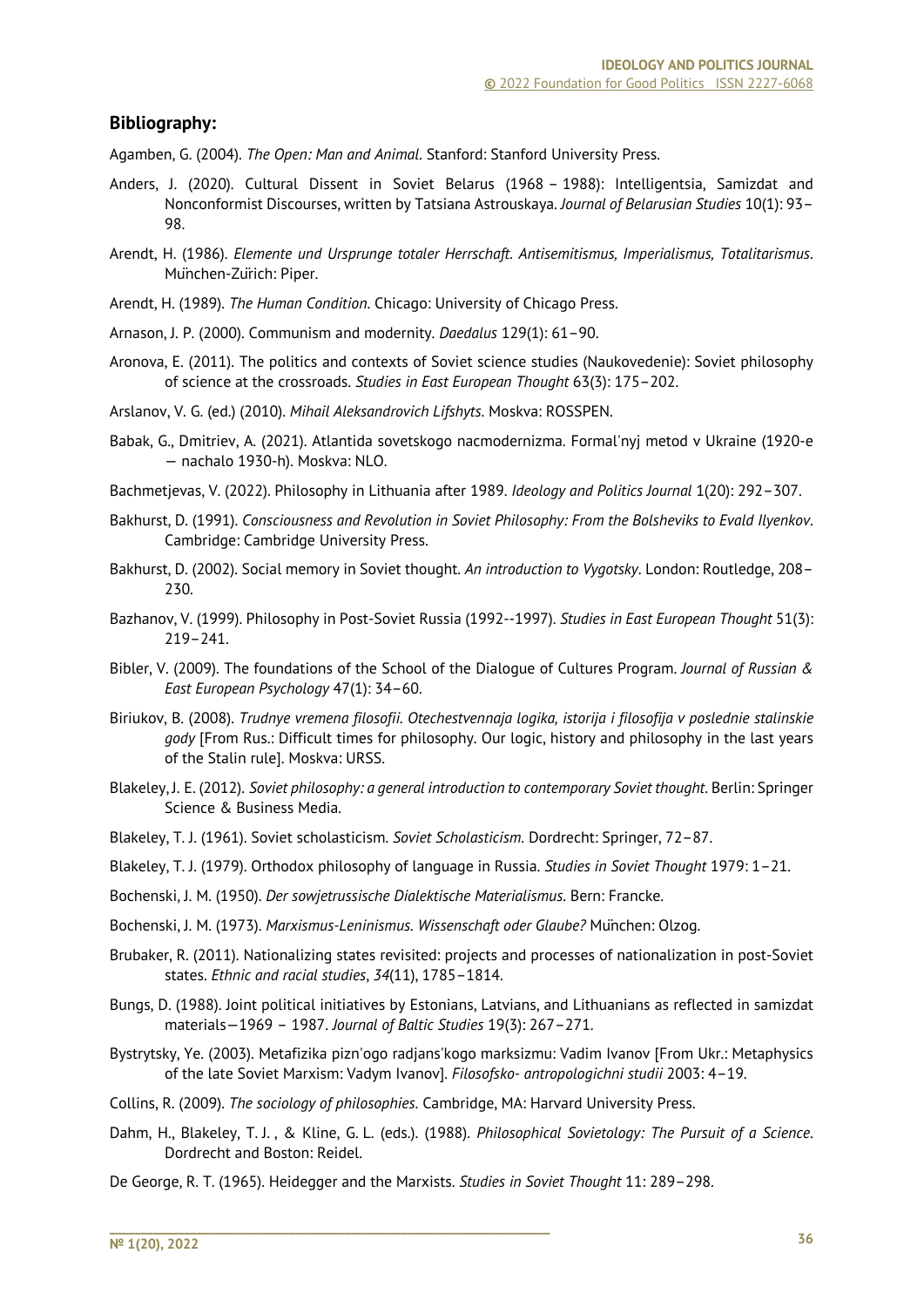Dmitriev, A. (2010). Mertvaja voda, sovetskie mysliteli i gamburgskij schet. *Idei i idealy* 2(4): 20–23.

- Donskis, L. (2002). On the boundary of two worlds: Lithuanian philosophy in the twentieth century. *Studies in East European Thought* 54(3): 179–206.
- Donskis, L. (2002). On the boundary of two worlds: Lithuanian philosophy in the twentieth century. *Studies in East European Thought* 54(3): 179–206.
- Dragadze, T. (1978). A meeting of minds: a Soviet and Western dialogue. *Current Anthropology* 19(1): 119– 128.
- Dubrovskij D. I. O moem filosofskom pokolenii «pjatidesjatnikov», filosofii i filosofah [from Rus.: On My Philosophical Generation of 1950s, Philosophy and Philosophers]. Fakty i razmyshlenija. In: Sineokaja, Ju. (red.) (2022). *Filosofskie pokolenija*. M.: Izdatel'skij Dom JaSK, 145–195.
- Duik, N., & Karatnycky, A. (1990). *The Hidden Nations*. New York: Morrow.
- Dziuba, I. (1974). *Internationalism or russification?: A study in the Soviet nationalities problem*. Toronto: Monad Press.
- Epstein, M. (2019). *The Phoenix of Philosophy: Russian Thought of the Late Soviet Period (1953–1991)*. New York: Bloomsbury Publishing USA.
- Fainsod, M. (1965). Khrushchev's Russia. *Problems of Communism* 14: 4–23.
- Fitzpatrick, S. (2000). Ascribing Class: The Construction of Social Identity. Fitzpatrick, S. (ed.) *Russia in Stalinism: New Directions.* London: Routledge, 20–47.
- Fitzpatrick, S. (2007). Revisionism in Soviet history. *History and Theory* 46(4): 77–91.
- Fitzpatrick, S. (2018). *The cultural front*. Ithaca: Cornell University Press.
- Florovskij, G. (1998). *Iz proshlogo russkoj mysli* [from Rus.: From the Past of Russian Thought]. Moscow: Agraf; 1998.
- Foucault, M. (2005). *The order of things*. London: Routledge.
- Foucault, M. (2007). *Discipline and punish: The birth of the prison*. Durham: Duke University Press, 2007.
- Frank, A. G. (1992). Nothing new in the east: no new world order. *Social Justice* 19(47): 34–61.
- Friedrich, C.J. (1957). *Totalitare Diktatur* (unter Mitarbeit von Professor Zbigniew K. Brzezinski). Stuttgart: VAU.
- Friedrich, C.J. (1964). Die Macht der Negation und das Verhangnis totaler Ideologie. Hodeige Ed. F., Rothe C. (eds.) *Atlantische Begegnungen. Eine Freundesgabe fur Arnold Bergstraesser*. Freiburg im Breisgau: UP, 9–23.
- Frolov, I., Arab-Ogly, Je., Aref'eva, G., Gajdenko, P., Kelle, V., Kozlova, M., & Stepanjanc, M. (1989). *Vvedenie v filosofiju* [from Rus.: Introduction into Philosophy]. Moskva: Progress.
- Gamsakhurdia, Z. (1976). Gamsakhurdia writes RCL. *Religion in Communist Lands* 4(4): 48–51 .
- Glavackij, M. (2002). *Filosofskij parohod: god 1922-yj* [from Rus.: The Philosophial Steamship: 1922 year]. Ekaterinburg: Izdatel'stvo Ural'skogo universiteta.
- Gobar, A. (1978). Contemporary Philosophy in Soviet Georgia. *Studies in Soviet Thought* 12: 173–196.
- Godoń, R., Jucevičienė, P., & Kodelja, Z. (2004). Philosophy of education in post-Soviet societies of Eastern Europe: Poland, Lithuania and Slovenia. *Comparative Education* 40(4): 559–569.
- Gordeeva, I. (2020). Christian Samizdat on Religious Seeking of the Soviet Countercultural Youth in the 1970s to mid-1980s. In: Mikeshin, I. (ed.). *Eight Essays on Russian Christianities*. Saint Petersburg: Center for the History of Ideas, 79–107.
- Grier, P. T. (1978). *Marxist Ethical Theory in the Soviet Union*. Dordrecht: D. Reidel Publishing Company.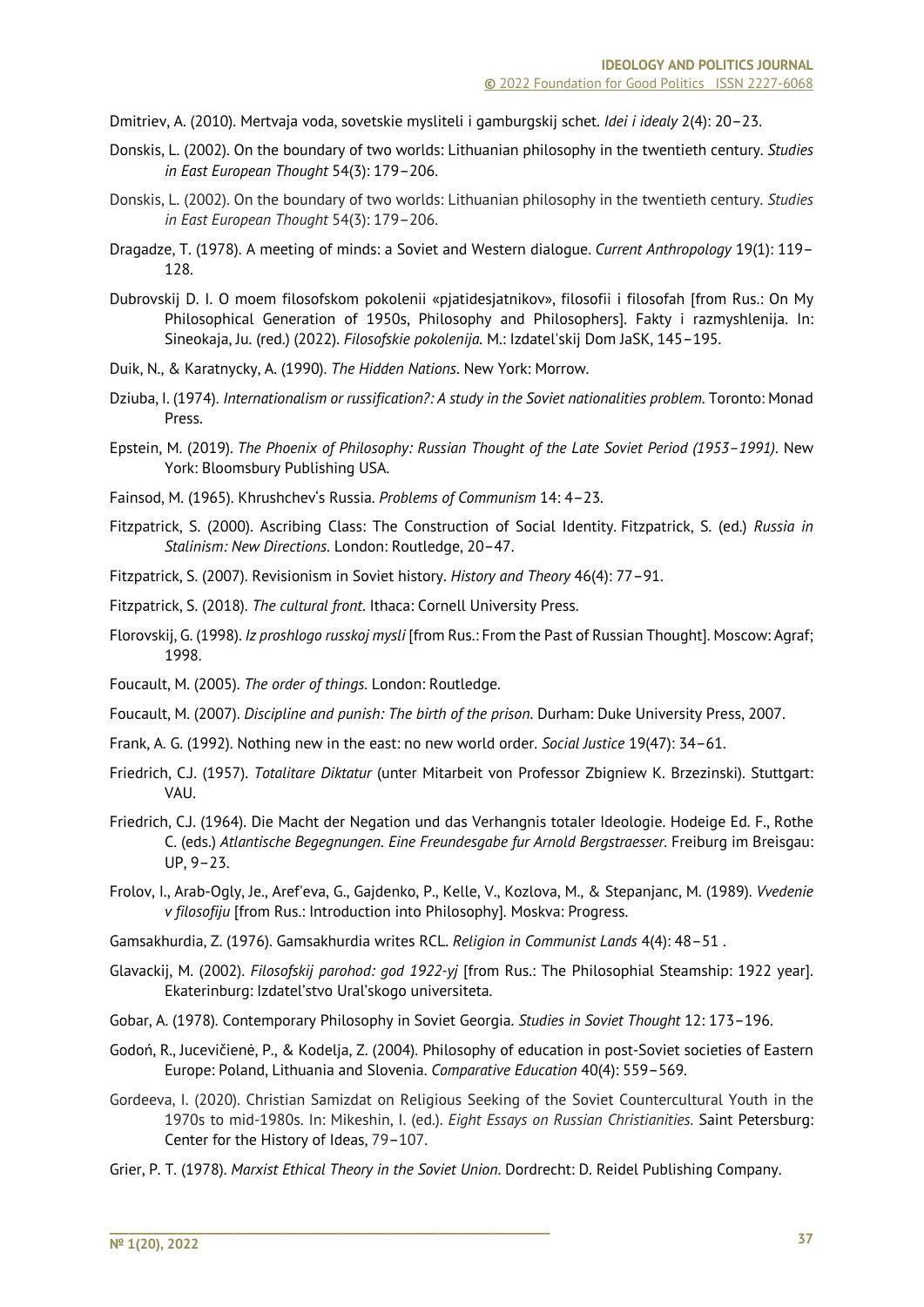- Guseinov, A. A., & Lektorsky, V. A. (2009). Philosophy in Russia: History and present state. *Diogenes* 56(2– 3): 3–23.
- Habermas, J. (1990). What does socialism mean today? The rectifying revolution and the need for new thinking on the left. *New Left Review* 183(1): 3–22.
- Habermas, J. (2015). A philosophy of dialogue. Mendes-Flohr, P. (ed.). *Dialogue as a Trans-disciplinary Concept*. Berlin: De Gruyter, 7–20.
- Habermas, J. (2018). *The new conservatism: cultural criticism and the historian's debate*. London: John Wiley & Sons.
- Heidegger, M. (1989). *Gesamtausgabe, Band 65: Beiträge zur Philosophie (Vom Ereignis)*. Frankfurt M.: V. Klostermann Verlag.
- Heidegger, M. (2002). *Heidegger: Off the beaten track*. Cambridge, UK: Cambridge University Press.
- Heidegger, M. (2015). *Sein und Zeit* (Vol. 25). Berlin: De Gruyter.
- Hoffmann, D. L. (2003). *Stalinist values: the cultural norms of Soviet modernity, 1917 1941*. Ithaka, Il: Cornell University Press.
- Hösle, V. (1992) The third world as a philosophical problem. *Social research* 22(2): 227–262.
- *Istorija Vsesojuznoj kommunisticheskoj partii (bol'shevikov). Kratkij kurs pod red. Komissii CK VKP(b)* [from Rus.: History of the All-Union Communist party of the Bolsheviks. A Short Course ed. by the Central Committee of the CPSU]. Moscow: Partizdat, 1938.
- Jahot, I. (1991). Podavlenie filosofii v SSSR (20-30-e gody) [from Rus.: The suppression of philosophy in USSR (1920s – 30s)]. *Voprosy filosofii* 9: 44–68.
- Jaspers, K. (1962). *The great philosophers*. London: Polity.
- Jaspers, K. (2001 [1919]). *Psychologie der weltanschauungen*. Berlin: Springer.
- Jermolenko, A. (2003). Pіznіii marksyzm fіlosofіia tsynіchnogo rozumu [From Ukr.: Late Marxism as a philosophy of the cynical reason]. *Fіlosofsko- antropologіchnі studіi* 2003: 340–361.
- Jeu, B., & Blakeley, T. (1982). Philosophy of the Caucasus and of Central Asia in the Soviet Period. *Studies in Soviet Thought* 13: 285–299.
- Johnston, H. (1993). Religio-nationalist subcultures under the communists: Comparisons from the Baltics, Transcaucasia and Ukraine. *Sociology of Religion* 54(3): 237 – 255.
- Kabelka, G. (2019). The Historiography of Philosophy in Lithuania during Soviet Period. *Studies in the History of Philosophy* 10(3): 39–58.
- Kantor, V.K. (ed.) (2009). *Jurii Mihailovich Lotman*. Moskva: ROSSPEN.

- Karpenko, A. (2014). Іstorіografіja postradjans'koї recepcії fіlosofuvannja Martіna Gajdeggera [from Ukr.: Historiography of the post-Soviet reception of Heidegger's philosophy]. *Gumanіtarnij zhurnal* (3-4): 118–123.
- Kasianov, G. (2012). The "Nationalization" of History in Ukraine. Miller, A., & Lipman, M. (Eds.). *The convolutions of historical politics*. Budapest: Central European University Press, 141–174.
- Kavaliauskas, T. (2018). Being in countryside culture and art: the perspective of Lithuanian philosophy. *Ukrainian cultural studies* 1(2): 33–54.
- Kearney, R. (1984). *Dialogues with Contemporary Continental Thinkers: The Phenomenological Heritage: Paul Ricoeur, Emmanuel Levinas, Herbert Marcuse, Stanislas Breton, Jacques Derrida*. Manchester: Manchester University Press.
- Khapaeva, D. (2005). *Gercogi respubliki v jepohu perevodov* [from Rus.: Dukes of the Republic in the Age of Translations]. Moskva: Novoe literaturnoe obozrenie.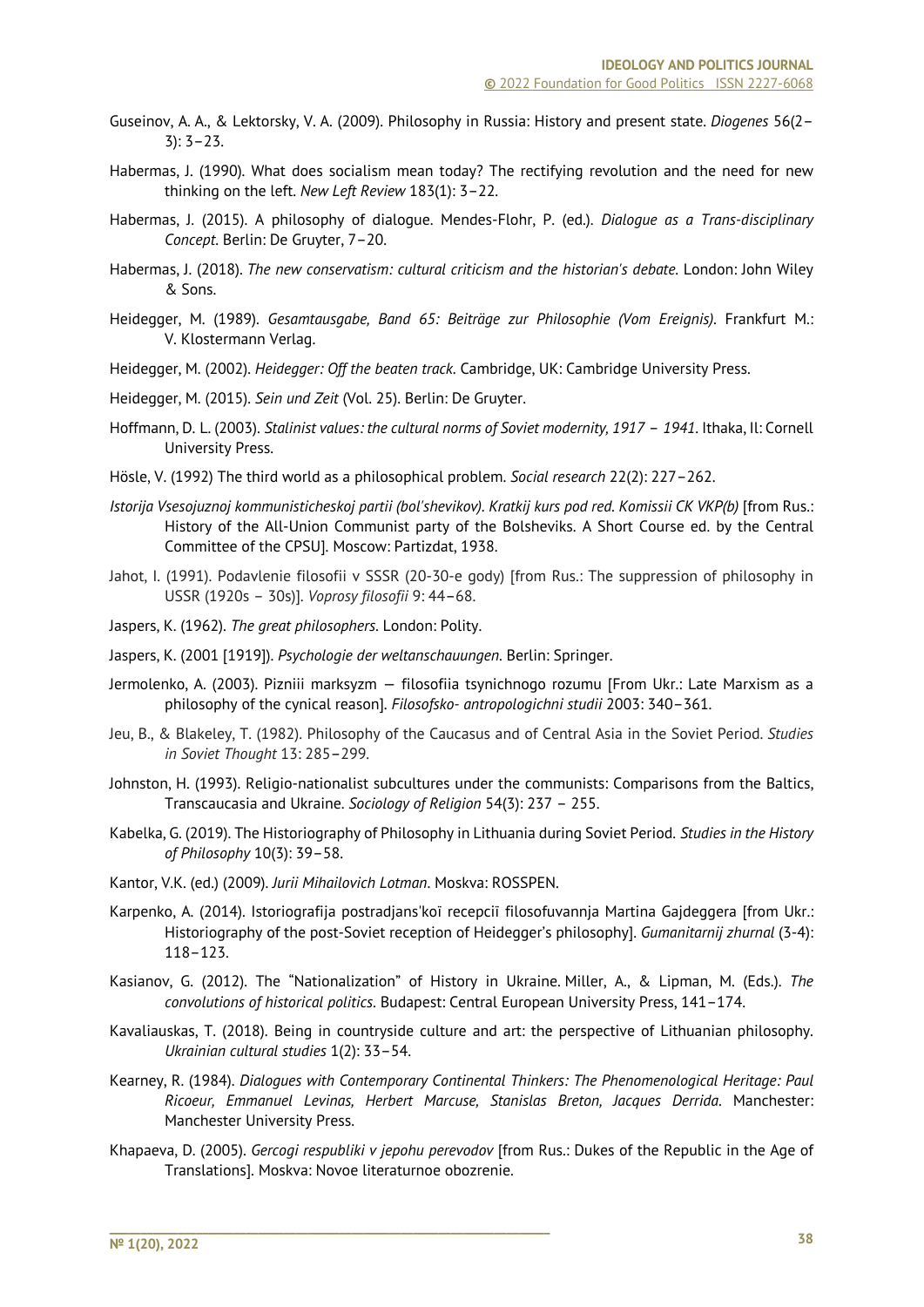Kline, G. L. (1968). *Religious and Anti-Religious Thought in Russia*. Chicago: University of Chicago Press.

- Komaromi, A. (2012). Samizdat and Soviet dissident publics. *Slavic Review* 71(1): 70–90.
- Koriakin, V. (2019). Degradatsyia sovetskogo marksizma na primere filosofii i metodologii istorii vtoroi poloviny XX veka [From Rus.: Degradation of the Soviet Marxism: the case of philosophy and methodology of history in the second half of 20<sup>th</sup> century]. *Vestnik Permskogo universiteta. Filosofija. Psikhologiia. Sociologiia* 1: 12–23.
- Korsakov, S. N. Filosofy voennogo pokolenija [from Rus.: Philosophers of the War Generation]. In: Sineokaja, Ju. (red.) (2022). *Filosofskie pokolenija*. M.: Izdatel'skij Dom JaSK, 97–143.
- Kotkin, S. (1997). *Magnetic Mountain: Stalinism as a Civilization*. San Francisco: University of California Press.
- Kozlovsky, V. (2009). Іmanuil Kant u «zalіznykh obіimakh» radianskoii fіlosofіi: dekіlka notatok do nashoi nedavnioi іntelektualnoi іstorіi [From Ukr.: Immanuel Kant in the iron embraces of the Soviet philosophy: several notes on our recent intellectual history]. *Fіlosofska dumka* 3: 117–126.
- Krēsliņš, U. (2020). Contacts and activities of the Latvia's and Lithuania's Roerich societies in the "Theosophical anti-Soviet underground" in the 1940s: based on the materials of Latvian SSR MGB case. *Acta humanitarica universitatis Saulensis* 27: 44–61.
- Kūle, M. (2022). Filosofija v Latvii za 40 let (1982 2022) [from Rus.: Philosophy in Latvia in recent 40 years]. *Ideology and Politics Journal* 1(20): 227–256.
- Kultaeva, M. (2008). K politicheskoii antropologii transformatsyonnykh protsessov posttotalitarnogo obshhestva [From Rus.: Towards the political anthropology of the post-totalitarian transformation]. *Sovietskaya filosofiia: materialy konferentsii*. Kiev: Naukova dumka, 26–32.
- Kurennoi, V. (2002). Filosofija i obrazovanie [From Rus.: Philosophy and education]. *Otechestvennye zapiski*  $1: 3 - 24.$
- Lektorskij, V. A. (ed.) (2009). *Genrih Stepanovich Batishchev*. Moskva: ROSSPEN.
- Lektorskij, V. A. (ed.) (2010a). *Bonifatii Mihailovich Kedrov*. Moskva: ROSSPEN.
- Lektorskij, V. A. (ed.) (2010b). *Kak eto bylo: vospomynaniia i razmyshleniia* [From Rus.: How was it? Memories and reflrctions]. Moskva: ROSSPEN.
- Lektorskij, V. A. (ed.) (2014). *Problemy i dyskussii v filosofii Rossii vtoroi poloviny 20 veka: sovremennyi vzgliad* [From Rus.: Issues and discussions in the philosophy of Russia in the second half of  $20<sup>th</sup>$  century: a contemporary view]. Moskva: ROSSPEN.
- Lektorskij, V., & Bykova, M. F. (Eds.). (2019). *Philosophical Thought in Russia in the Second Half of the Twentieth Century: A Contemporary View from Russia and Abroad*. New York: Bloomsbury Publishing.
- Lipovetsky, M., Glanc, T., Engström, M., Kukuj, I., & Smola, K. (2021). Theoretical Problems of Soviet Underground Culture. In *The Oxford Handbook of Soviet Underground Culture*. Oxford: Oxford University Press, 97–122.
- Loj, A. (2003). Fіlosofіja ta svіtohljad u pіzn'omu marksyzmі. *Fіlosofs'ko- antropologіčnі studії*. Kyїv: IF NANU,  $40 - 55$ .
- Losev, A. (1928). *Dialektika chisla u Plotina* [The Plotinus' Dialectic of Number]. M.: Izd-e avtora.

- Loy, A. (2003). Fіlosofіia ta svіtogliad u pіznomu marksyzmі [From Ukr.: Philosophy and a worldview in the late Marxism]. *Fіlosofsko- antropologіchnі studіi* 2003: 40–55.
- Lіsovyj, V. (2007). Ukraїns'ka fіlosofs'ka dumka 60 80-h rokіv [from Ukr.: Ukranian philosophy in 1960s – 80s]. *Fіlosofs'ka dumka* 3: 64–80.
- Martin, Т. (2000). Modernization or Neo-Traditionalsim. Fitzpatrick Sh. (Еd.) *Stalinism: New Directions.*  London & New York: Routledge, 234–45.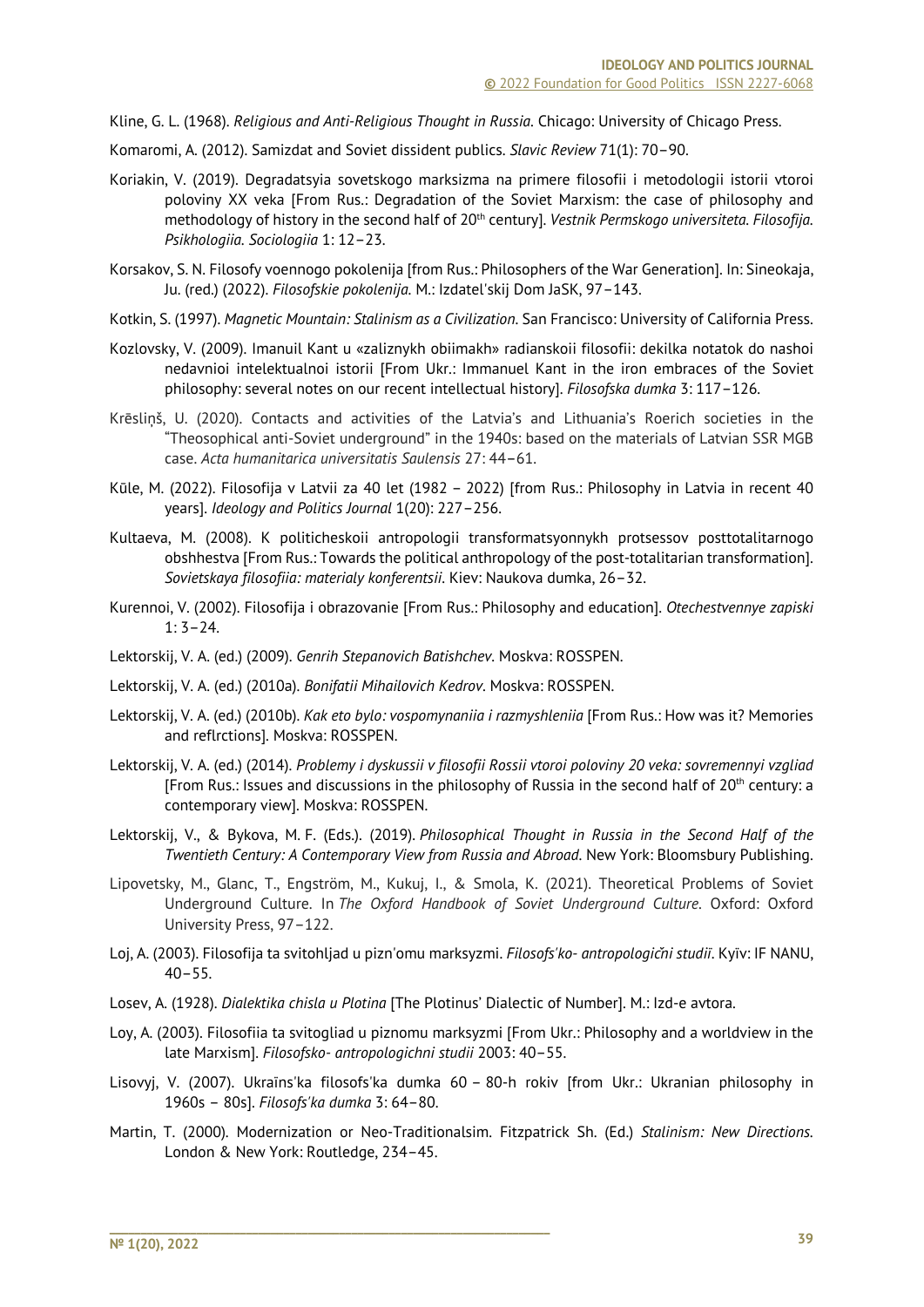- *Materіaly plenumu CK KPRS, 14 – 15 chervnja 1983 r.* [from Ukr.: Materials of the CC CPSU Plenum, June 14– 15, 1983]. Kyiv: Partvydav.
- Medvedev, R. (2010). *Sovetskij Sojuz: poslednie gody zhizni* [from Rus.: Soviet Union: Last years of its Life]. Moskva: AST.
- Melnykova, O. (2018). Samizdat magazine "Porogy": typological peculiarities, problems, genres. *Communications and Communicative Technologies* 18: 62–67.
- Menzel, B. (2013). The Occult Underground of Late Soviet Russia. *Aries* 13(2): 269–288.
- Menzhulin, V. (2011). Filosofska osvita v umovakh rynkovoi ekonimky [From Ukr.: Philosophy education in the frameworks of market economy]. Tkachuk, M. et al. (2011). *Filosofska osvita v Ukraini* [From Ukr.: Philosophical education in Ukraine]. Kyiv: Agrar Media Group, 289-303.
- Menzhulin, V. (2022). Tematychi pol'a i metodologichi koordynaty sucasnyh ukraïns'kyh istorykofіlosofs'kyh doslіdžen' [from Urk.: The thematic fields and methodological coordinates of the contemporary research in history of philosophy in Ukraine]. *Ideology and Politics Journal* 1(20): 259– 291.
- Minakov, M. (2009). Nevlovyma vplyvovіst totalіtaryzmu: radianska fіlosofіia і suchasnyi іntelektualnyi landshaft [From Ukr.: The subtle influence of the totalitarianism: Soviet philosophy and contemporary intellectual landscape]. *Ukraїna moderna* 3: 207–227.
- Minakov, M. (2009b). Tenebrae seu lux-ex oriente? Pereocinka radyans'koi filosofiji v sučasnij angloamerikans'kij istoriografii [From Ukr.: Re-evaluation of the Soviet philosophy in contemporary Anglo-American historiography]. *Filosofs'ka dumka* 3: 103–116.
- Minakov, M. (2011). Transformatsia filosofskoi osvity d Ukraini u 1986-1995 [From Ukr.: Transformation of the philosophical education in Ukraine in 1986-95]. Tkachuk, M. et al. (2011). *Filosofska osvita v Ukraini* [From Ukr.: Philosophical education in Ukraine]. Kyiv: Agrar Media Group, 192–229.
- Minakov, M. (2019). Post-soviet Eastern Europe. Achievements in post-soviet development in six Eastern European nations. *Ideology and Politics Journal* 3(14): 171–193.
- Minakov, M. (2020). Dyalektyka sovremennosty v Vostochnoj Evrope [From Rus.: The Dialectics of Modernity in the Eastern Europe]. Kiev: Laurus.
- Minakov, M. (2021). Vsemirno-grazhdanskoe znachenie belarusskogo protesta–2020 i postsovetskih protestnyh dvizhenij [From Rus.: The universal meaning of the Belarussian Protest 2020 and of the post-Soviet mass movements]. *Topos* 2: 45–74.
- Minakov, М. (2009a). Nevlovyma vplyvovist' totalitaryzmu: radians'ka filosofija і sučasnyj intelektualnyj landšaft [From Ukr.: The subtle influence of totalitarianism: Soviet philosophy and contemporary intellectual landscape]. *Ukraina moderna* 3: 207–227.
- Mitin, M. (1936). *Bojevyje voprosy materialisticheskoj dialektiki* [The Combatant Issues of the Materialist Dialectic]. Moscow: Učpedgiz.
- Mitin, M., Ral'cevič, V., Judin, P. (1930). O novyh zadachah marksistsko-leninskoj filosofii [from Rus.: On the New Tasks of the Marxist-Leninist Philosophy]// *Pravda*, June 7, 1.
- Močalova, I. (2020). Filosofija Sokrata: formirovanie i transformacija sovetskogo kanona [from Rus.: The Philosophy of Socrates: Formation and Transformation of the Soviet Canon]. *Platonovskie issledovanija* 12(1): 141–158.
- Motrošilova, N. (2013). *Otechestvennaja filosofija 50–80-h godov XX v. i zapadnaja mysl'* [from Rus: Russian philosophy of 1950–80s and Western thought]. M.: Akademicheskij Proekt.
- Motrošilova, N., & Tatarenko, N. (2018). Antinomii v razvitii filosofii sovetskogo perioda. Interv'ju s N. V. Motroshilovoj [from Rus.: The antinomies in the development of Russian philosophy of the Soviet period]. *Istoriko-filosofskij ezhegodnik* 33: 337–359.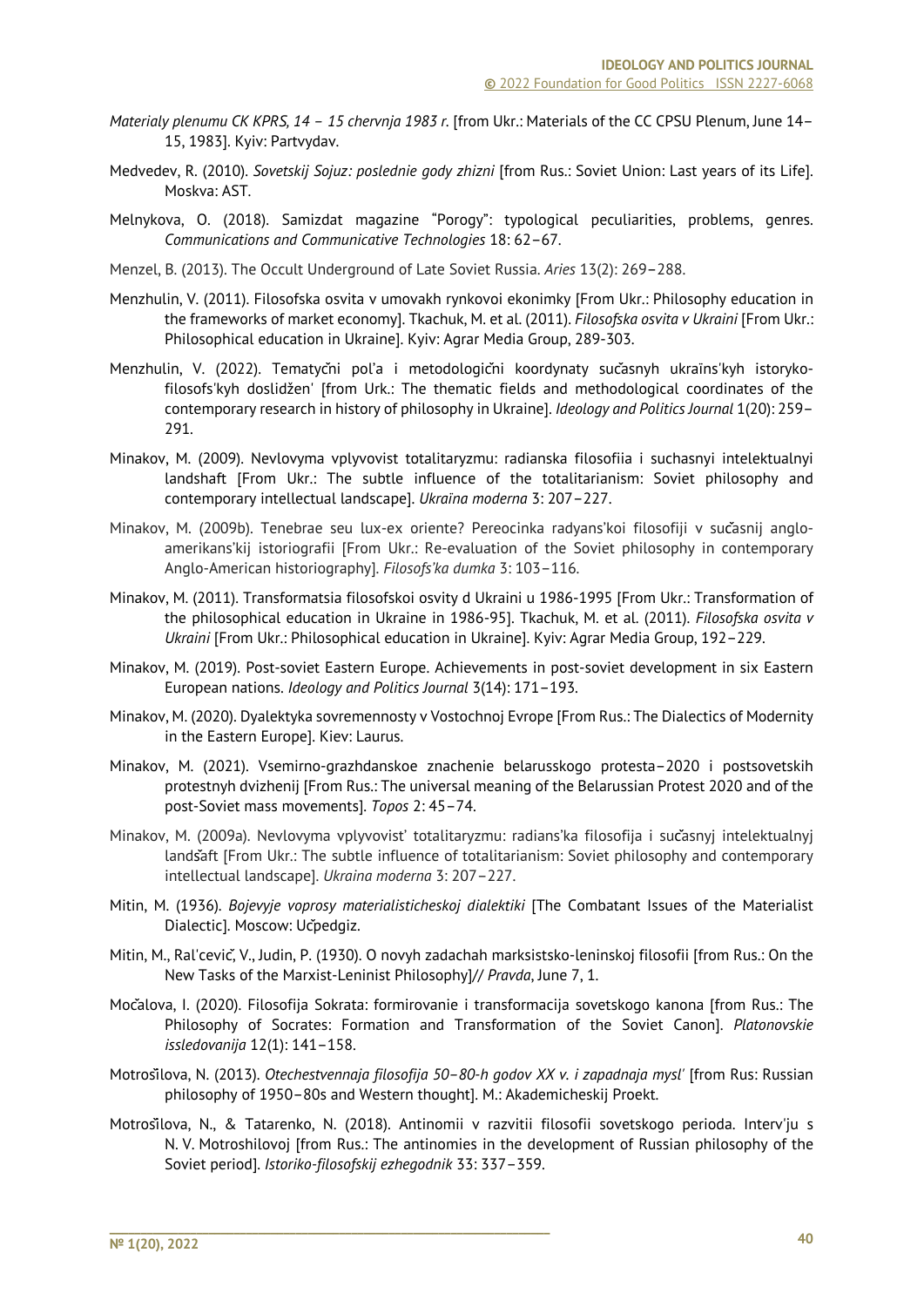Motrošilova, N.V. (ed.) (2009). *Merab Konstantinovich Mamardashvili*. Moskva: ROSSPEN.

Munteanu, V. (1996). *Thought, language, and the unthought: transiency, caesura, and finitude in Foucault, Heidegger, and Kant*. Binghamton: State University of New York.

Nancy, J. L. (2000). *Being Singular Plural*. Stanford: Stanford University Press.

Nemtsev, M. (2010). Filosofija v SSSR kak predmet i tema istorii filosofii. *Idei i idealy* 2(4): 2–18.

- Ogurcov, A. (1989). *Surovaja drama naroda*. Moskva: Nauka.
- Oittinen, V. (2021). Ontologism in Soviet Philosophy: Some Remarks. *Studies in East European Thought* 73(2): 205–217.
- Orlov, V. (1996). Sovremennaja forma nauchnoj filosofii [From Rus.: The contemporary form of the scientific philosophy]. *Novyie idei v filosofii* 4: 4–6.
- Osharov, M. (1973). To Alien Shores: The 1922 Expulsion of Intellectuals from the Soviet Union. *The Russian Review* 32(3): 294–298.
- Oushakine, S. (2000). In the state of post-Soviet aphasia: Symbolic development in contemporary Russia. *Europe-Asia Studies* 52(6): 991–1016.
- Parming, T. (1977). Roots of nationality differences. In: Allworth, E. (ed.). *National Group Survival in Multi-Ethnic States*. New York: Praeger, 24–57.
- Pavlyshyn, M. (2010). Defending the Cultural Nation before and after 1991: Ivan Dziuba. *Canadian-American Slavic Studies* 44(1-2): 25–43.
- Plotnikov, N. (2001). Sovetskaja filosofija: institut i funkcija [From Rus.: Soviet philosophy: institute and function]. *Logos* 4(30): 99–116.
- Popovych, M. V. (ed.) (2010). *Pavel Vasil'evich Kopnin*. Moskva: ROSSPEN.
- Porus, V. (2006). Fenomen "sovetskoj filosofii" [from Rus.: The phenomenon of "Soviet philosophy"]. *Vysshee obrazovanie v Rossii* 11: 154–166.
- Proleev, S. (2003). Dumka і strakh: radianska fіlosofіia iak sytuatsіia myslennia [From Ukr.: Thought and fear: Soviet philosophy as a thought-situation]. *Fіlosofsko- antropologіchnі studіi* 2003: 12–130.
- Scanlan, J. P. (1985). *Marxism in the USSR: A Critical Survey of Current Soviet Thought*. Ithaca, N.Y.: Cornell University Press.
- Scanlan, J. P. (1987). Editor's Introduction. *Soviet Studies in Philosophy* 26(1): 3–6.

- Senyk, S. (2002). The Ukrainian Greek Catholic Church today: universal values versus nationalist doctrines. *Religion, State & Society* 30(4): 317–332.
- Sharpe, M. (2020). In the crosshairs of the fourfold: Critical thoughts on Aleksandr Dugin's Heidegger. *Critical Horizons*, *21*(2), 167–187.
- Shlapentokh, V. (1990). The justification of political conformism: The mythology of Soviet intellectuals. *Studies in Soviet Thought*, *39*(2), 111-135.
- Sičkarenko, G. (2013). Programma perestrojki vysshego obrazovanija v SSSR i Ukraine [from Rus.: The Program of Reform of the Higher Education in the USSR and Ukriane]. *Al'manah sovremennoj nauki i obrazovanija* 8: 162–165.
- Siddiqi, A. (2016). Tsiolkovskii and the Invention of 'Russian Cosmism': Science, Mysticism, and the Conquest of Nature at the Birth of Soviet Space Exploration. In: Betts, P., & Smith, S. (eds.). *Science, Religion and Communism in Cold War Europe*. London: Palgrave Macmillan, 127–156
- Sineokaja, Ju. (red.) (2022). *Filosofskie pokolenija* [from Rus.: Philosophical Generations]. M.: Izdatel'skij Dom JaSK.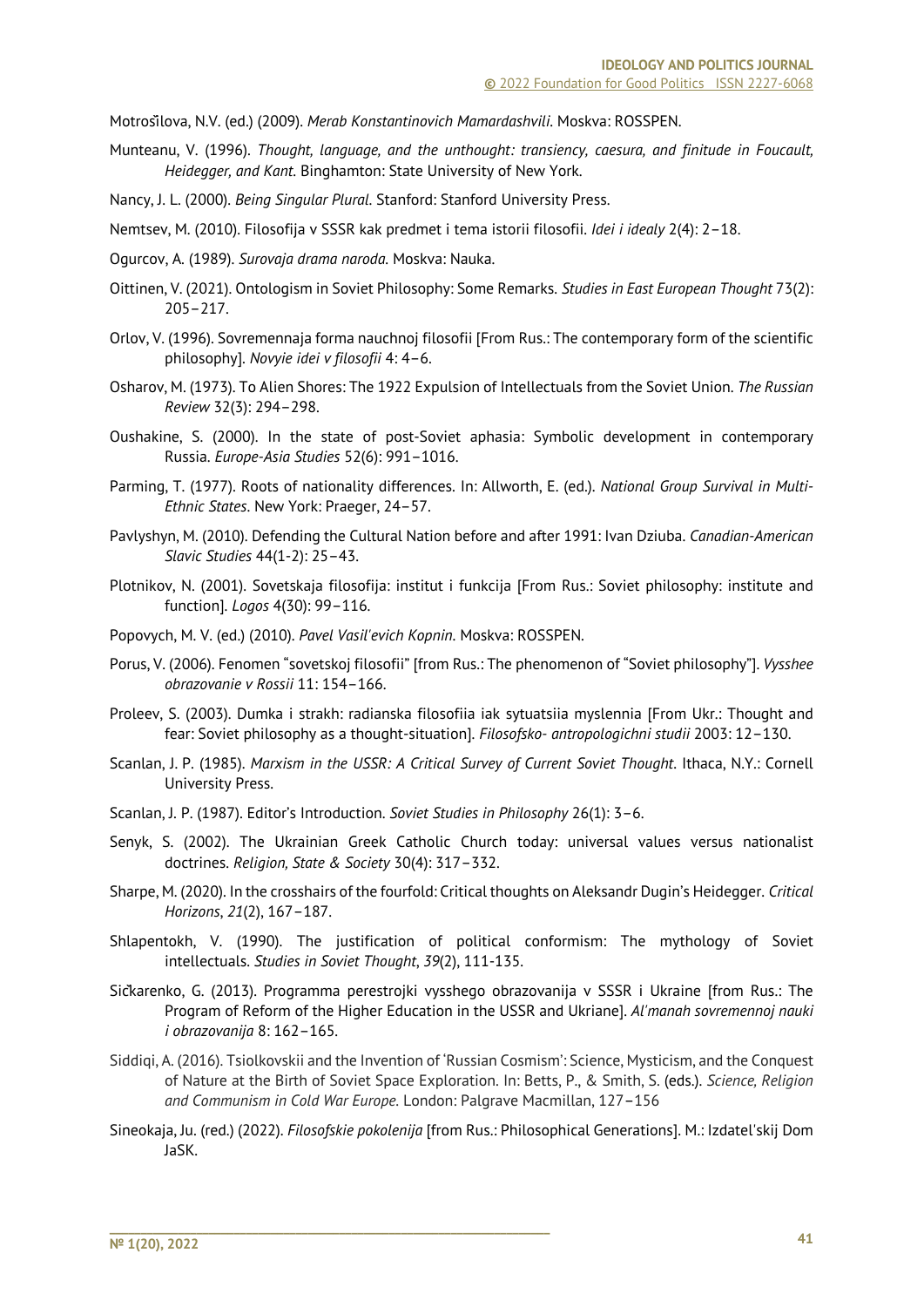- Soboleva, M. (2016). Bakhtin's Influence on the Late-Soviet Philosophy. *The Dostoevsky Journal* 17(1): 106– 119.
- Sokolov, E. (2017). Filosofija peredovic. Merab Mamardashvili kak sovetskij filosof [from Rus.: Philosphy of the columns. Merab Mamardashvili as a Soviet pilosopher]. *Logos 27*(6): 121–34.
- Solzhenitsin, A. I. (1989). *Zhit' ne po lzhi*! [from Rus.: To Live Honestly]. *Vek ХХ i mir* 2: 1–23.
- Stalin, J. (2008[1950]). *Marxism and problems of linguistics*. New York: Wildside Press LLC.
- *Surovaja drama naroda*. (1989). *Surovaja drama naroda: Uchenye i publicisty o prirode stalinizma* [from Rus.: The drama of the people: Scholars and journalists on the nature of Stalinism]. Moscow: Politizdat, 1989.
- Sverdiolas, A. & Kačerauskas, T. (2009). Phenomenology in Lithuania. *Studies in Eastern European Thought* 61: 31–41.
- Sydykov, Y. B., Nysanbaev, A. N., & Tuleshov, V. T. (2016). On the Origins, Stages and Prospects of the Kazakh Philosophy. *International Journal of Environmental and Science Education* 11: 4054–4064.
- Sydykov, Y. B., Nysanbaev, A. N., & Tuleshov, V. T. (2016). On the Origins, Stages and Prospects of the Kazakh Philosophy. *International Journal of Environmental and Science Education* 11: 4054–4064.
- Tabačkovsky, V. (2002). U poshukakh nevtrachenogo chasu: Narysy pro tvorchu spadshynu ukrainskykh filosofiv-shistdesiatnykiv [From Ukr.: In the quest for non-lost time: Note on theoretical legacy of the philosophers of the 1960ies]. Kyiv: Parapan.
- Tadevosjan E., Mnacakasjan M., Žyroms'ka І., Kravčenko S. (1987). Problemno-metodichnі posіbniki na dopomogu vikladacham naukovogo komunіzmu [from Ukr.: Problem-Methodological Manuals to Help Teachers of Scientific Communism]. *Fіlosofs'ka dumka* 6: 110–112.
- Taho-Godi, A. A., Taho-Godi, E. A. (ed.) (2009). *Aleksei Fedorovich Losev*. Moskva: ROSSPEN.
- Terbish, B. (2020). Russian Cosmism: Alien visitations and cosmic energies in contemporary Russia. *Modern Asian Studies* 54(3): 759–794.
- Tevzadze, G. (2010). Filosofiia v suchasnii Hruzii [From Ukr.: Philosophy in contemporary Georgia]. *Filosofska dumka* 4: 14–26.
- Tishbeisky, I. (2022). . Ideology and Politics Journal 20(1): 43–148.
- Tkačuk, M. (2016). Instytut filosofii v intelektualnii biografii Vilena Gorskogo [From Ukr.: Institute of philosophy in the intellectual biography of Vilen Gorsky]. *Filosofska dumka* 6: 113–121.
- Tkačuk, M. et al. (2011). *Filosofska osvita v Ukraini* [From Ukr.: Philosophical education in Ukraine]. Kyiv: Agrar Media Group.
- Tolstyh, V.Y. (ed.) (2009). *Eval'd Vasil'evich Il'enkov*. Moskva: ROSSPEN.

- Turenko, V. (2019). View on Human in the Ukrainian Philosophical Studies in the Interwar Period: from Past to Future. *Future Human Image* 12: 115–120.
- Tykholaz, A. (1998). Radjans'ka ta postradjans'ka mіfologіja u svіtlі fіlosofії mіfologії [from Ukr.: The Soviet and post-Soviet Mythology reviewed through the Lens of Philosophy of Mythology]. *Duh і lіtera* 3– 4: 58–67.
- Ulam, A. (1963). The Historical Role of Marxism and the Soviet System. Ulam, A. *The New Face of Soviet Totalitarianism.* Cambridge: HUP, 11–34.
- Vaitiekunas, V. (1965). Sovietized education in occupied Lithuania. In: Vardys, S. (ed.). *Lithuania under the Soviets*. New York: Praeger, 171–96.
- Valevsky O. (1992). Dіamat jak javishhe fіlosofskoii kultury [From Ukr.: Dialectical materialism as a philosophical phenomenon]. *Fіlosofska і socіologіchna dumka* 3: 40–51.